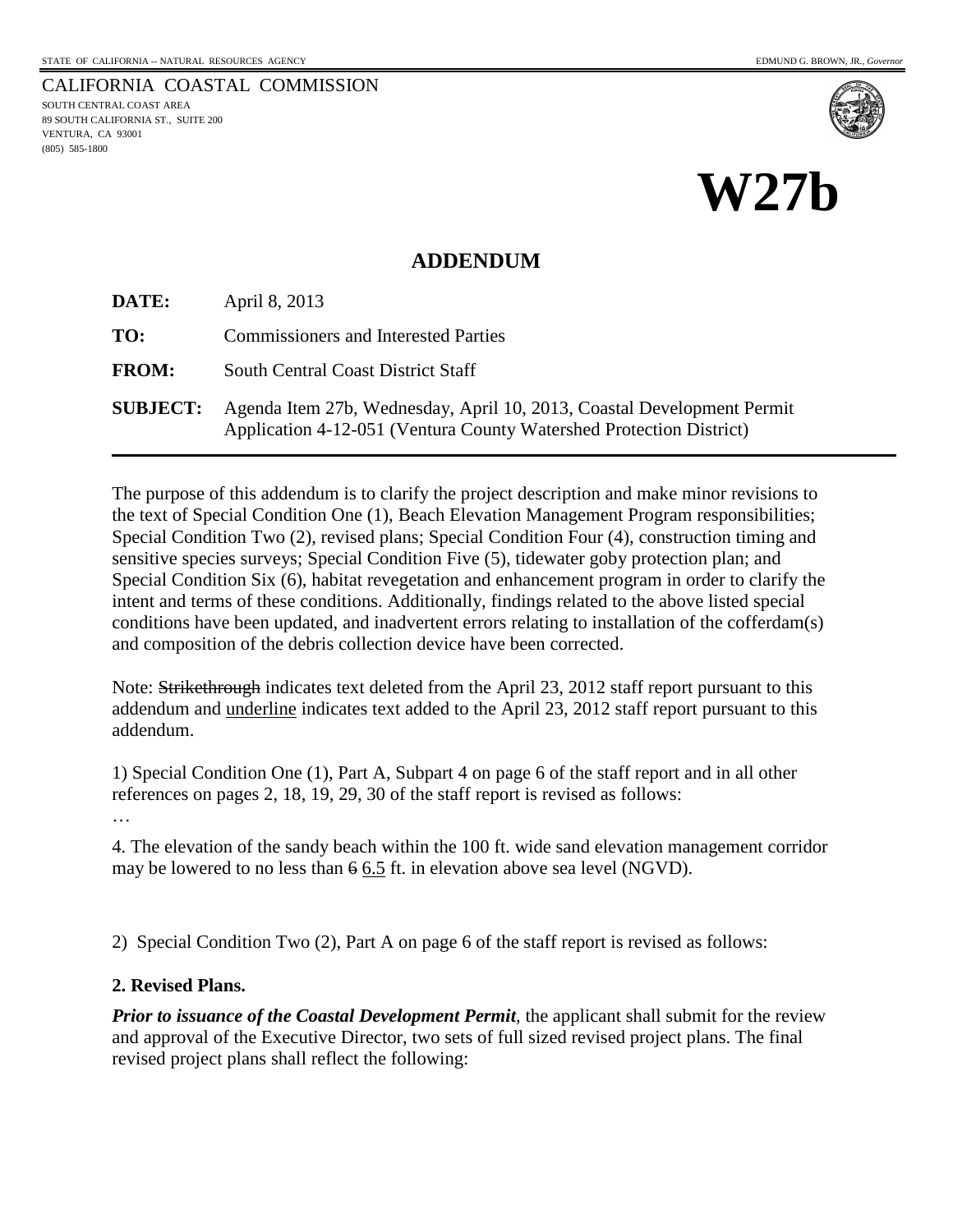A. All references to the temporary staging and stockpile areas located west of the J Street drainage channel, within the City of Port Hueneme Resource Conservation Zone Overlay shall be deleted.

3) Special Condition Four (4), Part A, subpart 5 on page 9 of the staff report is revised as follows:

…

5. The environmental resources specialist shall be present during all construction tree removal and trimming, cofferdam installation(s) and removal, initial dewatering activities, dissipation device reconfiguration, and BEMP, and OMP, activities. The environmental resource specialist shall require the applicant to cease work within the area in question should any breach in permit compliance occur, or if any unforeseen sensitive habitat issues arise. If significant impacts or damage occur to sensitive habitats or to wildlife species, the applicant shall be required to submit a revised, or supplemental program to adequately mitigate such impacts. The revised, or supplemental, program shall be submitted to the Executive Director for review and approval.

4) Special Condition Five (5) on page 9 of the staff report shall be revised, in relevant part, as follows:

#### **5. Tidewater Goby Protection Plan.**

The applicant shall retain the services of a qualified biologist or environmental resource specialist with experience handling tidewater gobies or other sensitive aquatic species and with the requisite permit(s) and experience in the application of standard survey, capture, and handling methods for tidewater gobies and other sensitive aquatic species. At least 30 days prior to commencement of any onset of work, the applicant shall submit the name and qualifications of the qualified biologist or environmental resources specialist, for the review and approval of the Executive Director. The applicant will exclude tidewater gobies and other sensitive aquatic species from the construction area by following the actions required by US Fish and Wildlife Service (FWS) approval dated Aug 26, 2009 and the National Marine Fisheries Service (NMFS) approval dated Aug 18, 2008, including the following:

…

5) Special Condition Six (6), Part A, Subpart 2 on page 10 of the staff report shall be revised as follows:

#### **6. Habitat Revegetation and Enhancement Program.**

...

2. Onsite replacement for the 74 non-native and/or invasive trees that will be removed or significantly trimmed shall occur at a ratio of 1:1. Replacement trees and shrubs shall be planted immediately prior to completion of construction activities for the modifications to the J Street Drainage approved as part of this permit, and shall consist predominately of native species of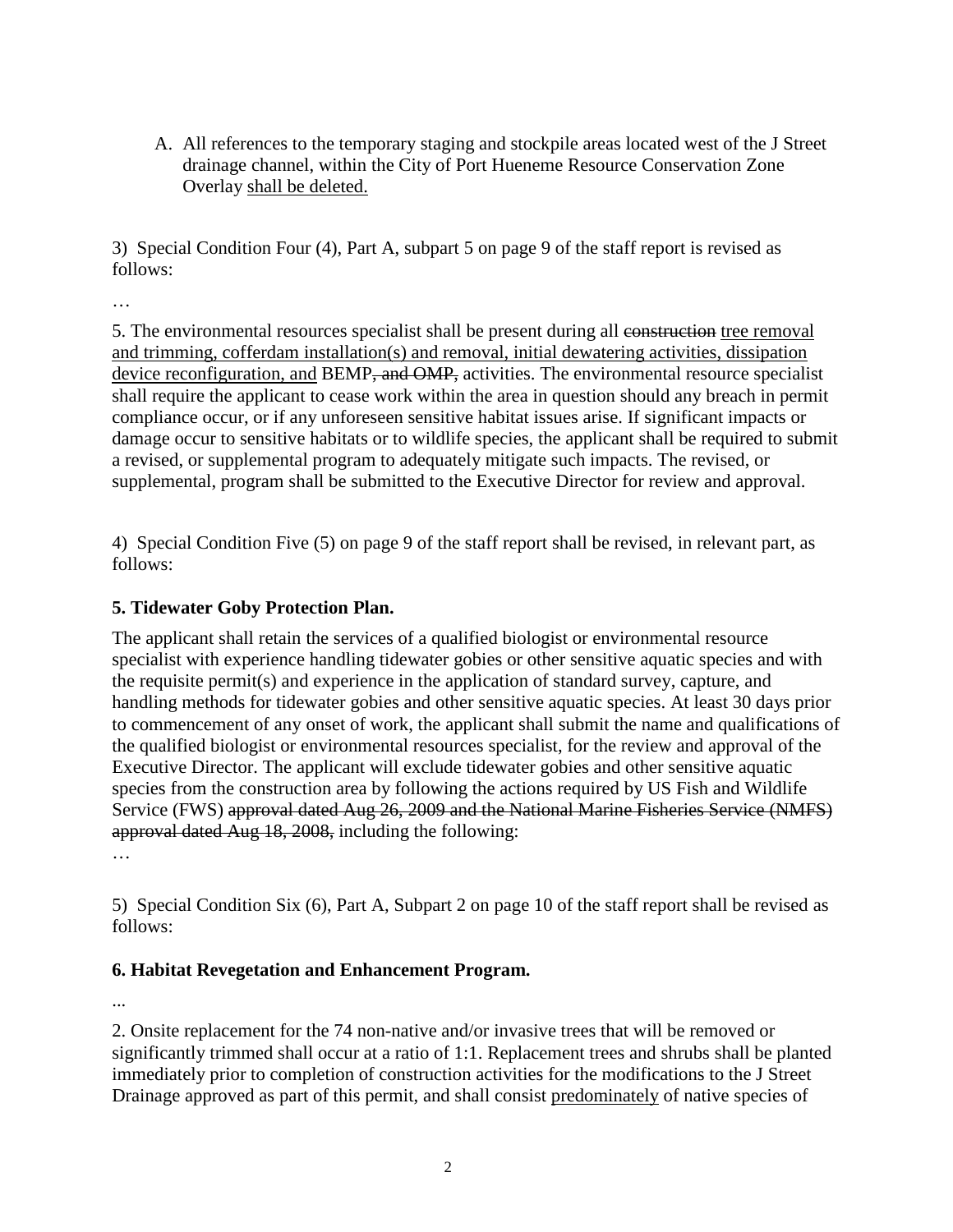appropriate local genetic stock appropriate for riparian habitat areas. Replacement trees shall include a range of container-size plantings consisting of an approximately equal ratio of 36" sized containers, 24" sized containers, and 1-5 gallon sized containers.

…

6) The following modification is recommended to the fourth paragraph on page 2 (Summary of Staff Recommendation) of the staff report:

The project also includes the implementation of a channel Operations and Maintenance Program (OMP) and Beach Elevation Management Program (BEMP) for a period of five years. The OMP would consist of channel maintenance, including the removal of sediments, brush, and debris. The proposed BEMP is a programmatic response to prevent the flooding of the properties located adjacent to Ormond Lagoon which are developed with existing residential and industrial uses. The program would involve lowering the level of the beach to approximately 6 ft. above sea level within a 100 ft. wide area between Ormond Lagoon and the Pacific Ocean to allow Ormond Lagoon to overflow to the ocean in the event that elevated water levels occur that would otherwise result in flooding of the adjacent upland areas. Implementation of the these BEMP activities would be limited to no more than three times during each winter storm season between October  $1<sup>st</sup>$  and March 1st each year. Because breaching the lagoon may result in potential adverse impacts to tide water goby, Special Condition Four (4) Special Condition Five (5) have been required to ensure that an environmental resource specialist shall be present during and OMP all tree removal and trimming, cofferdam installation(s) and removal, initial dewatering activities, dissipation device reconfiguration and BEMP project activities, and that monitoring both during and after project activities occurs.

7) The following modification is recommended to Section IV, part B on page 24 of the staff report:

The project includes the removal of 41 non-native and invasive trees and the substantial trimming of 33 non-native and invasive trees. The trees proposed to be removed for construction associated with expansion of the drainage channel are located within the applicant's right-ofway. Additionally, on both the east and west sides of the drainage channel, the proposed construction activities would temporarily impact approximately 0.68 acres. Approximately 0.26 acres would be permanently impacted for improvements and expansion of the existing drainage channel access road and turnaround. The proposed access road formalization would include resurfacing of the existing dirt roadway with a decomposed granite surface. Therefore, in order to ensure that disturbed habitat on site is successfully revegetated and enhanced, **Special Condition Six (6)** requires the applicant to submit a Habitat Revegetation and Enhancement Program to ensure the successful management, monitoring, and completion of the aforementioned enhancement. The condition also requires planting of predominately native plant species of local genotype appropriate for riparian habitat areas on all disturbed areas. Special Condition Six (6) also requires monitoring of all restoration areas for five years.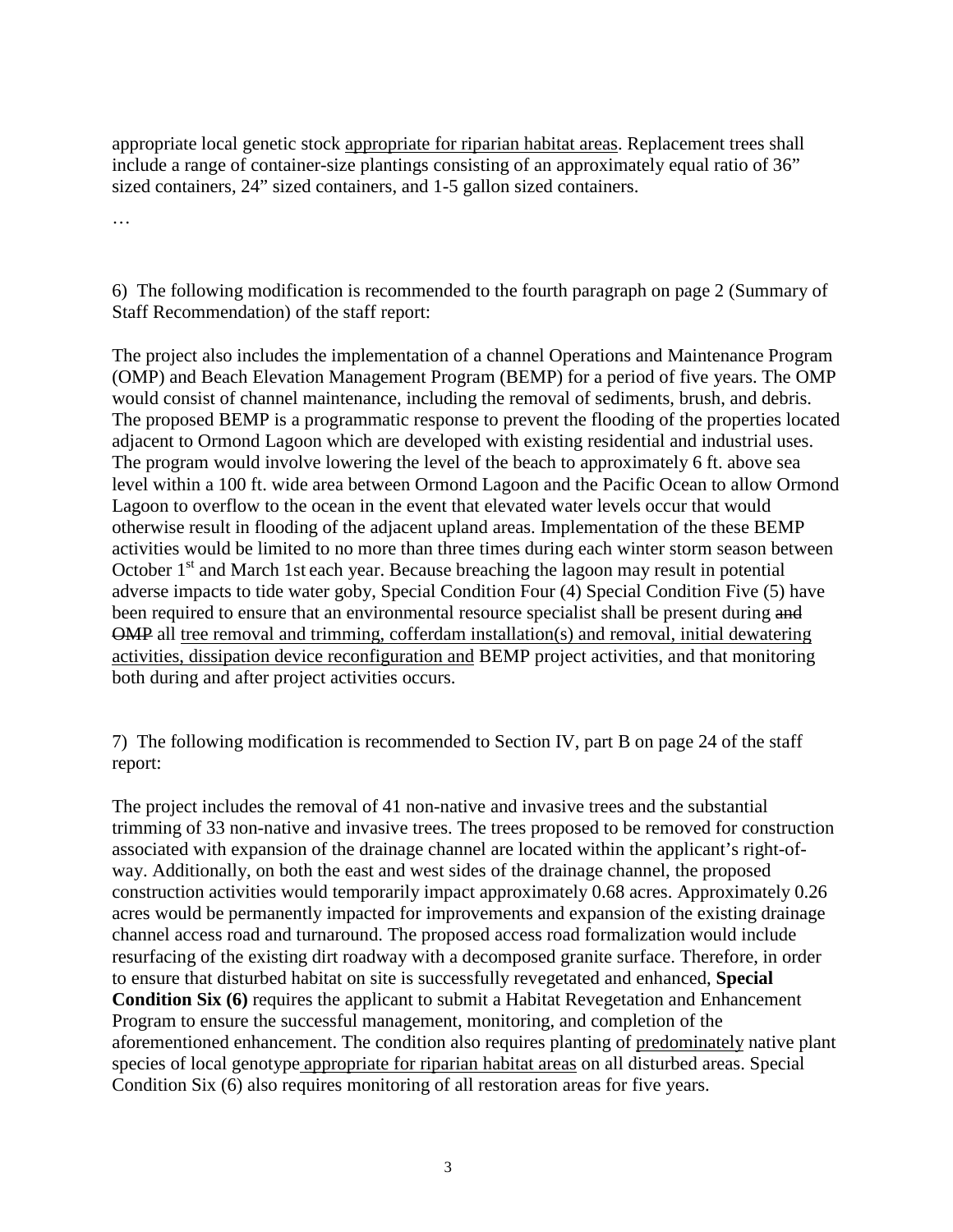8) The following revisions are made to Section IV, part B on page 25 of the staff report:

However, if construction of the cofferdam <u>does not</u> occurs between March  $1<sup>st</sup>$  and May  $1<sup>st</sup>$  then, as proposed, then the cofferdam would be constructed at the designated alternative location, approximately 600 ft. further upstream in order to avoid impacts to foraging least tern or tidewater goby. If the cofferdam is constructed at the alternative location, the cofferdam would be constructed utilizing wood and cinder blocks or of concrete k-rails covered with visqueen and sandbags.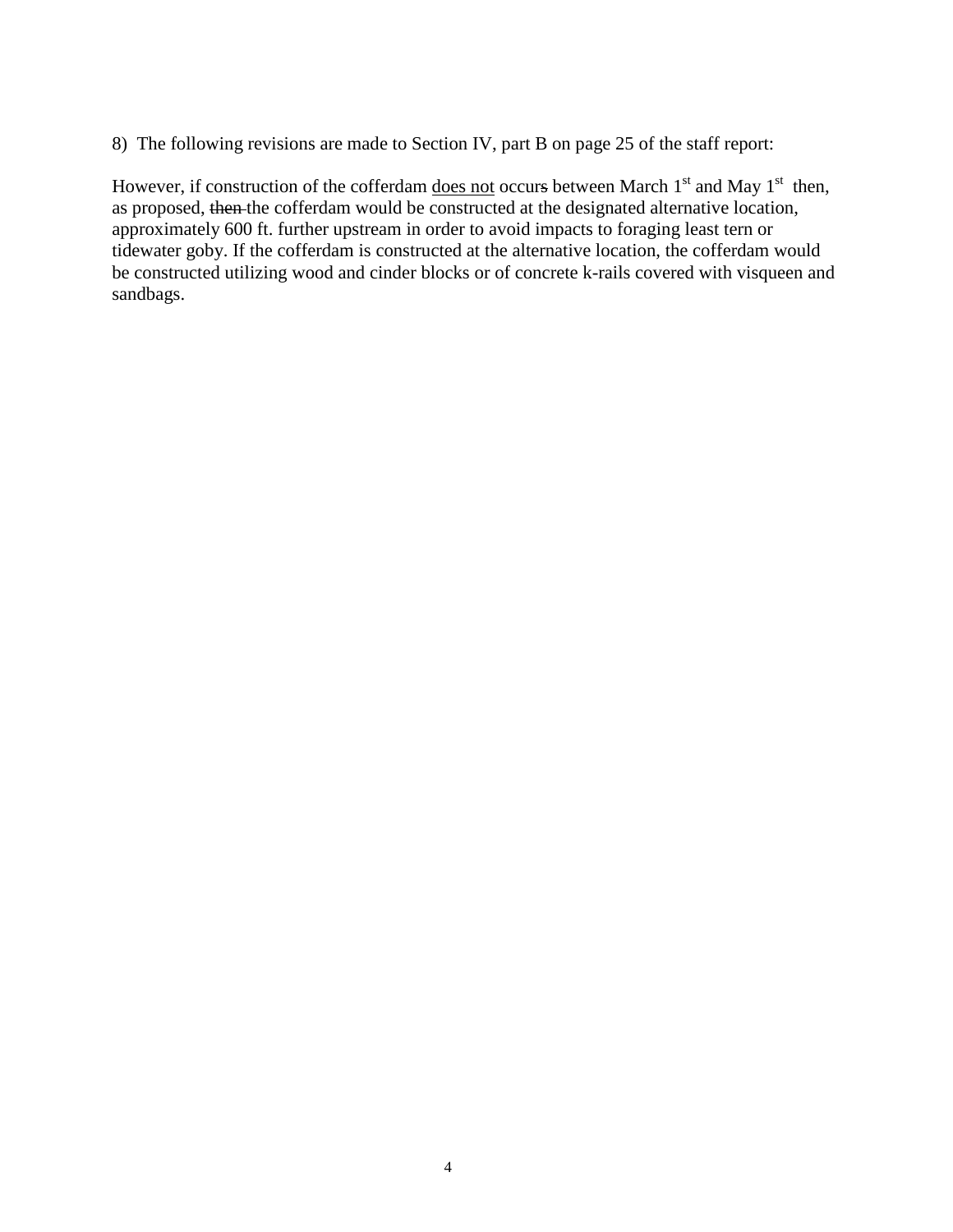(805) 585-1800

**CALIFORNIA COASTAL COMMISSION** SOUTH CENTRAL COAST AREA 89 SOUTH CALIFORNIA ST., SUITE 200 VENTURA, CA 93001



# **W27b**

| Filed:               | 11/8/12        |
|----------------------|----------------|
| $180th$ Day:         | 5/7/13         |
| Staff:               | J. Blaugrund-V |
| <b>Staff Report:</b> | 3/21/13        |
| <b>Hearing Date:</b> | 4/10/13        |

# **STAFF REPORT: REGULAR CALENDAR**

| <b>Application No.:</b>     | 4-12-051                                                                                                                                                                                                                                                                                                                                                                                                                                                                                                                                                                                                                                                                                                                                           |
|-----------------------------|----------------------------------------------------------------------------------------------------------------------------------------------------------------------------------------------------------------------------------------------------------------------------------------------------------------------------------------------------------------------------------------------------------------------------------------------------------------------------------------------------------------------------------------------------------------------------------------------------------------------------------------------------------------------------------------------------------------------------------------------------|
| Applicant:                  | <b>Ventura County Watershed Protection District</b>                                                                                                                                                                                                                                                                                                                                                                                                                                                                                                                                                                                                                                                                                                |
| <b>Location:</b>            | Southernmost portion (lower reach) of the concrete-lined J<br>Street Drainage Channel "J Street Drain" between<br>Hueneme Road and Ormond Lagoon within both the City<br>of Oxnard and City of Port Hueneme, Ventura County.                                                                                                                                                                                                                                                                                                                                                                                                                                                                                                                       |
| <b>Project description:</b> | Modification of a 3,430 linear ft. section of the existing,<br>40-45 ft. wide, concrete-lined, J Street Drainage Channel<br>by widening the channel by 4-11.25 ft. and lowering the<br>existing concrete bottom of the channel by 2.5-4 ft. in<br>depth; addition of approximately 378 cubic yards of new<br>rip rap to an existing 4,000 sq. ft. rip rap streamflow<br>velocity dissipation device. Replacement of an existing<br>culvert crossing consisting of five 48-inch diameter pipe<br>culverts with three new larger 10 ft. high, 18 ft. wide<br>concrete box culverts. In addition, the project includes the<br>implementation of a drainage channel Operations and<br>Maintenance Program and a Beach Elevation Management<br>Program. |

# **SUMMARY OF STAFF RECOMMENDATION**

Staff recommends **approval** of the proposed development with **twelve (12) special conditions** regarding: (1) Beach Elevation Management Program responsibilities, (2) revised plans, (3) public access program, (4) construction timing and sensitive species surveys, (5) tidewater goby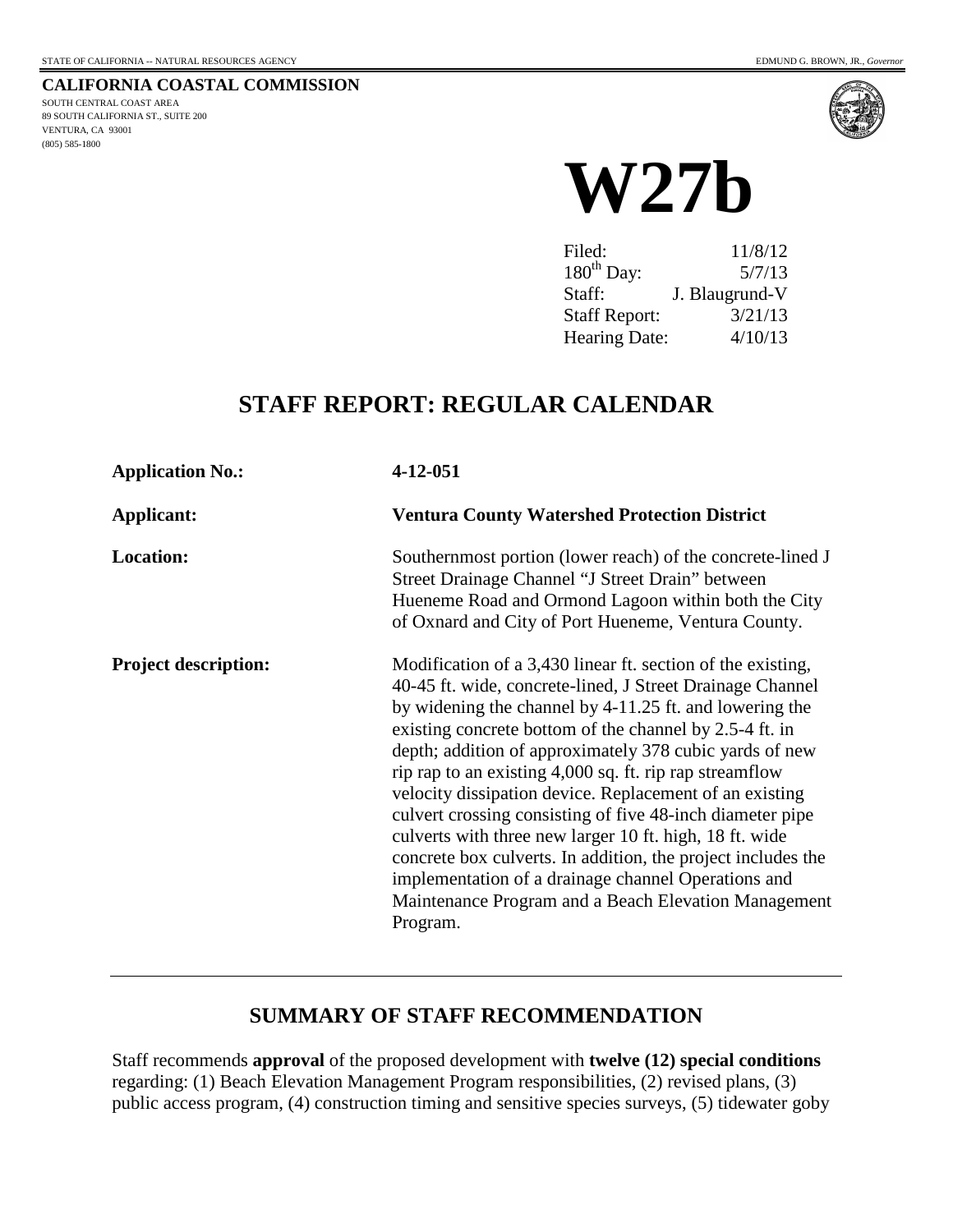protection plan, (6) habitat revegetation and enhancement program, (7) construction best management practices, (8) groundwater monitoring plan, (9) removal of excavated material, (10) conformance with the requirements of other resource agencies, (11) duration of permit, and (12) assumption of risk, waiver of liability and indemnity.

The Ventura County Watershed Protection District is proposing to modify a 3,430 linear ft. section of the existing 40-45 ft. wide, 4 ft. deep, trapezoidal concrete J Street drainage channel by reconfiguring the existing rectangular concrete drainage channel, by deepening the bottom of the channel by 2.5-4 ft. in depth and widening the channel by 4-11.25 ft. in width, to increase the capacity of the channel to accommodate 100-year flood flows to prevent potential flooding of the surrounding upland areas, which are developed with existing residential and industrial uses.

The project also includes the replacement of an existing culvert crossing consisting of five 48 inch diameter pipe culverts with three new larger 10 ft. high, 18 ft. wide concrete box culverts and the installation of a trash boom (a debris collection device within the channel consisting of two, approximately 9 ft. high poles in the channel with a debris collection net between them). Further, approximately 378 cubic yards of new rip rap will be added to an existing 4,000 sq. ft. rip rap streamflow velocity dissipation device located immediately downstream of the terminus of the concrete-lined portion of the drainage channel where the channel transitions into the natural estuary of Ormond Lagoon. All new rip rap will be located within the footprint of the existing rock rip rap and will not result in the filling of any wetland or riparian habitat areas. The project also includes the removal or substantial trimming of 74 non-native and/or invasive trees (primarily consisting of myoporum and acacia). A Biological Survey completed by Rincon Consultants, completed on February 21, 2013, did not observe any active nests, or nesting behavior. However, because the subject trees have the potential to provide habitat for sensitive bird species, Special Condition Four (4) requires pre-construction surveys and Special Condition Six (6) requires the replacement of the trees with native trees on site.

The project also includes the implementation of a channel Operations and Maintenance Program (OMP) and Beach Elevation Management Program (BEMP) for a period of five years. The OMP would consist of channel maintenance, including the removal of sediments, brush, and debris. The proposed BEMP is a programmatic response to prevent the flooding of the properties located adjacent to Ormond Lagoon which are developed with existing residential and industrial uses. The program would involve lowering the level of the beach to approximately 6 ft. above sea level within a 100 ft. wide area between Ormond Lagoon and the Pacific Ocean to allow Ormond Lagoon to overflow to the ocean in the event that elevated water levels occur that would otherwise result in flooding of the adjacent upland areas. Implementation of the these BEMP activities would be limited to no more than three times during each winter storm season between October  $1<sup>st</sup>$  and March 1st each year. Because breaching the lagoon may result in potential adverse impacts to tide water goby, Special Condition Four (4) Special Condition Five (5) have been required to ensure that an environmental resource specialist shall be present during all project activities, and that monitoring both during and after project activities occurs.

The J Street drainage channel "J Street Drain" is a fully lined concrete channel that extends approximately 2.2 miles in length, beginning north of Redwood Street in the City of Oxnard, and terminating at Ormond Lagoon, in both the City of Oxnard and the City of Port Hueneme. The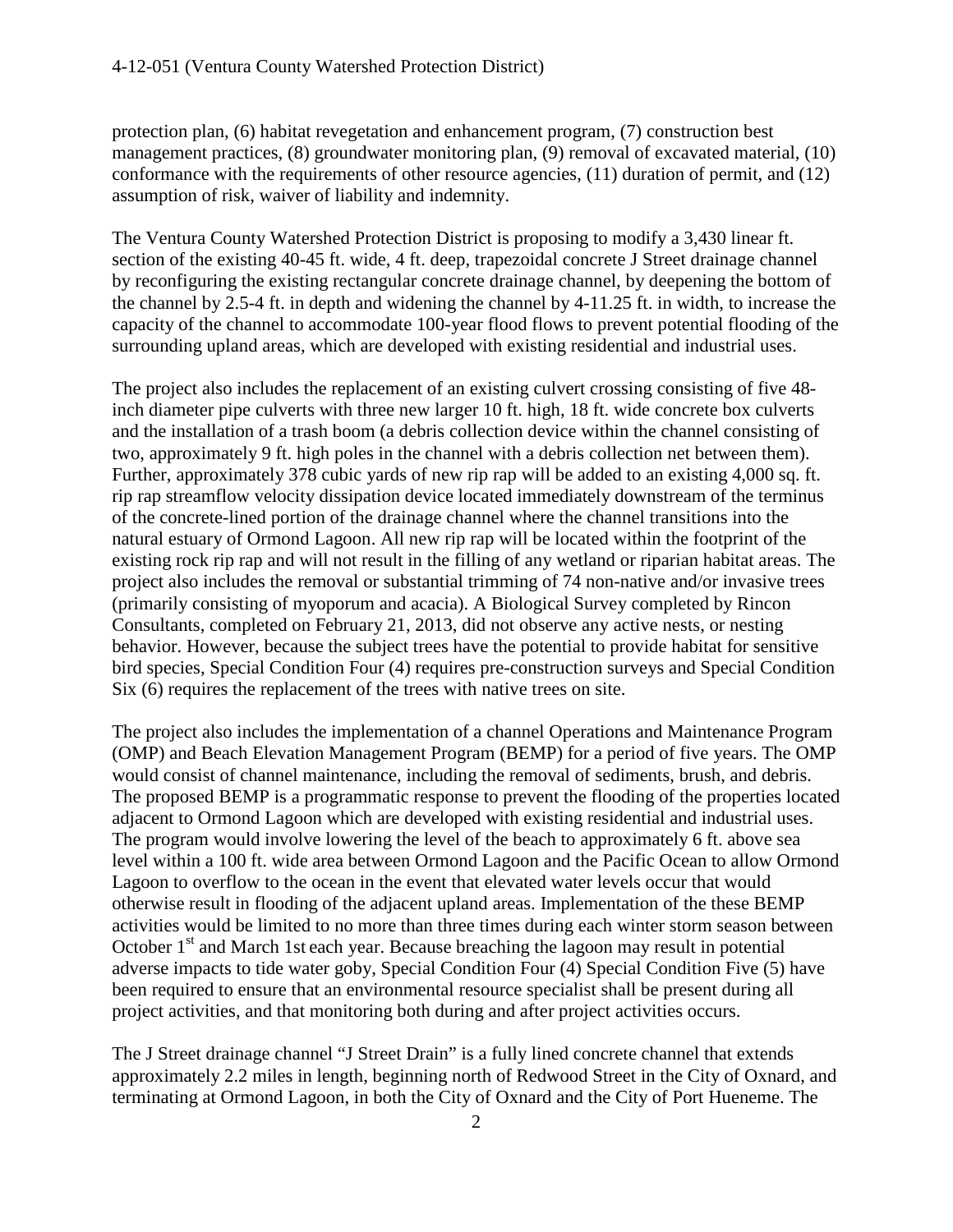southernmost 3430 linear ft. section of the channel, from Hueneme Road to Ormond Lagoon, is within the Coastal Zone, and is therefore the subject of the currently proposed project. Development adjacent to this section of the J Street drainage channel includes condominiums, Bubbling Springs Community Park, Hueneme Beach Park, the Oxnard Wastewater Treatment Plant, the International Paper Plant, and the Halaco Superfund Site.

Although the Commission has previously certified a Local Coastal Program for both the City of Oxnard and the City of Port Hueneme, a portion of the proposed project will be located within an area where the Commission has retained jurisdiction over the issuance of coastal development permits. In addition, pursuant to Section 30601.3 of the Coastal Act, a consolidated permit was requested by both the City of Oxnard and the City of Port Hueneme and was approved by the Executive Director. Thus, the standard of review for this project is the Chapter Three policies of the Coastal Act, with the applicable policies of both the City of Oxnard and the City of Port Hueneme Local Coastal Program (LCP) as guidance. As conditioned, the proposed project is consistent with all applicable Chapter Three policies of the Coastal Act.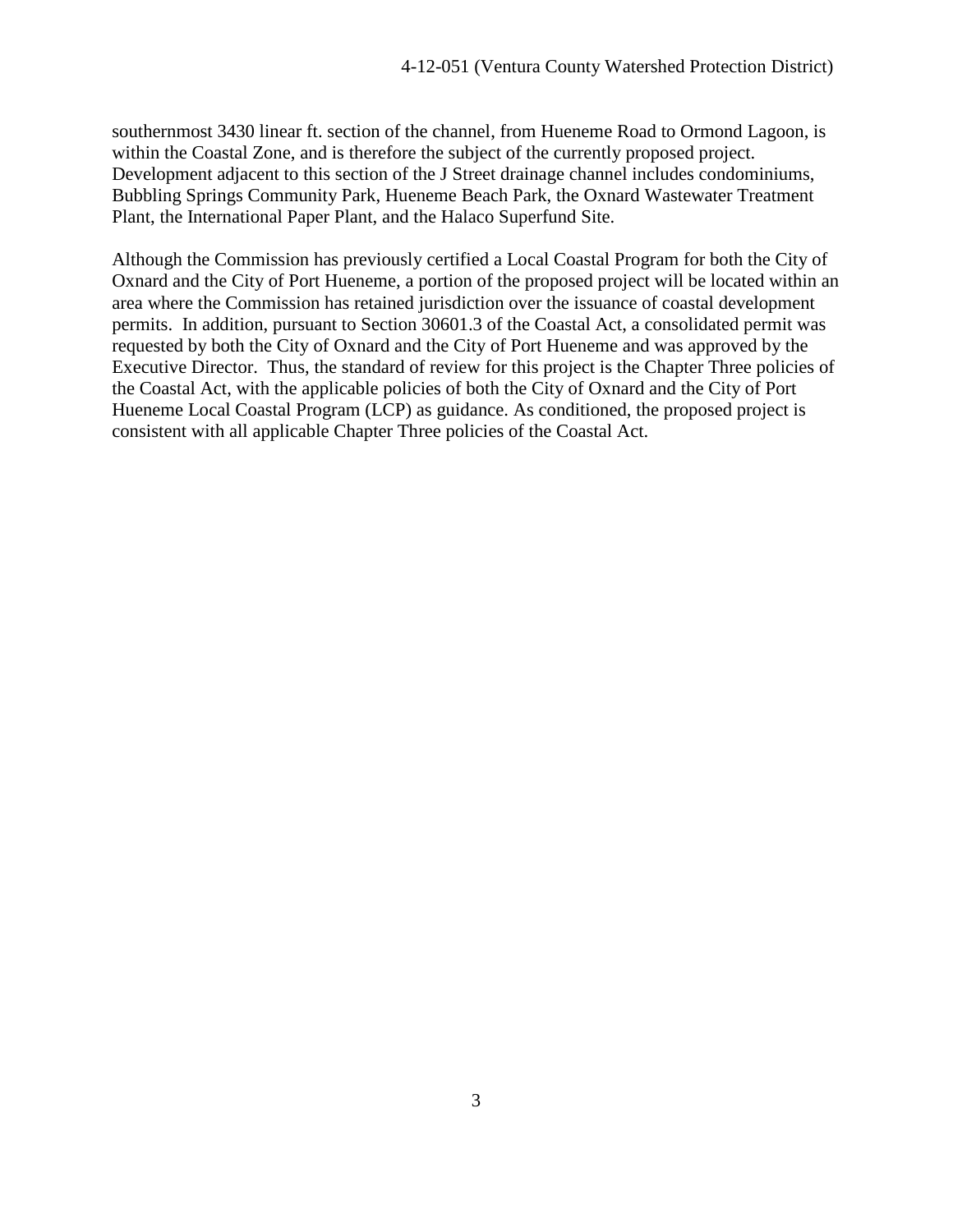# **TABLE OF CONTENTS**

| П.             |                |  |
|----------------|----------------|--|
|                |                |  |
|                | $\mathbf{1}$ . |  |
|                | 2.             |  |
|                | 3.             |  |
|                | 4.             |  |
|                | 5.             |  |
|                | 6.             |  |
|                | 7.             |  |
|                | 8.             |  |
|                | 9.             |  |
|                | 10.            |  |
|                | 11.            |  |
|                |                |  |
|                |                |  |
| $\mathbf{A}$ . |                |  |
| <b>B.</b>      |                |  |
| $\mathbf{C}$ . |                |  |
| D.             |                |  |
| Е.             |                |  |
| F.             |                |  |

# **APPENDICES**

Appendix 1 - Substantive File Documents

# **EXHIBITS**

- Exhibit 1 Vicinity Map
- Exhibit 2 Aerial Photograph
- Exhibit 3 Representative Site Plan
- Exhibit 4 Representative Cross Sections
- Exhibit 5 BEMP Access Routes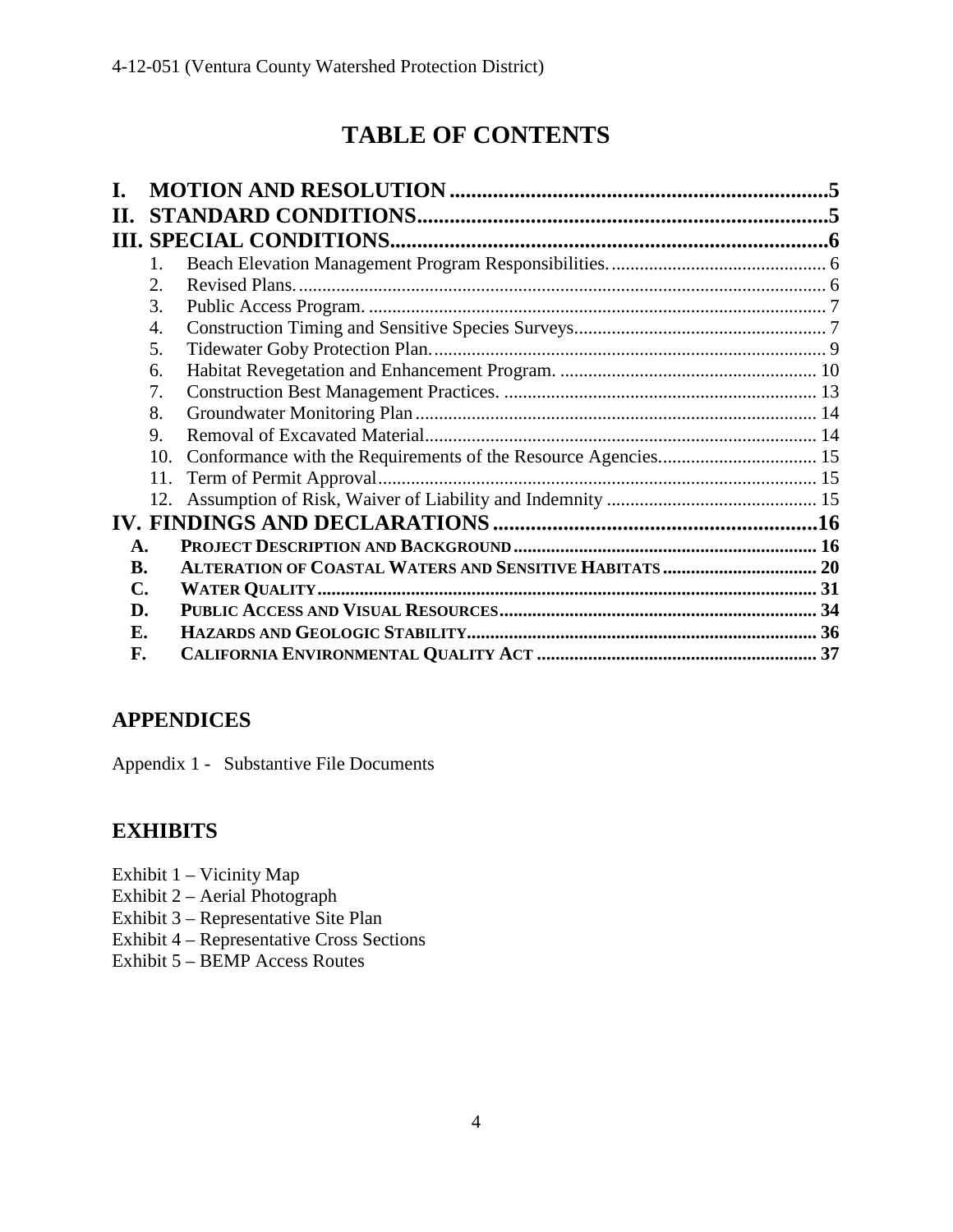#### <span id="page-8-0"></span>**I. MOTION AND RESOLUTION**

#### **Motion:**

*I move that the Commission approve Coastal Development Permit Application No. 4-12-051 pursuant to the staff recommendation.* 

Staff recommends a **YES** vote on the foregoing motion. Passage of this motion will result in approval of the permit as conditioned and adoption of the following resolution and findings. The motion passes only by affirmative vote of a majority of the Commissioners present.

#### **Resolution:**

*The Commission hereby approves a coastal development permit for the proposed development and adopts the findings set forth below on grounds that the development as conditioned will be in conformity with the policies of Chapter Three of the Coastal Act and will not prejudice the ability of the local government having jurisdiction over the area to prepare a Local Coastal Program conforming to the provisions of Chapter Three. Approval of the permit complies with the California Environmental Quality Act because either (1) feasible mitigation measures and/or alternatives have been incorporated to substantially lessen any significant adverse effects of the development on the environment, or (2) there are no further feasible mitigation measures or alternatives that would substantially lessen any significant adverse impacts of the development on the environment.*

#### <span id="page-8-1"></span>**II. STANDARD CONDITIONS**

This permit is granted subject to the following standard conditions:

- 1. **Notice of Receipt and Acknowledgment**. The permit is not valid and development shall not commence until a copy of the permit, signed by the permittee or authorized agent, acknowledging receipt of the permit and acceptance of the terms and conditions, is returned to the Commission office.
- 2. **Expiration.** If development has not commenced, the permit will expire two years from the date on which the Commission voted on the application. Development shall be pursued in a diligent manner and completed in a reasonable period of time. Application for extension of the permit must be made prior to the expiration date.
- 3. **Interpretation.** Any questions of intent of interpretation of any condition will be resolved by the Executive Director or the Commission.
- 4. **Assignment.** The permit may be assigned to any qualified person, provided assignee files with the Commission an affidavit accepting all terms and conditions of the permit.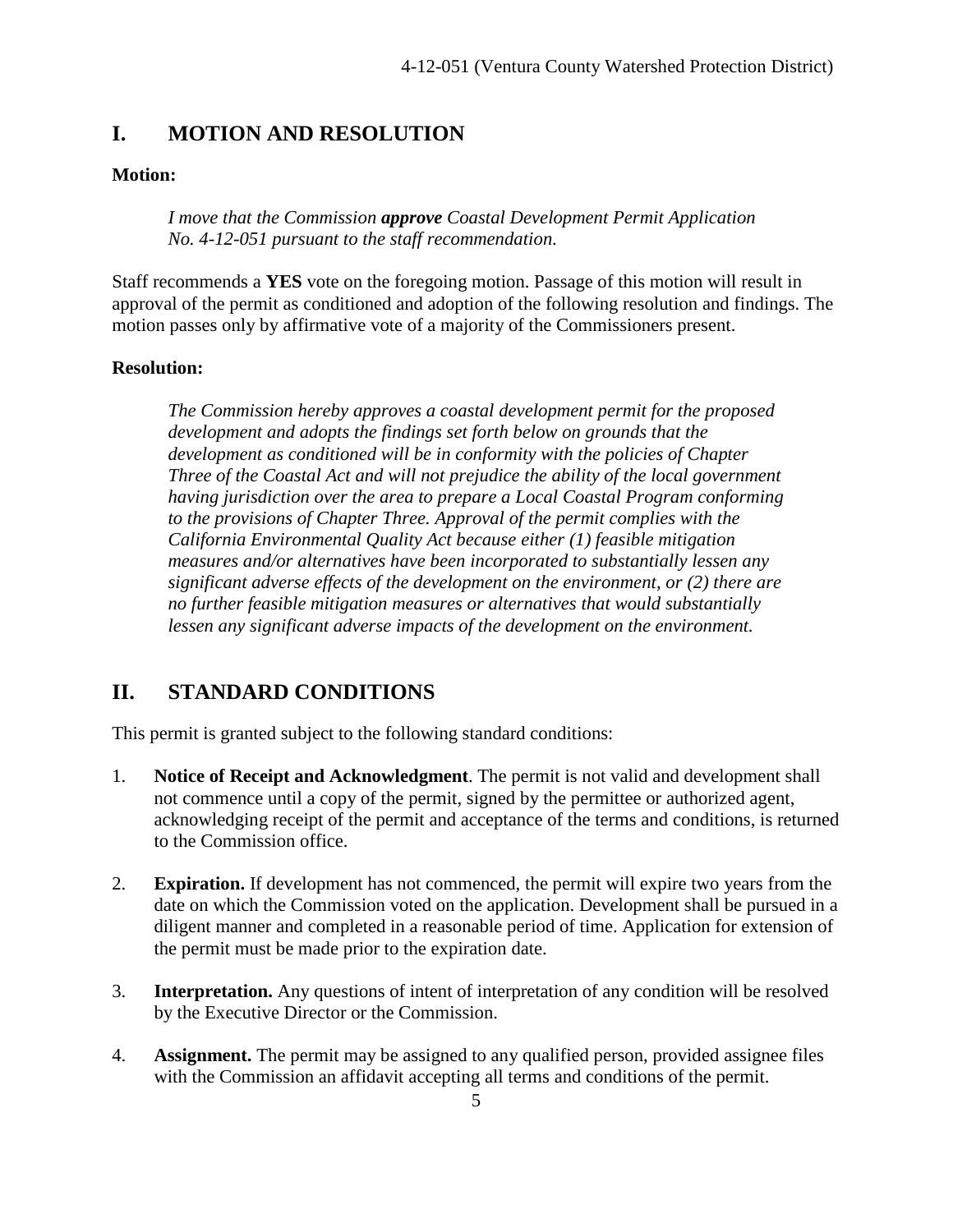5. **Terms and Conditions Run with the Land.** These terms and conditions shall be perpetual, and it is the intention of the Commission and the permittee to bind all future owners and possessors of the subject property to the terms and conditions.

# <span id="page-9-0"></span>**III. SPECIAL CONDITIONS**

#### <span id="page-9-1"></span>**1. Beach Elevation Management Program Responsibilities.**

#### BY ACCEPTANCE OF THIS PERMIT THE APPLICANT AGREES THAT:

- A. Beach Elevation Management Program activities shall be implemented pursuant to the following criteria:
	- 1. Beach elevation management activities shall occur only between October  $1<sup>st</sup>$  and March  $1<sup>st</sup>$  and no more than a total of three times per year.
	- 2. Beach elevation management activities shall occur only within a 100 ft. wide corridor between the lagoon and the ocean, as generally shown on Exhibit 5.
	- 3. Beach elevation management activities shall occur only if the lagoon mouth is in a closed condition and the elevation of the sandy beach is higher than 6.5 ft. above sea level (NGVD) within the 100 ft. wide corridor between the lagoon and the ocean, as generally shown on Exhibit 5.
	- 4. The elevation of the sandy beach within the 100 ft. wide sand elevation management corridor may be lowered to no less than 6 ft. in elevation above sea level (NGVD).
	- 5. Access for construction vehicles/tractors to the area of the beach where sand elevation management activities will occur shall be limited to only the designated routes shown on Exhibit 5.
- B. The applicant shall undertake all Beach Elevation Management Program activities in accordance with Part A of Special Condition One (1). No beach elevation management activities shall occur if the above criteria have not been met, or if the applicant has already completed 3 previous management activities in a single year, unless the Executive Director authorizes additional management activities for good reason.

#### <span id="page-9-2"></span>**2. Revised Plans.**

*Prior to issuance of the Coastal Development Permit*, the applicant shall submit for the review and approval of the Executive Director, two sets of full sized revised project plans. The final revised project plans shall reflect the following:

A. All references to the temporary staging and stockpile areas located west of the J Street drainage channel, within the City of Port Hueneme Resource Conservation Zone Overlay.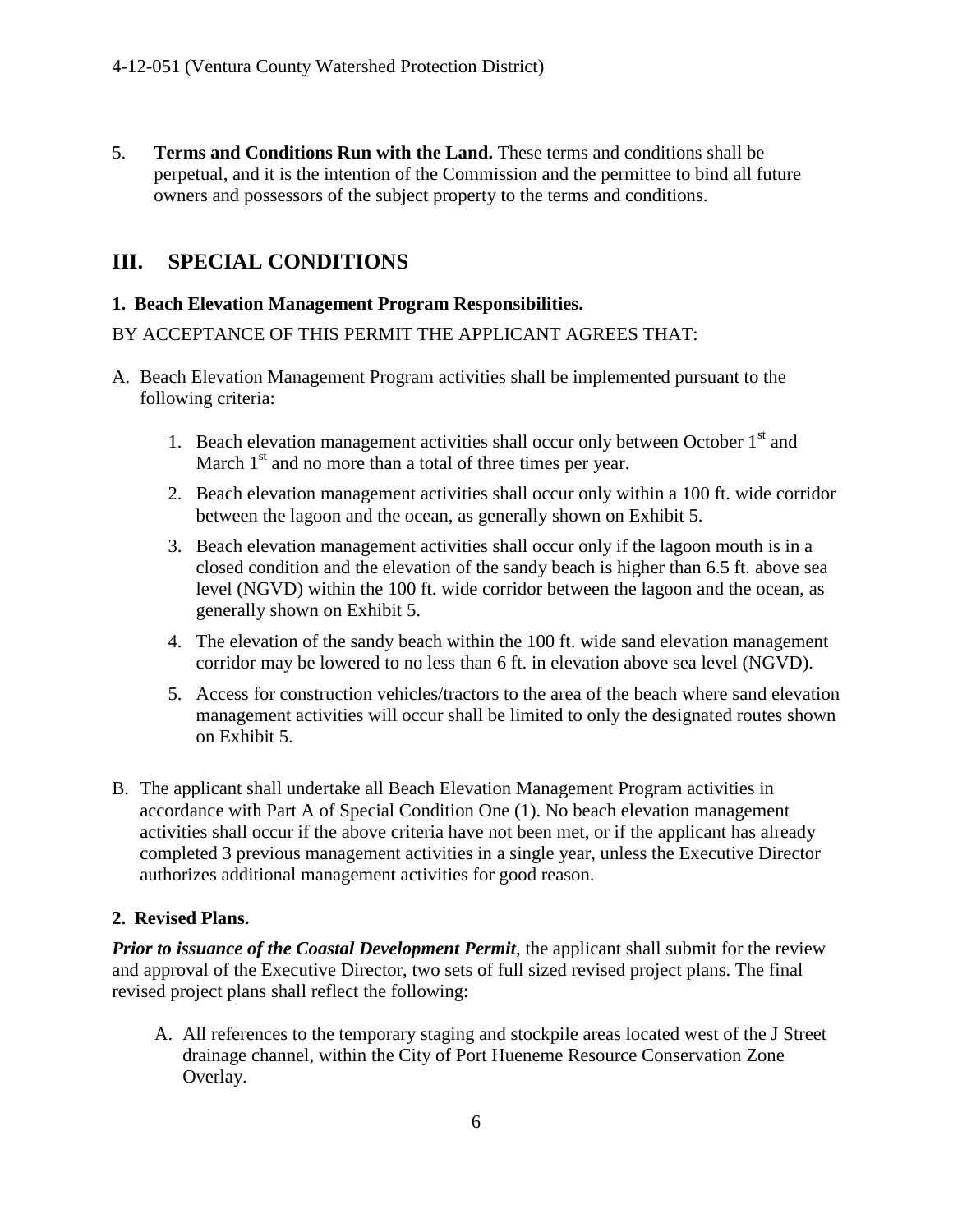B. The plans for the additions to the 4,000 sq. ft. rip rap streamflow velocity dissipation device located immediately downstream of the terminus of the concrete-lined portion of the drainage channel where the channel transitions into natural estuary of Ormond Lagoon shall be revised to reflect the applicant's modified project description to utilize ¼ ton boulders rather than the originally proposed 4-ton boulders.

The Permittee shall undertake development in accordance with the final approved plans. Any proposed changes to the approved final plans shall be reported to the Executive Director. No changes to the approved final plans shall occur without a Coastal Commission approved amendment to the Coastal Development Permit, unless the Executive Director determines that no amendment is legally required.

#### <span id="page-10-0"></span>**3. Public Access Program.**

- A. *Prior to the issuance of the coastal development permit*, the applicant shall submit, for the review and approval of the Executive Director, a Public Access Program and Plan that describes the methods (including signs, fencing, posting of security guards, etc.) by which safe public access to or around construction areas, staging areas, and BEMP activity areas, shall be maintained during all project operations. The plan shall also include signs directing the public to alternative parking areas for the duration of construction, staging, and BEMP activities. Where public paths or bikeways will be closed during active operations, a person(s) shall be on-site to detour traffic or adequate fencing and signage shall be used. The applicant shall maintain public access pursuant to the approved version of the report. Any proposed changes to the approved program shall be reported to the Executive Director. No change to the program shall occur without a Commission-approved amendment to the permit unless the Executive Director determines that no such amendment is required.
- B. Where use of public parking spaces is unavoidable, the minimum number of public parking spaces that are required for the staging of equipment, machinery and employee parking shall be used. At each site, the number of public parking spaces utilized shall be the minimum necessary to implement the project.
- C. The applicant shall post each construction site with a notice indicating the expected dates of construction and/or public access or parking lot closures.

#### <span id="page-10-1"></span>**4. Construction Timing and Sensitive Species Surveys.**

The applicant shall retain the services of a qualified biologist or environmental resource specialist (hereinafter, "environmental resources specialist") with appropriate qualifications acceptable to the Executive Director, to conduct sensitive species surveys (including birds and other terrestrial and marine species) and monitor project operations associated with all construction, Beach Elevation Management Program (BEMP), and Operations and Maintenance Program (OMP) activities. The applicant shall ensure that the Environmental Specialist shall perform all of the following duties, and the applicant shall observe the following requirements: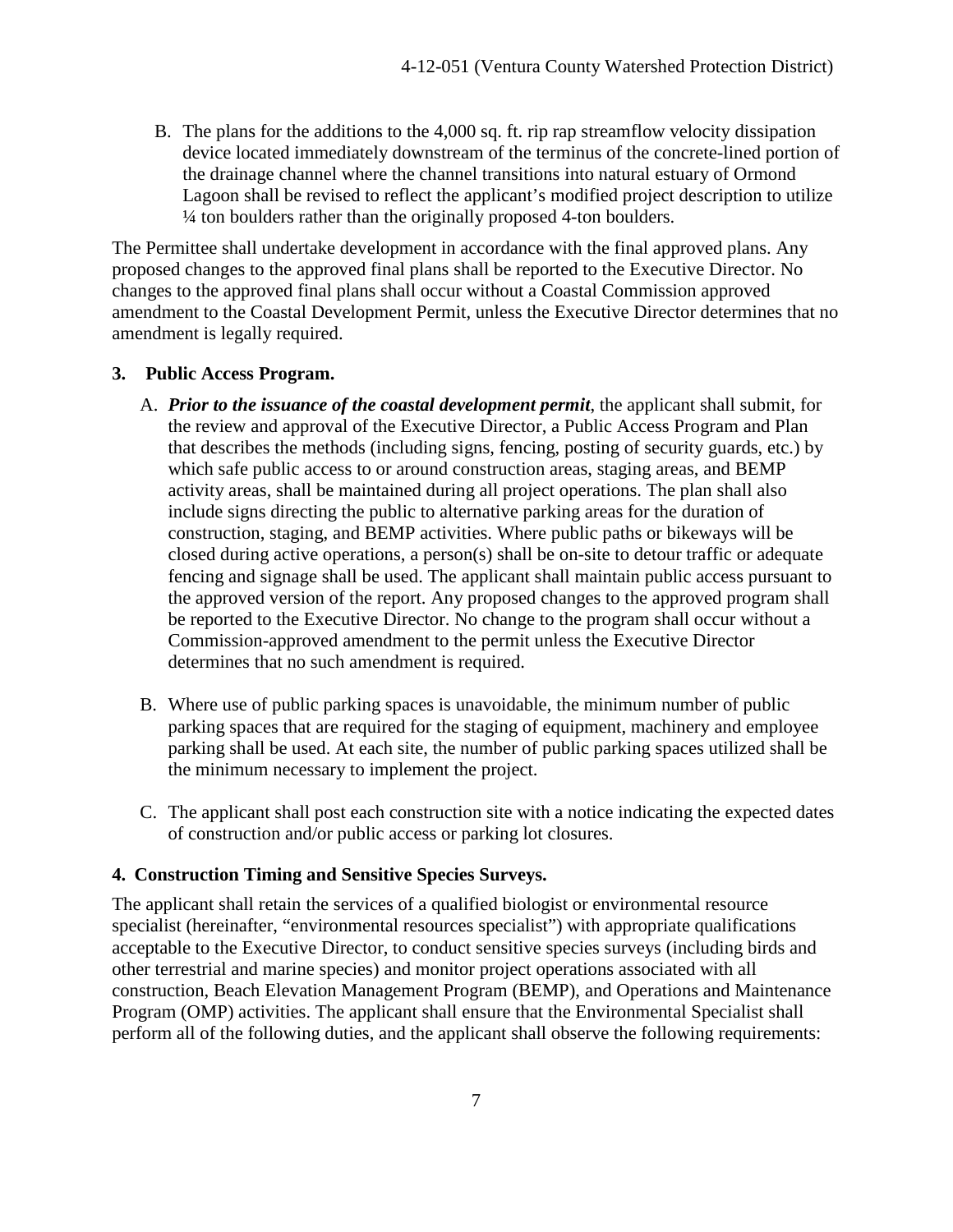- A. At least 30 calendar days prior to commencement of any construction, BEMP, and OMP activities, the applicant shall submit the name and qualifications of the environmental resources specialist, for the review and approval of the Executive Director. The applicant shall have the environmental resources specialist ensure that all project construction, BEMP, and OMP activities are carried out consistent with the following:
	- 1. The environmental resources specialist shall conduct sensitive species surveys (e.g. globose dune beetle, snowy plover, raptors, least tern, black-crowned night herons, great blue herons, snowy egrets, or other sensitive species) no more than two weeks before any project construction, BEMP, and OMP activities to detect any active sensitive species, reproductive behavior, and active nests within 500 feet of the project site. Follow-up surveys must be conducted 3 calendar days prior to the initiation of construction and nest surveys must continue on a monthly basis throughout the nesting season or until the project is completed, whichever comes first. The environmental resource specialist shall be onsite to observe/identify any sensitive species/breeding behavior/nests active within 300 feet (500 feet for raptors/owls) of any project construction, BEMP, and OMP activities.
	- 2. In the event that any sensitive species are present in the project area but do not exhibit reproductive behavior and are not within the estimated breeding/reproductive cycle of the subject species, the environmental resource specialist shall either: (1) initiate a salvage and relocation program prior to any construction, BEMP and OMP activities to move sensitive species by hand to safe locations elsewhere along the project reach or (2) as appropriate, implement a resource avoidance program with sufficient buffer areas to ensure adverse impacts to such resources are avoided. The applicant shall also immediately notify the Executive Director of the presence of such species and which of the above actions are being taken. If the presence of any such sensitive species requires review by the United States Fish and Wildlife Service and/or the California Fish and Wildlife Service, then no development activities shall be allowed or continue until any such review and authorizations to proceed are received, subject to the approval of the Executive Director.
	- 3. If an active nest of a federally or state-listed threatened or endangered species, bird species of special concern, or any species of raptor or heron is found, the applicant shall notify the appropriate State and Federal agencies within 24 hours, and shall develop an appropriate action specific to each incident. The applicant shall notify the California Coastal Commission in writing by facsimile or e-mail within 24 hours and consult with the Commission regarding determinations of State and Federal agencies.
	- 4. If an active nest of any federally or state listed threatened or endangered species, species of special concern, or any species of snowy plover, raptor, least tern, blackcrowned night heron, great blue heron, snowy egret, or other sensitive species is found within 300 feet of construction activities (500 feet for raptors), the applicant shall retain the services of an environmental resources specialist with experience conducting bird and noise surveys, to monitor bird behavior and construction noise levels. The environmental resources specialist shall be present at all relevant construction meetings and during all significant construction activities (those with potential noise impacts) to ensure that nesting birds are not disturbed by construction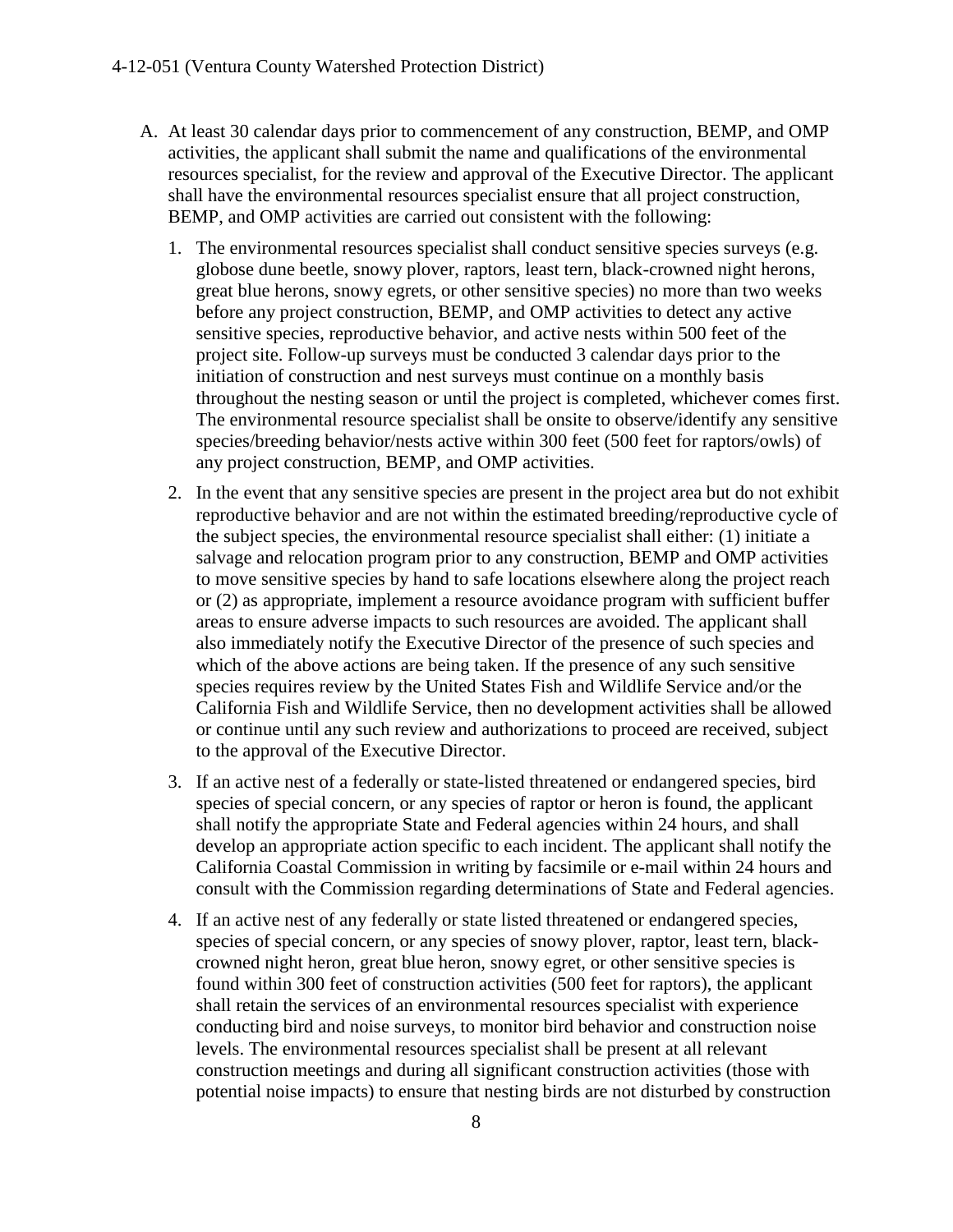related noise. The environmental resources specialist shall monitor birds and noise every day at the beginning of the project and during all periods of significant construction, BMEP, and OMP activities. Activities may occur only if construction noise levels are at or below a peak of 65 dB at the nest(s) site. If construction noise exceeds a peak level of 65 dB at the nest(s) site, sound mitigation measures such as sound shields, blankets around smaller equipment, mixing concrete batches off-site, use of mufflers, and minimizing the use of back-up alarms shall be employed. If these sound mitigation measures do not reduce noise levels, construction within 300 ft. (500 ft. for raptors) of the nesting trees/areas shall cease and shall not recommence until either new sound mitigation can be employed or nesting is complete.

5. The environmental resources specialist shall be present during all construction, BEMP, and OMP activities. The environmental resource specialist shall require the applicant to cease work within the area in question should any breach in permit compliance occur, or if any unforeseen sensitive habitat issues arise. If significant impacts or damage occur to sensitive habitats or to wildlife species, the applicant shall be required to submit a revised, or supplemental program to adequately mitigate such impacts. The revised, or supplemental, program shall submitted to the Executive Director for review and approval.

#### <span id="page-12-0"></span>**5. Tidewater Goby Protection Plan.**

The applicant shall retain the services of a qualified biologist or environmental resource specialist with experience handling tidewater gobies or other sensitive aquatic species and with the requisite permit(s) and experience in the application of standard survey, capture, and handling methods for tidewater gobies and other sensitive aquatic species. At least 30 days prior to commencement of any onset of work, the applicant shall submit the name and qualifications of the qualified biologist or environmental resources specialist, for the review and approval of the Executive Director. The applicant will exclude tidewater gobies and other sensitive aquatic species from the construction area by following the actions required by US Fish and Wildlife Service (FWS) approval dated Aug 26, 2009 and the National Marine Fisheries Service (NMFS) approval dated Aug 18, 2008, including the following:

- A. The qualified biologist or environmental resource specialist retained by the applicant shall conduct a training session for all construction personnel prior to the onset of work. The training shall include a description of the tidewater goby, southern steelhead, and other sensitive aquatic species, their habitats; the specific measures that are being implemented to protect sensitive aquatic species during construction; and the project limits.
- B. The qualified biologist or environmental resource specialist and a crew working under his/her direction shall clear all fish, including tidewater gobies from the area to be dewatered prior to construction. The capture, handling, exclusion, and relocation activities identified by the qualified biologist will be completed no earlier than 48 hours before construction begins to minimize the probability that listed species will recolonize the affected areas.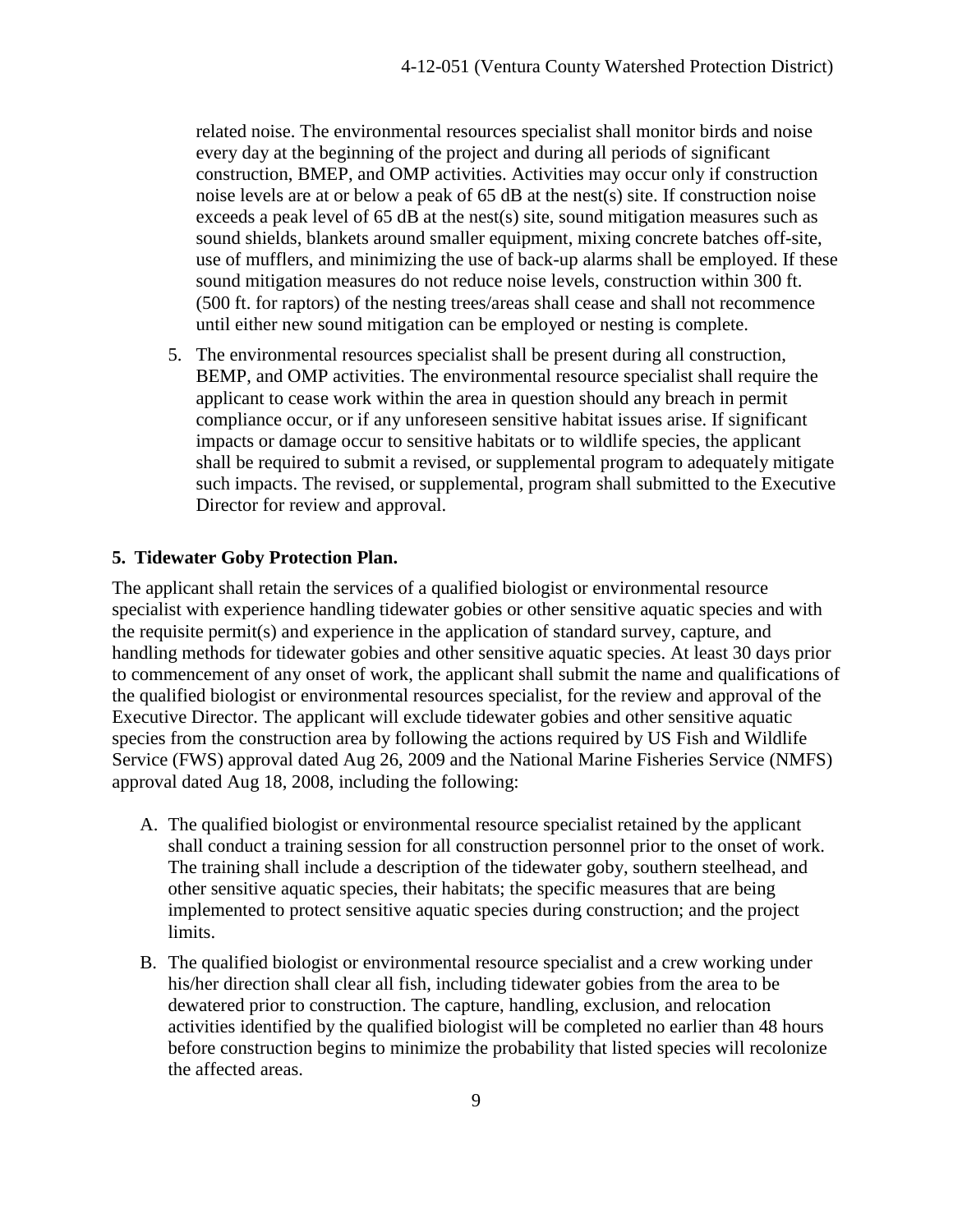- C. The qualified biologist or environmental resource specialist and a crew working under his/her direction shall inspect the dewatered areas and construction site regularly to detect whether any tidewater gobies or other fish are passing through the cofferdam and investigate whether sensitive aquatic species protection measures are being implemented.
- D. The qualified biologist or environmental resource specialist and a crew working under his/her direction shall be present when the cofferdams are removed and the construction area refilled with water to relocate any fish present in the construction area before completion of removal operations and to ensure successful reintroduction of aquatic habitat in the construction area.
- E. Following construction, and annually for the duration of the permit, the qualified biologist or environmental resource specialist shall complete post-construction surveys, for the review of the Executive Director, for tidewater gobies and other sensitive aquatic species.
- F. The environmental resource specialist shall prepare, for the review of the Executive Director, a post-project monitoring report the fall following implementation of the proposed activities, documenting the efforts to protect the tidewater goby and other sensitive aquatic species and the results. In the event that monitoring shows a significant decrease in tidewater goby or other sensitive aquatic species that cannot be readily explained by natural factors or is clearly linked to the project activities, the environmental resource specialist, in consultation with the USFWS and other experts, shall develop a revised or supplemental mitigation plan to adequately mitigate such impacts. The applicant shall submit the revised or supplemental mitigation plan, for the review and approval of the Executive Director. Implementation of the plan shall require a Commission-approved amendment to this permit, unless the Executive Director determines that no such amendment is required.

#### <span id="page-13-0"></span>**6. Habitat Revegetation and Enhancement Program.**

*Prior to the issuance of the Coastal Development Permit*, the applicant shall submit, for the review and approval of the Executive Director, a Habitat Revegetation and Enhancement Program for the revegetation/enhancement for all areas of the project site either temporarily or permanently disturbed by construction activities, including but not limited to approximately .94 acres of upland habitat area on site that will be disturbed by construction activity. Revegetation/enhancement of disturbed habitat as mitigation for all habitat areas permanently disturbed by construction activities shall occur at a ratio of 3:1 or greater. Revegetation/enhancement of all areas where habitat has been temporarily disturbed by construction activities shall occur at a ratio of 1:1 or greater. Replacement for the 74 non-native and/or invasive trees that will be removed or significantly trimmed shall occur at a ratio of 1:1.

- A. This program shall be prepared by a qualified biologist or environmental resource specialist and shall include, but not be limited to, the following:
	- 1. Onsite habitat enhancement shall include, at a minimum, the removal of any and all invasive plant species on the site and revegetation of all disturbed areas with appropriate native species of local genetic stock, including areas where invasive and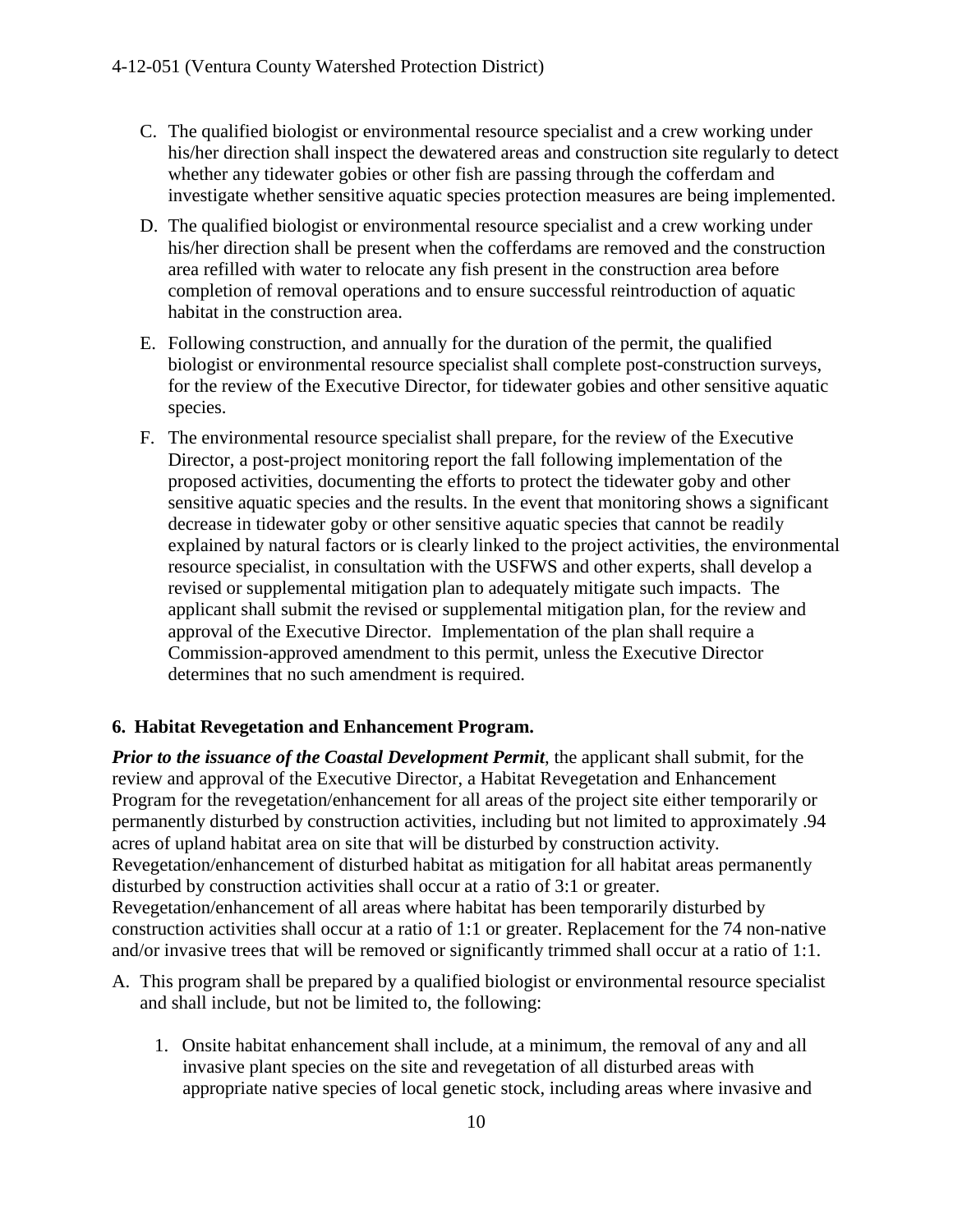non-native plants were removed. Plans must indicate that invasive plant species shall be removed from all development and restoration areas for the life of the project.

- 2. Onsite replacement for the 74 non-native and/or invasive trees that will be removed or significantly trimmed shall occur at a ratio of 1:1. Replacement trees and shrubs shall be planted immediately prior to completion of construction activities for the modifications to the J Street Drainage approved as part of this permit, and shall consist of native species of appropriate local genetic stock. Replacement trees shall include a range of container-size plantings consisting of an approximately equal ratio of 36" sized containers, 24" sized containers, and 1-5 gallon sized containers.
- 3. Indication as to the location, type, and height of any temporary fencing that will be used for revegetation. The plans shall also indicate when this fencing is to be removed.
- 4. Non-native or invasive species shall be removed by hand where feasible and an herbicide use shall be minimized. If the applicant's environmental specialist or habitat restoration consultant determined that herbicide use is necessary to ensure successful re-establishment of native plant species on site, then herbicide use shall be restricted to the use of Glyphosate Aquamaster (previously Rodeo) herbicide for the elimination of non-native and invasive vegetation only.
- 5. Indication on plans that rodenticides containing any anticoagulant compounds (including, but not limited to, Warfarin, Brodifacoum, Bromadiolone or Diphacinone) shall not be used.
- 6. A baseline assessment, including photographs, of the current physical and ecological condition of the proposed enhancement site, including, a biological survey, a description and map showing the area and distribution of existing vegetation types, and a map showing the distribution and abundance of any sensitive species including Ventura marsh milk vetch (*Astragalus pycnostachys var. lanosissimus*) and salt marsh bird's beak (*Cordylanthus maritimus ssp*.)
- 7. A description of the goals of the restoration plan, including, as appropriate, topography, hydrology, vegetation types, sensitive species, and wildlife usage.
- 8. Documentation of performance standards, which provide a mechanism for making adjustments to the enhancement site when it is determined, through monitoring, or other means that the restoration techniques are not working.
- 9. Documentation of the necessary management and maintenance requirements, and provisions for timely remediation should the need arise.
- 10. A planting palette (seed mix and container plants), planting design, source of plant material, and plant installation. The planting palette shall be made up exclusively of native plants that are appropriate to the habitat and region and that are grown from seeds or vegetative materials obtained from local natural habitats so as to protect the genetic makeup of natural populations. Horticultural varieties shall not be used. Plantings shall be maintained in good growing condition throughout the life of the project and, whenever necessary, shall be replaced with new plant materials to ensure continued compliance with the revegetation requirements. No plant species listed as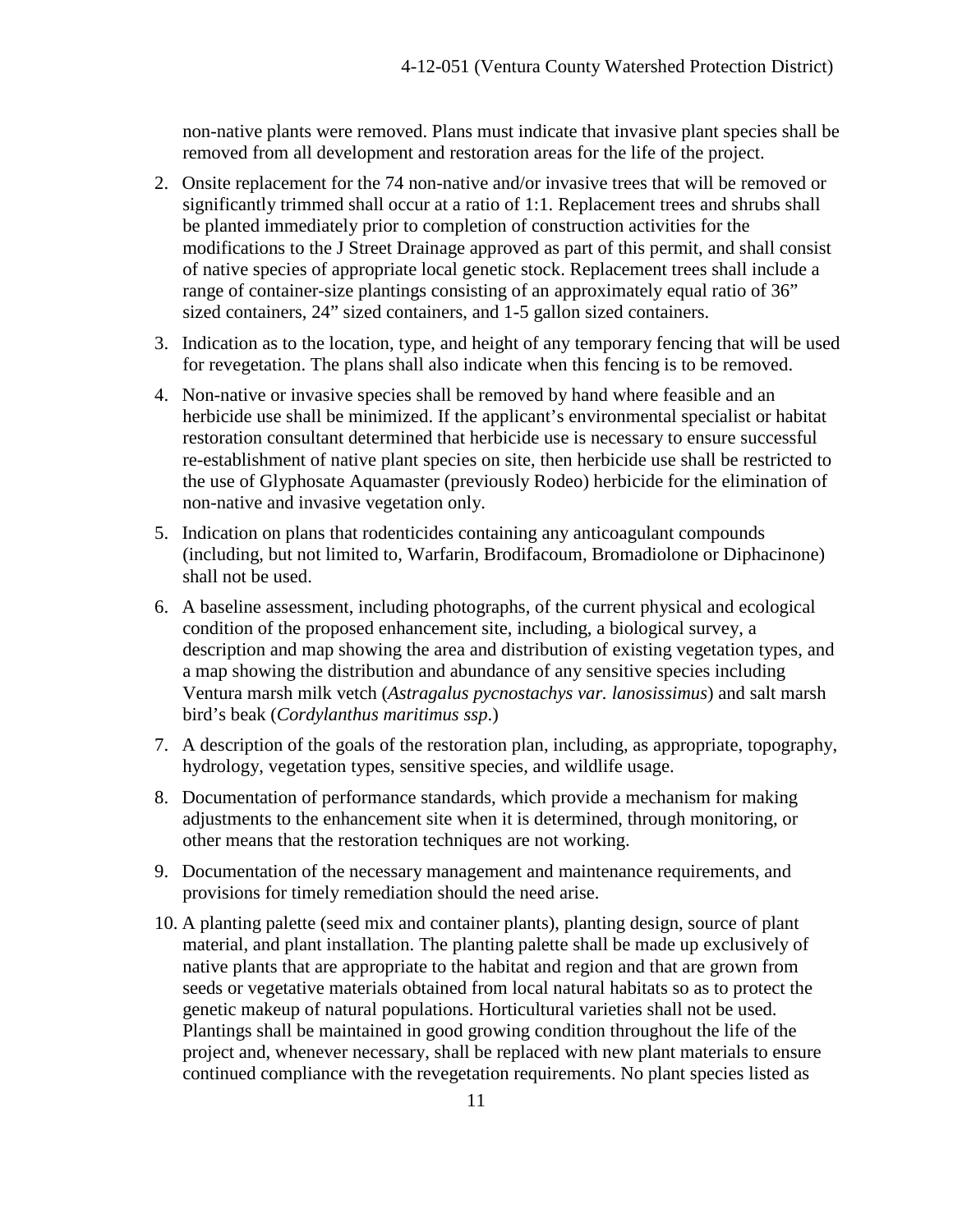problematic and/or invasive by the California Native Plant Society, the California Exotic Pest Plant Council, or by the State of California shall be employed or allowed to naturalize or persist on the site. No plant species listed as a 'noxious weed' by the State of California or the U.S. Federal Government shall be utilized or maintained within the property.

- 11. Sufficient technical detail on the restoration design including, at a minimum, a planting program including a description of planned site preparation, method and location of exotic species removal, timing of planting, plant locations and elevations on the baseline map, and maintenance timing and techniques.
- 12. A plan for documenting and reporting the physical and biological "as built" condition of the site within 30 days of completion of the initial restoration activities. The report shall describe the field implementation of the approved enhancement program in narrative and photographs, and report any problems in the implementation and their resolution.
- 13. Documentation that the project will continue to function as viable native habitats, as applicable, over the long term.
- B. Monitoring Program to monitor the enhancement. Said monitoring program shall set forth the guidelines, criteria and performance standards by which the success of the enhancement and restoration shall be determined. The monitoring program shall include but not be limited to the following:

1. Interim and Final Success Criteria. Interim and final success criteria shall include, as appropriate: species diversity, total ground cover of vegetation, vegetative cover of dominant species and definition of dominants, wildlife usage, hydrology, and presence and abundance of sensitive species or other individual "target" species.

2. Interim Monitoring Reports. The applicant shall submit, for the review and approval of the Executive Director, on an annual basis, for a period of five (5) years, a written monitoring report, prepared by a monitoring resource specialist indicating the progress and relative success or failure of the enhancement on the site. This report shall also include further recommendations and requirements for additional enhancement activities in order for the project to meet the criteria and performance standards. This report shall also include photographs taken from pre-designated sites (annotated to a copy of the site plans) indicating the progress of recovery at each of the sites. Each report shall be cumulative and shall summarize all previous results. Each report shall also include a "Performance Evaluation" section where information and results from the monitoring program are used to evaluate the status of the revegetation/enhancement project in relation to the interim performance standards and final success criteria.

3. Final Report. At the end of the five-year period, a final detailed report on the revegetation/enhancement shall be submitted for the review and approval of the Executive Director. If this report indicates that the revegetation/enhancement project has, in part, or in whole, been unsuccessful, based on the performance standards specified in the restoration plan, the applicant(s) shall submit within 90 days a revised or supplemental restoration program to compensate for those portions of the original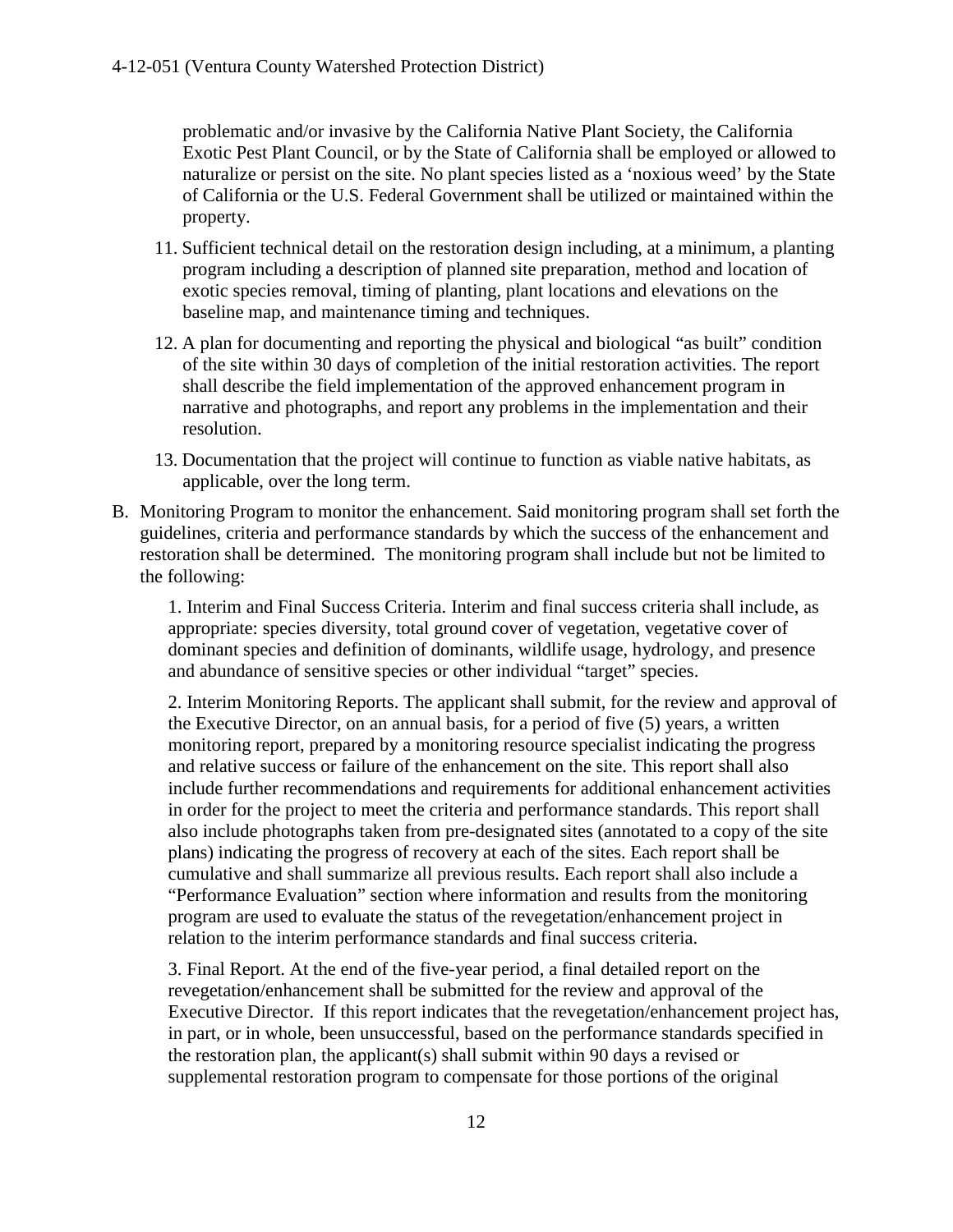program which did not meet the approved success criteria. The revised or supplemental program shall be submitted to the Executive Director, for review and approval.

4. Monitoring Period and Mid-Course Corrections. During the five-year monitoring period, all artificial inputs (e.g., irrigation, soil amendments, plantings) shall be removed except for the purposes of providing mid-course corrections or maintenance to insure the survival of the revegetation/enhancement site. If these inputs are required beyond the first two years, then the monitoring program shall be extended for every additional year that such inputs are required, so that the success and sustainability of the revegetation/enhancement is insured. The revegetation/enhancement site shall not be considered successful until it is able to survive without artificial inputs.

C. The applicant shall undertake development in accordance with the final approved plans. Any proposed changes to the approved final plans shall be reported to the Executive Director. No changes to the approved final plans shall occur without a Coastal Commission approved amendment to this coastal development permit or a new coastal development permit, unless the Executive Director determines that no new amendment or permit is legally required.

#### <span id="page-16-0"></span>**7. Construction Best Management Practices.**

It shall be the applicant's responsibility to ensure that the following occurs during all project operations:

- A. Prior to the commencement of construction, the limits of the work areas and staging areas shall be delineated in cooperation with a qualified biologist, limiting the potential area affected by construction and ensuring that all wetlands and other environmentally sensitive habitats adjacent to construction areas are avoided during construction. All vehicles and equipment shall be restricted to pre-established work areas and haul routes and to established or designated staging areas. Clearing and grading shall be limited to the minimal footprint necessary and for the shortest time necessary to avoid impact to ESHA and coastal waters.
- B. Best Management Practices (BMPs) shall be designed to control erosion from the disturbed area and prevent sediment and potential pollutants from entering coastal waters and/or native habitat plant communities during channel maintenance activities. The BMPs shall be implemented prior to or concurrent with construction and maintained throughout the project;
- C. Exposed slopes shall be stabilized to minimize erosion and sediment from runoff waters during maintenance activities using mulch, contouring grading and/or other established methods;
- D. Temporarily stockpiles of excavated sediment/vegetation should be protected with geofabric or other appropriate cover. Permanent stockpiling of excavated material on site shall not be allowed. Vegetation and sediment shall be removed from the site on a regular basis during construction to prevent the accumulation of sediment and debris on the worksite. Excavated sediment and vegetation shall be stockpiled at designated temporary areas on the project site and be removed to a permitted disposal site within three months;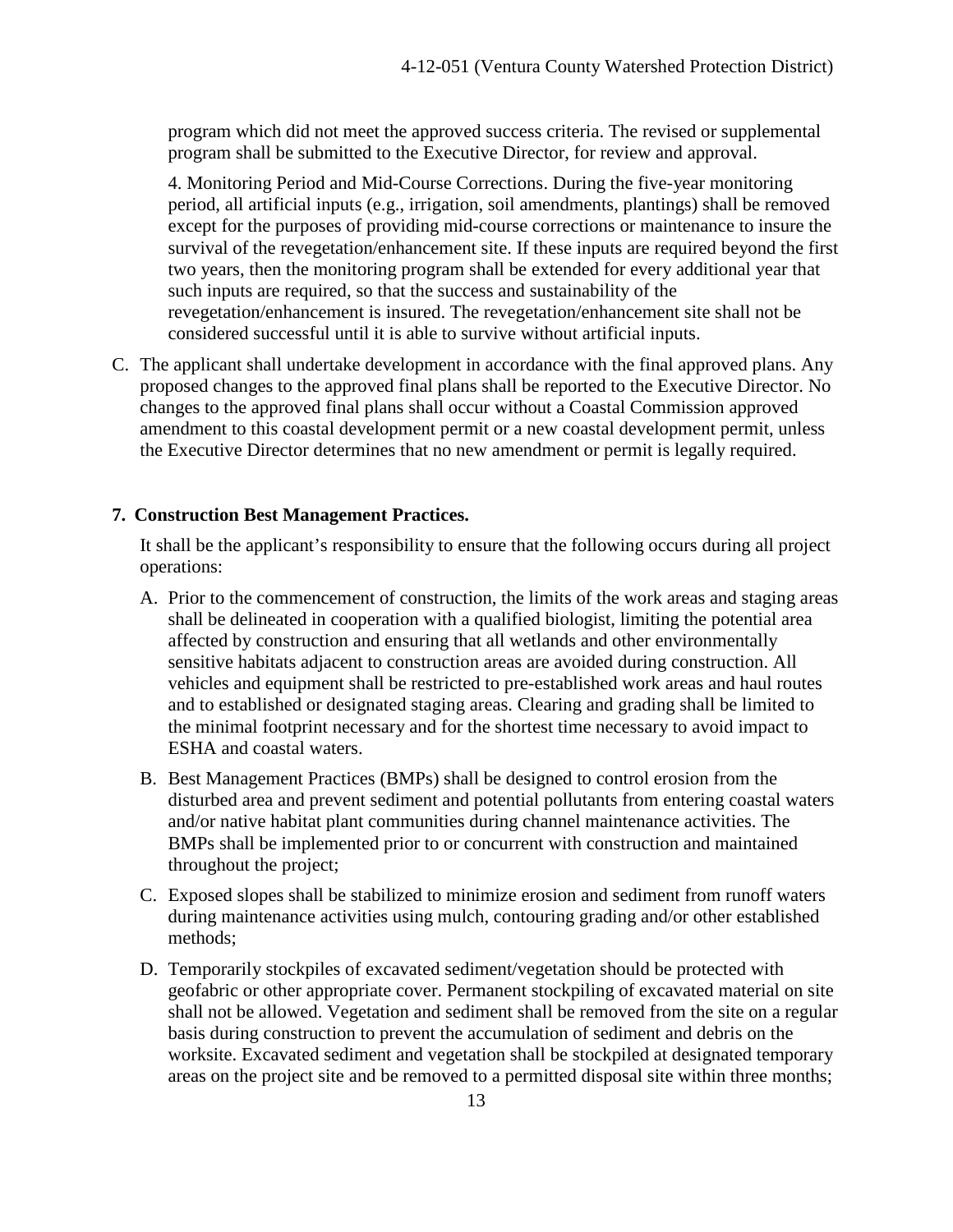- E. During construction, all trash shall be properly contained, removed from the worksite, and disposed of on a regular basis. Any debris inadvertently discharged into coastal waters shall be recovered immediately and disposed of consistent with the requirements of this coastal development permit;
- F. Equipment staging and materials stockpiling areas shall be limited to the locations and sizes specified in the approved final plans. Construction vehicles shall be restricted to designated haul routes. Construction equipment and materials shall be stored only in designated staging and stockpiling areas as depicted on the final plans approved pursuant to Special Condition One (1);
- G. Any fueling and maintenance of construction equipment shall occur within upland areas outside of environmentally sensitive habitat areas or within designated staging areas. Mechanized heavy equipment and other vehicles used during the construction process shall not be refueled or washed within 100 feet of coastal waters; and
- H. Fuels, lubricants, and solvents shall not be allowed to enter the coastal waters or wetlands. Hazardous materials management equipment including oil containment booms and absorbent pads shall be available immediately on-hand at the project site, and a registered first-response, professional hazardous materials clean-up/remediation service shall be locally available on call. Any accidental spill shall be rapidly contained and cleaned up.

#### <span id="page-17-0"></span>**8. Groundwater Monitoring Plan**

#### BY ACCEPTANCE OF THIS PERMIT THE APPLICANT AGREES THAT:

Groundwater monitoring activities shall occur pursuant to the Groundwater Monitoring Plan for the J Street Drain Project, completed by Fugro Consultants, Inc., dated January 2013, and if it is determined that the migration of contaminated groundwater moves in a westerly direction the following measures shall be implemented:

- A. The construction segments subject to dewatering shall be reduced to limit the amount of dewatering and volume pumped, and/or
- B. The volume of water pumped from the dewatering wells located on the east side of the drainage channel shall be reduced, and the volume of water pumped from the west side of the drain shall be increased.

#### <span id="page-17-1"></span>**9. Removal of Excavated Material**

*Prior to commencement of development*, the applicant shall provide evidence to the Executive Director of the location of the disposal site for all excess excavated material and construction/demolition debris from the site. If the disposal site is located in the Coastal Zone, the disposal site must have a valid coastal development permit for the disposal of fill material. If the disposal site does not have a coastal permit, such a permit will be required prior to the disposal of material.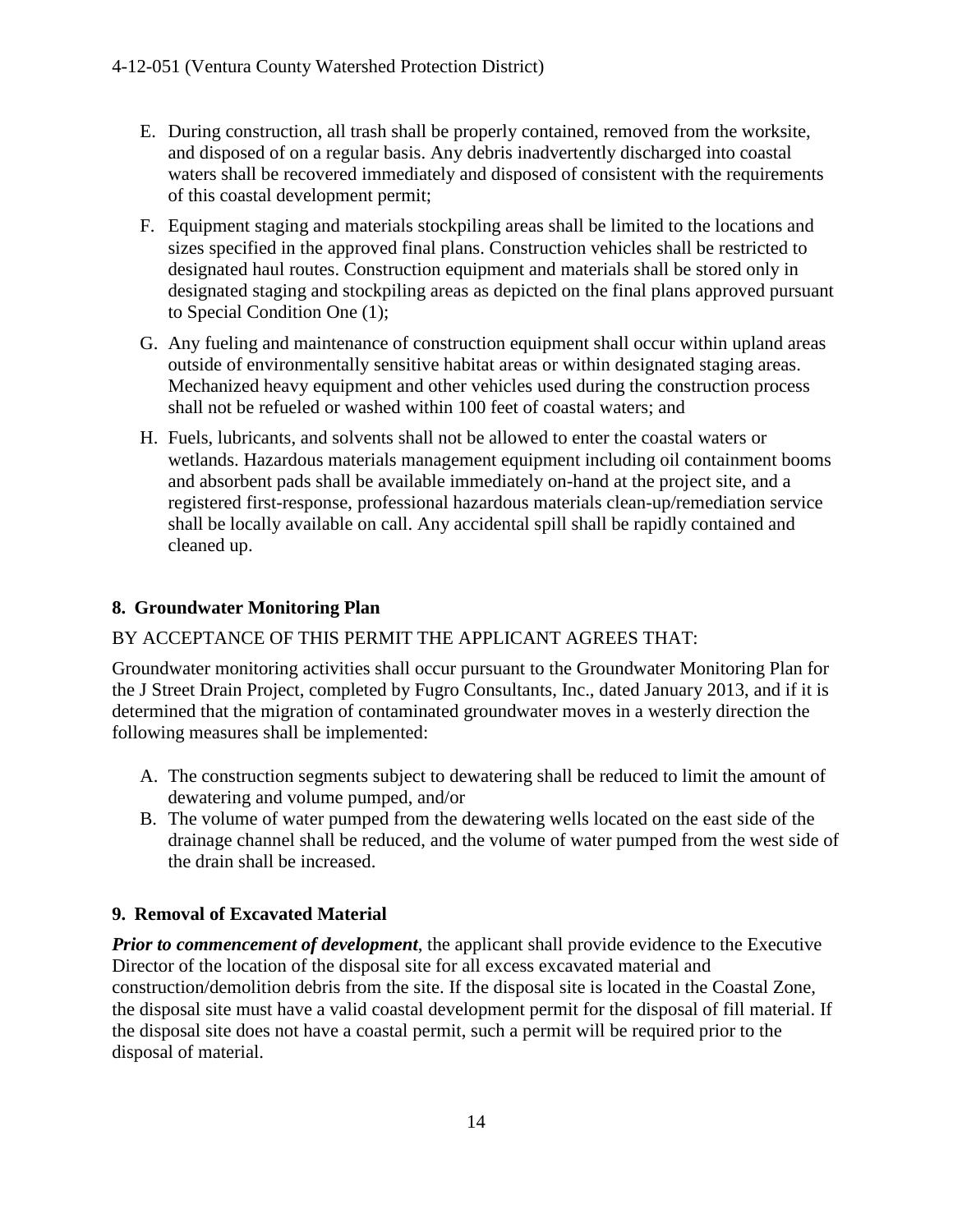#### <span id="page-18-0"></span>**10. Conformance with the Requirements of the Resource Agencies.**

*Prior to the issuance of the Coastal Development Permit, the applicant shall submit evidence that* they have obtained all other necessary State permits that may be necessary for all aspects of the proposed project (including approvals from the California Department of Fish and Wildlife, State Water Quality Control Board, Regional Water Quality Control Board, State Lands Commission, unless evidence is submitted that such approval(s) are not required). In addition, by acceptance of this permit, the applicant agrees to obtain all necessary Federal permits that may be necessary for all aspects of the proposed project (including, but not limited to, the U.S. Army Corps of Engineers and U.S. Fish and Wildlife Service). Any change in the approved project which may be required by the above-stated agencies shall be submitted to the Executive Director in order to determine if the proposed change shall require a permit amendment pursuant to the requirements of the Coastal Act and the California Code of Regulations.

#### <span id="page-18-1"></span>**11. Term of Permit Approval**

This coastal development permit authorizes implementation of the approved Beach Elevation and Management Program (BEMP) and Operations and Maintenance Program (OMP) activities on a temporary basis only for a period of five (5) years from the date that Coastal Development Permit 4-12-051 is approved by the Commission, after which time all activities shall cease unless either a new coastal development permit, or amendment to this permit, authorizing additional future Beach Elevation Management Program or Operations and Maintenance Program activities is approved and issued by the California Coastal Commission.

#### <span id="page-18-2"></span>**12. Assumption of Risk, Waiver of Liability and Indemnity**

By acceptance of this permit, the applicant acknowledges and agrees (i) that the site may be subject to hazards from wave action, flooding, erosion, and sea-level rise; (ii) to assume the risks to the applicant and the property that is the subject of this permit of injury and damage from such hazards in connection with this permitted development; (iii) to unconditionally waive any claim of damage or liability against the Commission, its officers, agents, and employees for injury or damage from such hazards; and (iv) to indemnify and hold harmless the Commission, its officers, agents, and employees with respect to the Commission's approval of the project against any and all liability, claims, demands, damages, costs (including costs and fees incurred in defense of such claims), expenses, and amounts paid in settlement arising from any injury or damage due to such hazards.

*Prior to commencement of development*, the applicant shall submit a written agreement, in a form and content acceptable to the Executive Director, incorporating all of the above terms of this condition.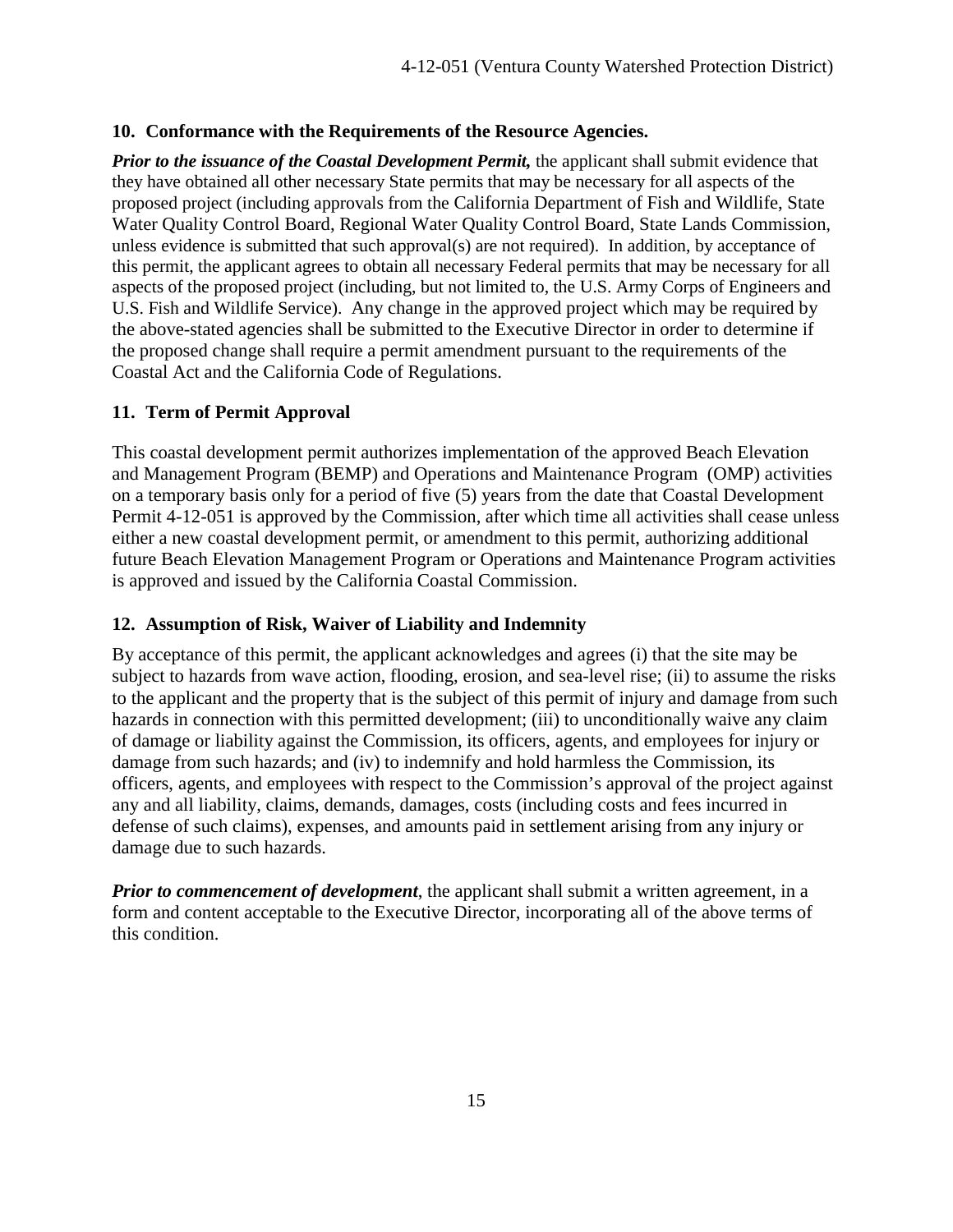# <span id="page-19-0"></span>**IV. FINDINGS AND DECLARATIONS**

### <span id="page-19-1"></span>**A. PROJECT DESCRIPTION AND BACKGROUND**

The Ventura County Watershed Protection District is proposing to modify a 3,430 linear ft. section of the existing, 40-45 ft. wide, concrete-lined, J Street Drainage Channel by widening the channel by 4-11.25 ft. and lowering the existing concrete bottom of the channel by 2.5-4 ft. in depth. In addition, the project includes the implementation of a drainage channel Operations and Maintenance Program and a programmatic Beach Elevation Management Plan.

The Channel will be deepened and widened by reconfiguring the existing trapezoidal-shaped concrete J Street Drainage Channel and reconstructing the channel using a rectangular-shaped concrete channel. The bottom of the reconfigured channel will be 2.5- 4 ft. deeper and 4-11.25 ft. wider than the existing channel, in order to increase the capacity of the drainage channel to accommodate 100-year flood flows. Five existing 48-inch diameter pipe culverts would be replaced with three new larger 10 ft. high, 18 ft. wide concrete box culverts and a trash boom (a debris collection device within the channel consisting of two, approximately 9 ft. high poles in the channel with a debris collection net between them) would be installed.

In addition, an existing 4,000 sq. ft. rip rap streamflow velocity dissipation device was constructed immediately downstream of the terminus of the concrete-lined portion of the drainage channel where the channel transitions into natural estuary of Ormond Lagoon. The dissipation device was constructed prior to the effective date of the California Coastal Zone Conservation Act of 1972 and is necessary to ensure that stream flows from the concrete-lined portion of the channel do not result in increased erosion of downstream channel areas and the lagoon itself. The proposed project includes the addition of, approximately 378 cubic yards of new rip rap to the existing 4,000 sq. ft. rip rap streamflow velocity dissipation device in order to ensure that the reconfigured and enlarged drainage channel will not result in any increase or change in the erosion or accretion rates of downstream areas, including Ormond Lagoon. All rip rap will be installed completely within the footprint of the existing rip rap dissipation device and will not result in the filling of any wetland or riparian habitat areas.

The proposed project also includes the implementation of a channel Operations and Maintenance Program (OMP) and Beach Elevation Management Plan (BEMP) for a period of five years. The OMP would consist of channel maintenance, including the removal of sediments, brush, and debris. The proposed BEMP is a programmatic response to prevent the flooding of development adjacent to Ormond Lagoon through the periodic grading of the sand located between Ormond Lagoon and the Pacific Ocean, at the terminus of the J Street drainage channel.

#### **Background**

The J Street drainage channel "J Street Drain" was originally constructed as an earthen channel in 1956. In 1961, the bottom and sides of the earthen drainage channel were lined with concrete. As it currently exists, the J Street Drainage channel remains as a fully lined concrete channel that extends approximately 2.2 miles in length (to a point outside the Coastal Zone), beginning north of Redwood Street in the City of Oxnard, and terminating in Ormond Lagoon. Portions of the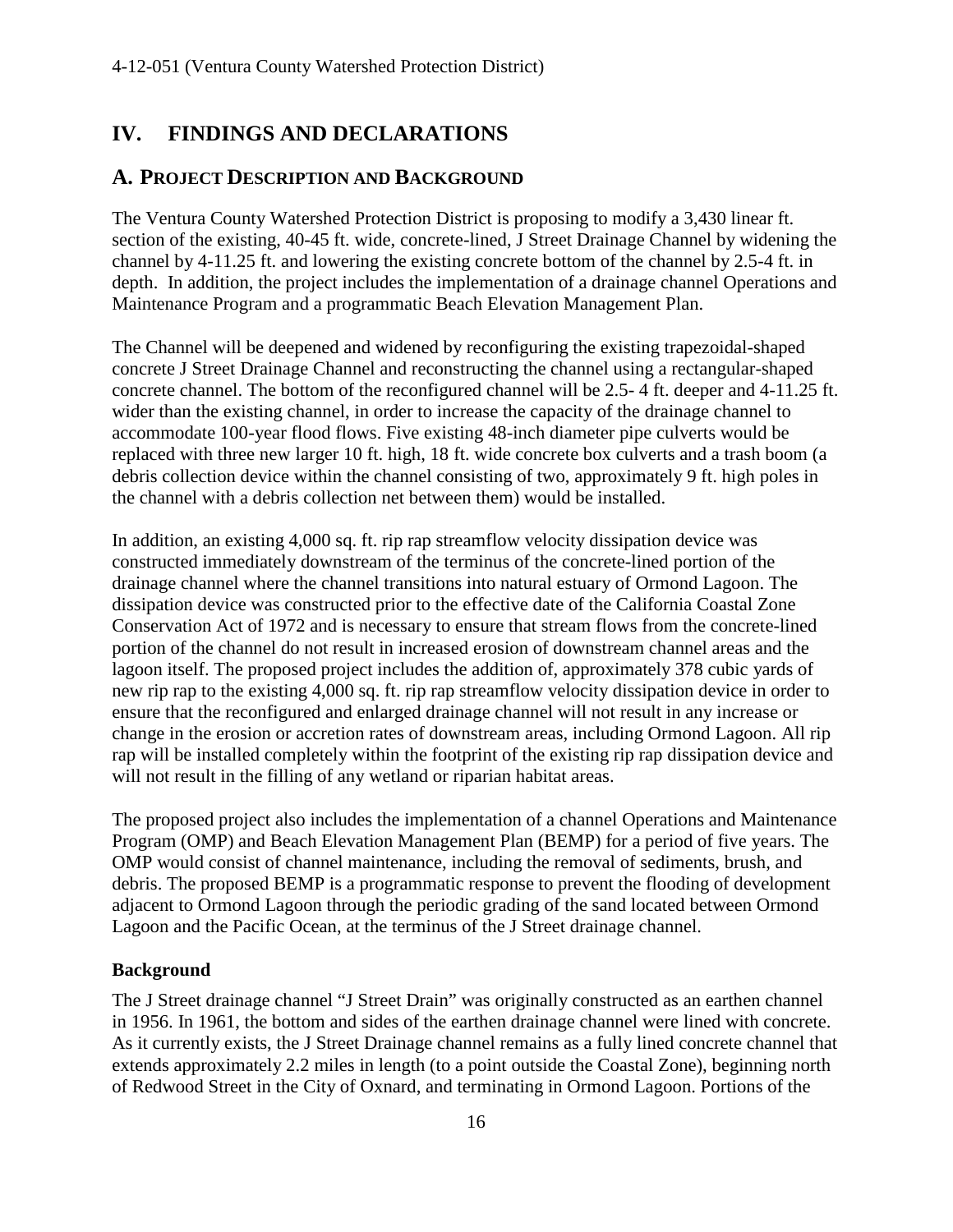channel are located in both the City of Oxnard and the City of Port Hueneme. The southernmost 3,430 linear ft. section of the drain, from Hueneme Road to Ormond Lagoon, is within the Coastal Zone, and is therefore the subject of the currently proposed project. Development adjacent to this section of the J Street drainage channel includes condominiums, Bubbling Springs Community Park, Hueneme Beach Park, the Oxnard Wastewater Treatment Plant, the International Paper Plant, and the Halaco Superfund Site. Ormond Lagoon, located at the terminus of the J Street drainage channel on Ormond Beach, is supplied by freshwater flows from the J Street drainage channel, Bubbling Springs, and the Oxnard Industrial Drain, as seen on Exhibit 2.

The subject CDP was submitted to the Commission on August 6, 2012. The permit application was deemed incomplete and a letter outlining the additional information needed was sent to the applicant on September 5, 2012. The applicant provided all of the information items requested by staff and the permit application was deemed complete for filing on November 8, 2012.

#### **Detailed Description of Project Components**

A. J Street Drainage Channel Expansion and Operations and Maintenance Program

Modification of the 3,430 linear ft. section of the existing, 40-45 ft. wide, concrete-lined, J Street Drainage Channel by widening the channel by 4-11.25 ft. and lowering the existing concrete bottom of the channel by 2.5-4 ft. in depth would occur in phases. The subject 3430 linear ft. portion of the channel, located within the Coastal Zone, has been designated as one of four independent construction phases, and will therefore be the first portion of the channel to be expanded.

Initial construction activities would include the installation of temporary fencing, a noise barrier, a temporary sheetpile cofferdam, a channel flow bypass, and groundwater dewatering and monitoring wells. In order to separate the construction area from Ormond Lagoon, a temporary sheetpile cofferdam would be installed across the channel at the downstream terminus of the designated construction area. In addition, a second temporary cofferdam composed of wood and cinder blocks or concrete k-rails covered with visqueen and sandbags may also be installed approximately 600 ft. further upstream within the drainage channel, if necessary. Block nets and silt fencing would be placed immediately up and down stream of the temporary cofferdam, and all species located within the work area, including tidewater goby, would be relocated by a qualified biologist to Ormond Lagoon. The applicant anticipates that installation of the temporary sheetpile cofferdam would occur prior to tidewater goby breeding season and California least tern foraging season, both of which occur in late spring. Water from temporary dewatering activities during construction would be directed downstream to Ormond Lagoon, to the immediately adjacent Perkins Drainage Channel which also flows to Ormond Lagoon, and the ocean consistent with all requirements of the Regional Water Quality Control Board.

As originally proposed, after the removal of surface water from the work area, construction of the expanded drainage channel would have included the placement of temporary vertical shoring walls along both the east and west sides of the drainage channel. However, the applicant has revised the proposed construction methodology to instead install "press-in" steel sheetpiles. This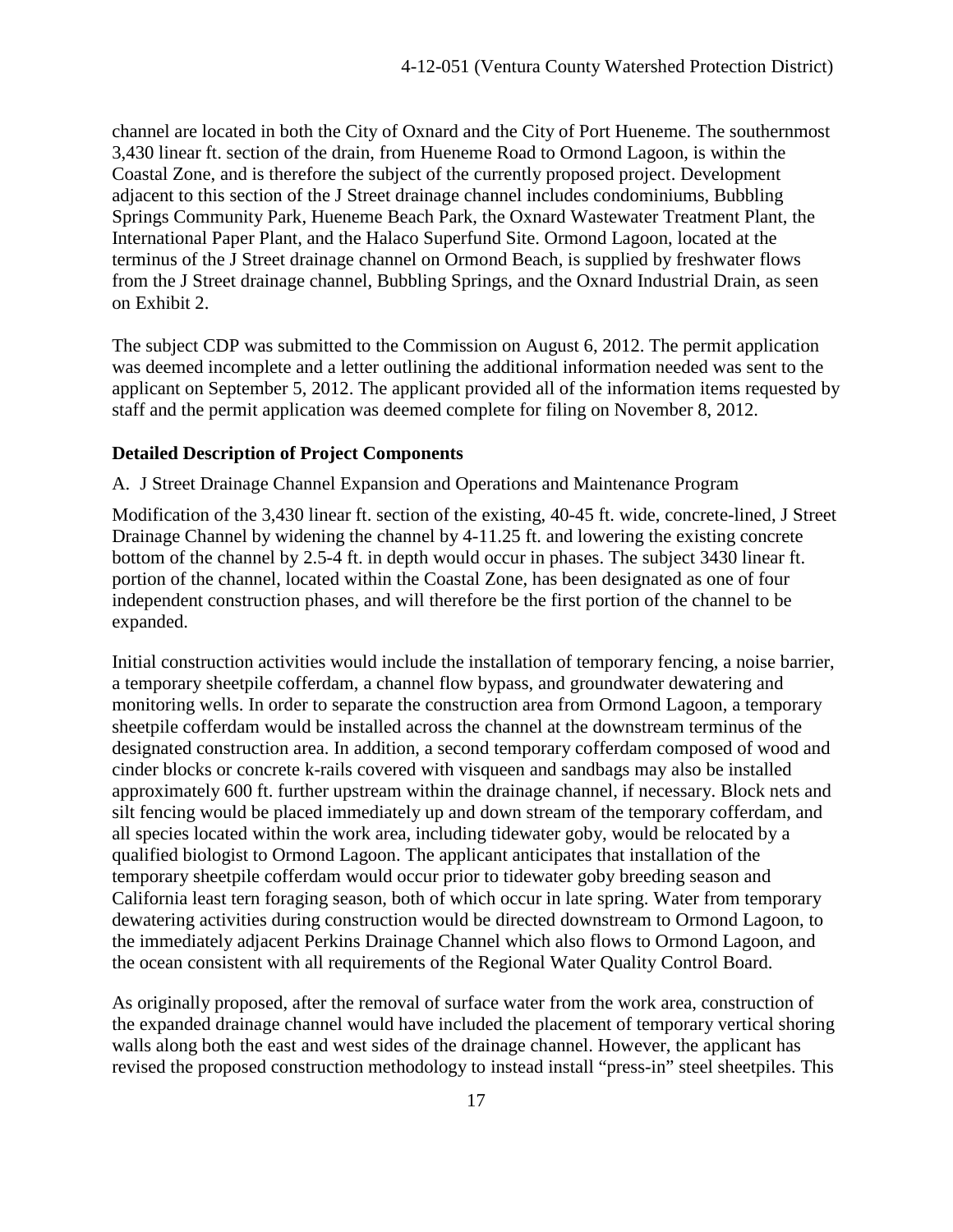revised methodology was proposed by the applicant because it produces less noise, would result in less groundwater extraction, and would reduce the amount of adjacent vegetation that would be required to be removed from the construction work area.

Expansion of the J Street drainage channel would include deepening the channel bottom as such, an elevation difference would exist between the proposed channel and Ormond Lagoon. In order to equalize the elevation difference between the channel and the lagoon and ensure that the expanded channel configuration does not result in any significant increase to downstream flow velocities or bank erosion, the proposed project includes the addition of, approximately 378 cubic yards of new rip rap to the existing 4,000 sq. ft. rip rap streamflow velocity dissipation device. All rip rap will be installed completely within the footprint of the existing rip rap dissipation device and will not result in the filling of any wetland or riparian habitat areas. The proposed widening of the drainage channel will require the removal of 74 non-native and/or invasive trees (primarily consisting of myoporum and acacia).

Construction would also include improvements to the existing 12 ft. wide maintenance dirt access road and turnaround located within the applicant's right-of-way on the east side of the drainage channel. Improvements to the road include resurfacing the roadway with decomposed granite. After construction related to the proposed expansion of the drainage channel is complete, permanent perimeter fencing would be reinstalled and removed vegetation would be replaced.

The proposed OMP activities would include the periodic removal of vegetation, sediment, and debris from the drainage channel by various machinery and hand crews. The drainage channel and adjacent access roads within the applicant's right-of-way would also be maintained through the implementation of the OMP.

#### B. Beach Elevation Management Program

The project also includes the implementation of a Beach Elevation Management Program (BEMP) for a period of five years. The proposed BEMP is a programmatic response to prevent the flooding of the properties located adjacent to Ormond Lagoon which are developed with existing residential and industrial uses. The program would involve lowering the level of the beach to approximately 6 ft. above sea level within a 100 ft. wide area between Ormond Lagoon and the Pacific Ocean to allow Ormond Lagoon to overflow to the ocean in the event that elevated water levels occur that would otherwise result in flooding of the adjacent upland areas. Implementation of the these BEMP activities would be limited to no more than three times during each winter storm season between October  $1<sup>st</sup>$  and March  $1<sup>st</sup>$  each year.

Throughout much of the year Ormond Lagoon remains in a semi-close state due to sand accretion, and resultant high sand elevations, which occur between the lagoon and the ocean. Prior to a breaching event, continual freshwater inputs from the J Street drainage channel and adjacent waterways cause the Ormond Lagoon water level to remain at approximately 6 ft. in elevation above mean sea level (NGVD). However, during a storm event the water within Ormond Lagoon can rise rapidly, as the J Street Drainage Channel receives large quantities of storm water runoff. If the lagoon has not breached naturally prior to a storm event, and the sand level between the lagoon and the ocean is at an elevation of 6.5 ft. NGVD or greater, the water within the lagoon will begin to backflow into adjacent developed properties.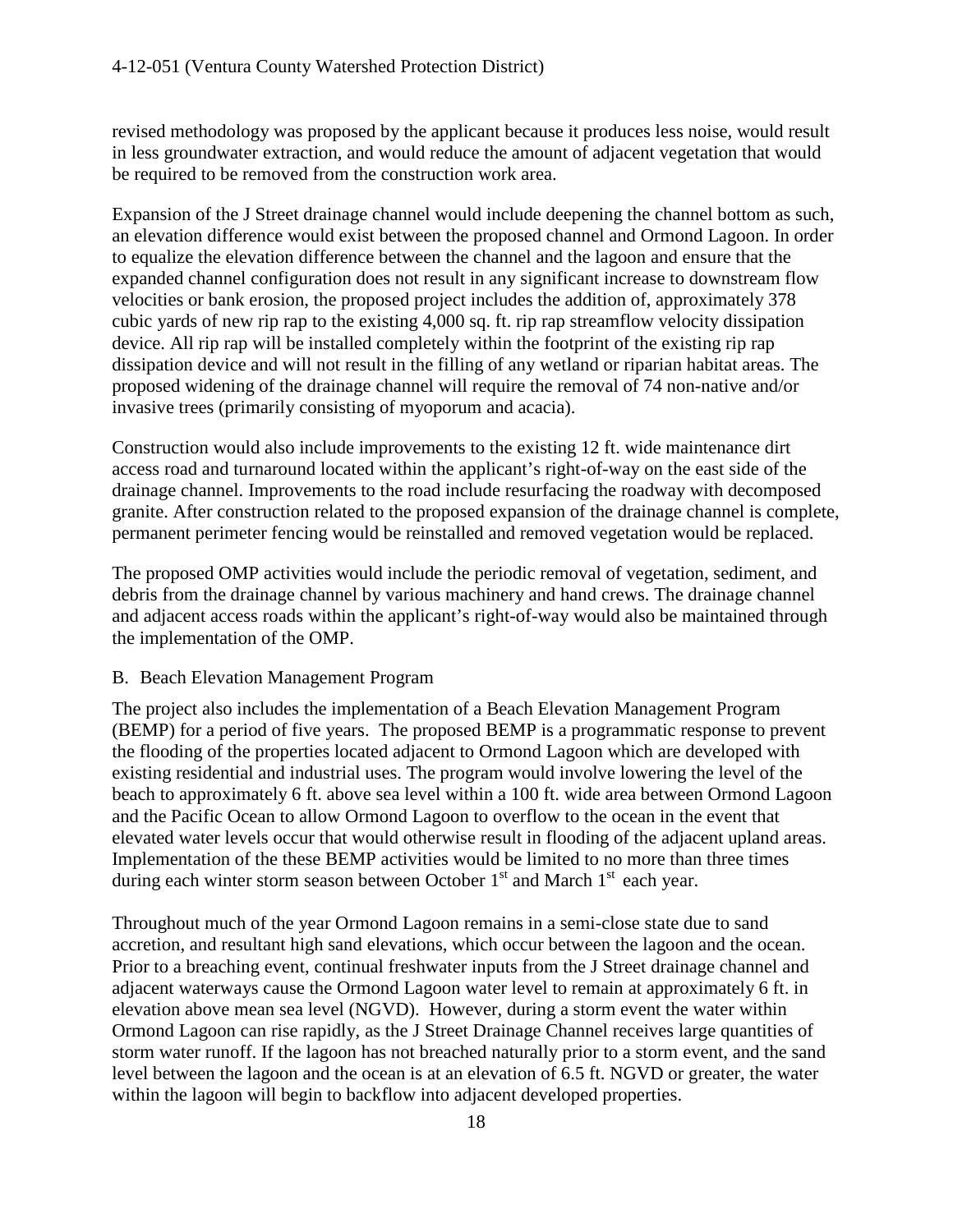Access to the designated 100 ft. wide BEMP activity area would occur from Hueneme Beach Park parking lot A or B along designated routes, as depicted in Exhibit 5. As proposed, a qualified biologist or resource specialist would be present on site during all activities to ensure that impacts to sensitive species are avoided. Lowering of the beach sand elevation would occur where the width of the beach between the lagoon and the ocean is typically at its most narrow point within an approximately100 ft. wide by 100 ft. long area. The project includes the installation of two permanent elevation measurement poles that would extend approximately 6 ft. in height above the normal level of beach sand. The measuring poles would demarcate both the upcoast and downcoast extent of the 100 ft. wide management area and would also allow for measurement of beach sand level elevations. Sand removed in the process of lowering the elevation would be placed on the beach immediately adjacent to the activity area. The sand elevation after the implementation of the BEMP activities would be no lower than 6 ft. in elevation above mean sea level (NGVD), to ensure that the proposed BEMP activities do not themselves cause a breaching event, but rather facilitate the occurrence of one prior to the flooding of adjacent development.

#### **Permit History**

The project site has been subject to previous permit action by the Commission. Several emergency coastal permits have been previously issued by the Commission to allow the applicant to prevent or abate the flooding of development adjacent to the Ormond Lagoon by allowing for one-time implementation of the same activities proposed as part of the BEMP; including Emergency Coastal Permits 4-10-095-G, issued on October 8, 2010; 4-11-056-G, issued on November 3, 2011; and 4-12-077-G, issued on November 27, 2012.

#### **Project Jurisdiction and Consolidated Review**

The proposed project includes components that are located within both the City of Port Hueneme and City of Oxnard's Local Coastal Program (LCP) jurisdictions as well as components within the retained jurisdiction of the Coastal Commission. Both the City of Port Hueneme and City of Oxnard would typically have jurisdiction over the portions of the project within their respective LCP jurisdictions. However, Section 30601.3 of the Coastal Act authorizes the Commission to process a consolidated coastal development permit application, when its criteria are satisfied, for both aspects of a proposed project that would otherwise require a coastal development permit from both a local government with a certified local coastal program and the Commission.

The standard of review for a consolidated coastal development permit application submitted pursuant to Section 30601.3(a) shall follow Chapter Three of the Coastal Act (commencing with Section 30200), with the appropriate local coastal program used as guidance.

Pursuant to Section 30601.3(a)(2), the applicant, appropriate local government, and the Commission may agree to consolidate a permit action for a project that spans local and state jurisdictions. In this case, both the City of Oxnard and City of Port Hueneme have submitted letters to Commission staff dated February 6, 2009 and March 5, 2009, respectively, that the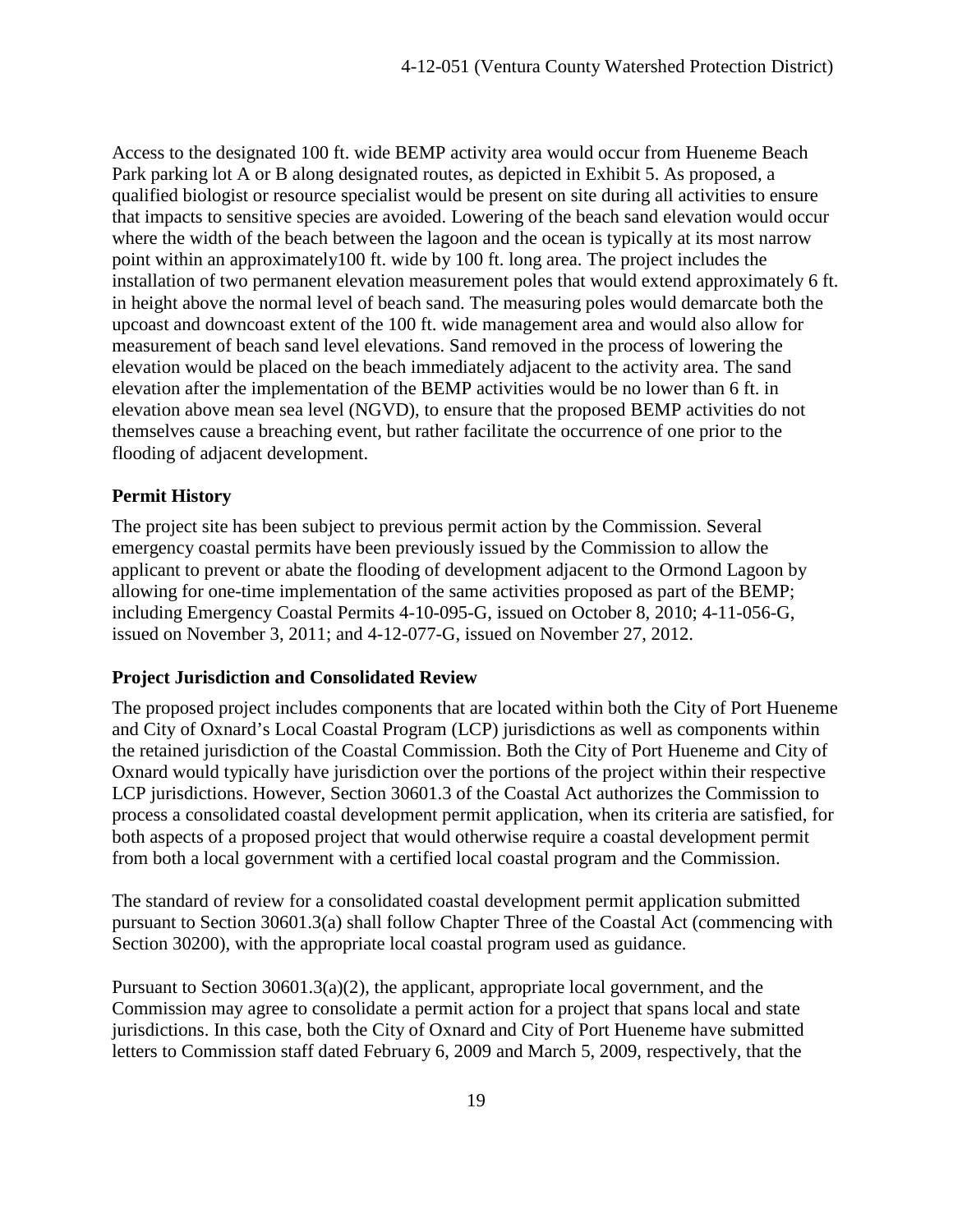Commission assume jurisdiction over all activities associated with the proposed project. The applicant both consented to, and facilitated this consolidated jurisdictional process.

Thus, in this case, the standard of review for this project is the Chapter Three policies of the Coastal Act, with the applicable policies of both the City of Oxnard and the City of Port Hueneme Local Coastal Program (LCP) as guidance.

## <span id="page-23-0"></span>**B. ALTERATION OF COASTAL WATERS AND SENSITIVE HABITATS**

Section 30230 of the Coastal Act, as incorporated into the City of Oxnard and City of Port Hueneme LCP, states:

*Marine resources shall be maintained, enhanced, and where feasible, restored. Special protection shall be given to areas and species of special biological or economic significance. Uses of the marine environment shall be carried out in a manner that will sustain the biological productivity of coastal waters and that will maintain healthy populations of all species of marine organisms adequate for long-term commercial, recreational, scientific, and educational purposes.*

Section 30231 of the Coastal Act, as incorporated into City of Oxnard and City of Port Hueneme LCP, states that:

*The biological productivity and the quality of coastal waters, streams, wetlands, estuaries, and lakes appropriate to maintain optimum populations of marine organisms and for the protection of human health shall be maintained and, where feasible, restored through, among other means, minimizing adverse effects of waste water discharges- and entrainment, controlling runoff, preventing depletion of ground water supplies and substantial interference with surface water flow, encouraging waste water reclamation, maintaining natural vegetation buffer areas that protect riparian habitats, and minimizing alteration of natural streams.*

Section 30233, as incorporated into City of Oxnard and City of Port Hueneme LCP, of the Coastal Act states:

- *(a) The diking, filling, or dredging of open coastal waters, wetlands, estuaries, and lakes shall be permitted in accordance with other applicable provisions of this division, where there is no feasible less environmentally damaging alternative, and where feasible mitigation measures have been provided to minimize adverse environmental effects, and shall be limited to the following:*
	- *(1) New or expanded port, energy, and coastal-dependent industrial facilities, including commercial fishing facilities.*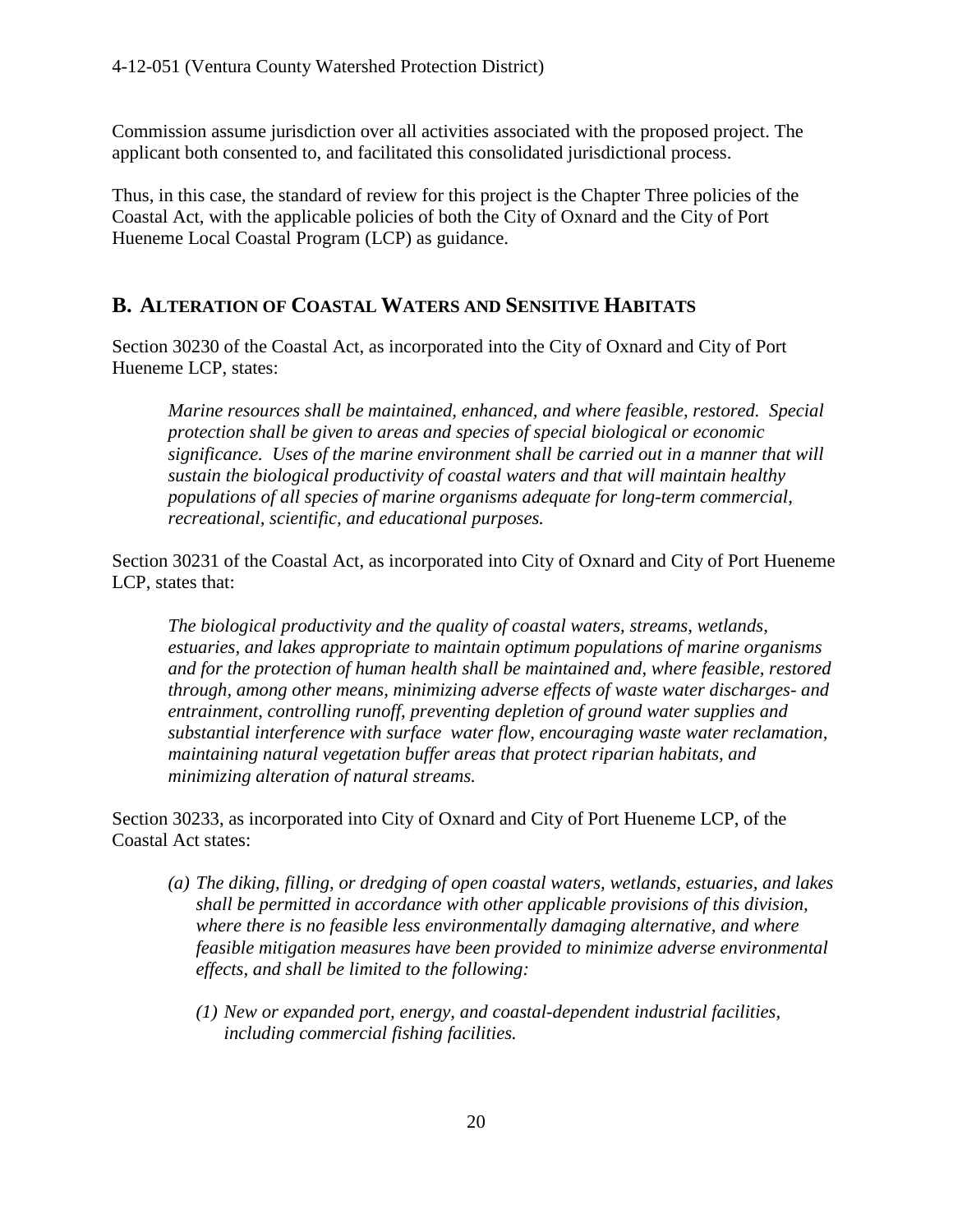- *(2) Maintaining existing, or restoring previously dredged, depths in existing navigational channels, turning basins, vessel berthing and mooring areas, and boat launching ramps.*
- *(1) In open coastal waters, other than wetlands, including streams, estuaries, and lakes, new or expanded boating facilities and the placement of structural pilings for public recreational piers that provide public access and recreational opportunities.*
- *(2) Incidental public service purposes, including but not limited to, burying cables and pipes or inspection of piers and maintenance of existing intake and outfall lines.*
- *(3) Mineral extraction, including sand for restoring beaches, except in environmentally sensitive areas.*
- *(4) Restoration purposes.*
- *(5) Nature study, aquaculture, or similar resource dependent activities.*
- *(b) Dredging and spoils disposal shall be planned and carried out to avoid significant disruption to marine and wildlife habitats and water circulation. Dredge spoils suitable for beach replenishment should be transported for these purposes to appropriate beaches or into suitable longshore current systems.*
- *(c) In addition to the other provisions of this section, diking, filling, or dredging in existing estuaries and wetlands shall maintain or enhance the functional capacity of the wetland or estuary. Any alteration of coastal wetlands identified by the Department of Fish and Game, including, but not limited to, the 19 coastal wetlands identified in its report entitled, "Acquisition Priorities for the Coastal Wetlands of California", shall be limited to very minor incidental public facilities, restorative measures, nature study, commercial fishing facilities in Bodega Bay, and development in already developed parts of south San Diego Bay, if otherwise in accordance with this division.*

*For the purposes of this section, "commercial fishing facilities in Bodega Bay" means that not less than 80 percent of all boating facilities proposed to be developed or improved, where the improvement would create additional berths in Bodega Bay, shall be designed and used for commercial fishing activities.* 

*(d) Erosion control and flood control facilities constructed on watercourses can impede the movement of sediment and nutrients that would otherwise be carried by storm runoff into coastal waters. To facilitate the continued delivery of these sediments to the littoral zone, whenever feasible, the material removed from these facilities may be*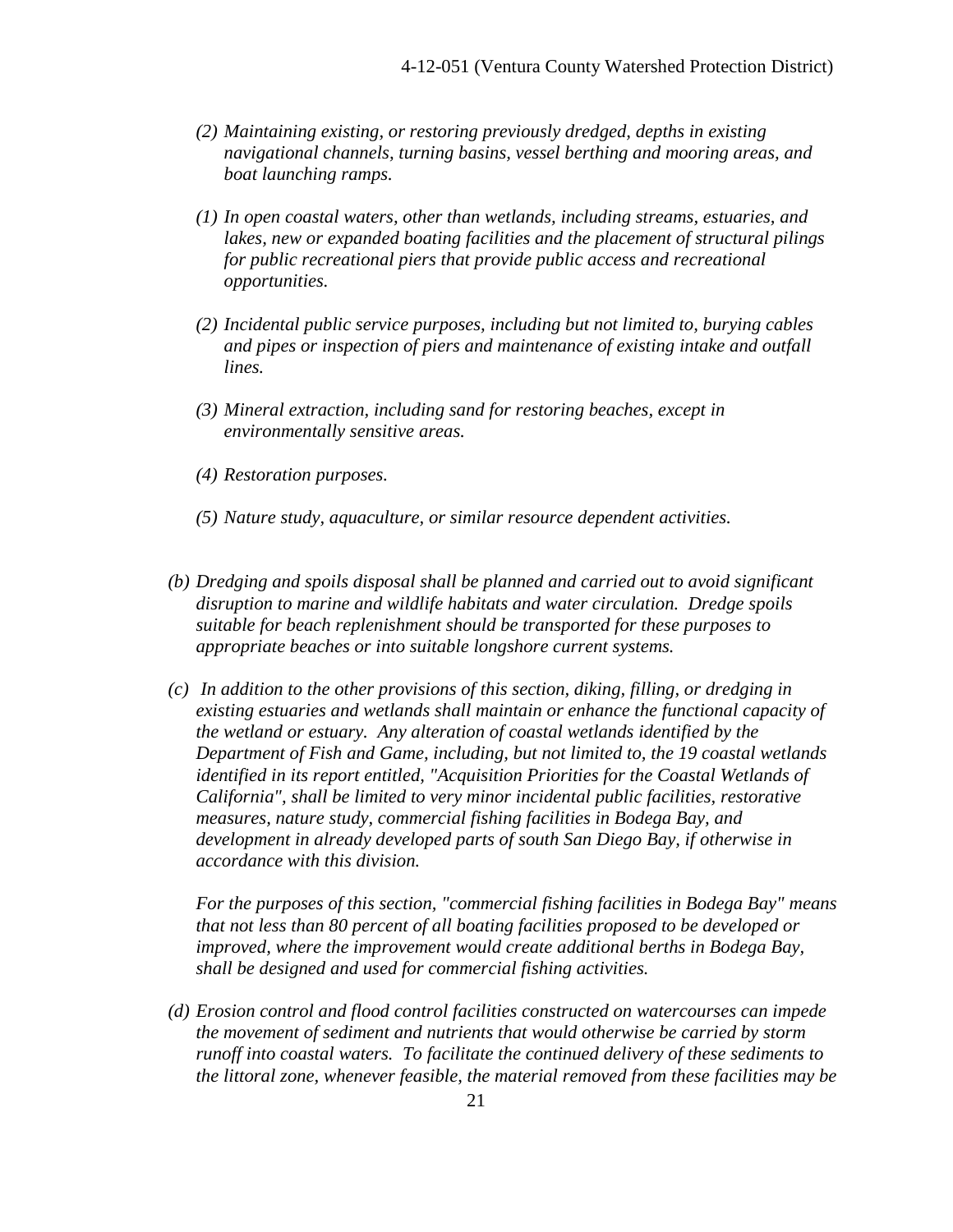*placed at appropriate points on the shoreline in accordance with other applicable provisions of this division, where feasible mitigation measures have been provided to minimize adverse environmental effects. Aspects that shall be considered before issuing a coastal development permit for these purposes are the method of placement, time of year of placement, and sensitivity of the placement area.*

Section 30236 of the Coastal Act, as incorporated into City of Oxnard and City of Port Hueneme LCP, states:

*Channelizations, dams, or other substantial alterations of rivers and streams shall incorporate the best mitigation measures feasible, and be limited to (1) necessary water supply projects, (2) flood control projects where no other method for protecting existing structures in the floodplain is feasible and where such protection is necessary for public safety or to protect existing development, or (3) developments where the primary function is the improvement of fish and wildlife habitat.* 

Section 30240 of the Coastal Act, as incorporated into City of Oxnard and City of Port Hueneme LCP, states:

- *(a) Environmentally sensitive habitat areas shall be protected against any significant disruption of habitat values, and only uses dependent on such resources shall be allowed within such areas.*
- *(b) Development in areas adjacent to environmentally sensitive habitat areas and parks and recreation areas shall be sited and designed to prevent impacts which would significantly degrade such areas, and shall be compatible with the continuance of such habitat areas.*

City of Oxnard LUP Policy 6, Part C, states in part:

*Disturbance or destruction of any dune vegetation shall be prohibited unless no feasible alternative exists and then only when revegetation with native California plants is a condition of approval.*

City of Oxnard LUP Policy 6, Part D, states in part:

*New development adjacent to wetlands or resource protection areas shall be sited and designed to mitigate any adverse impacts to the wetlands or resource.* 

City of Port Hueneme LUP Sand Dune Protection Policy states in part:

*Due to statewide significance, Southern foredune and backdune habitats within the Resource Conservation Zone Overlay shall be preserved and protected.* 

Coastal Act Section 30230 requires that new development within the marine environment be carried out in a manner that will sustain the biological productivity of coastal waters for long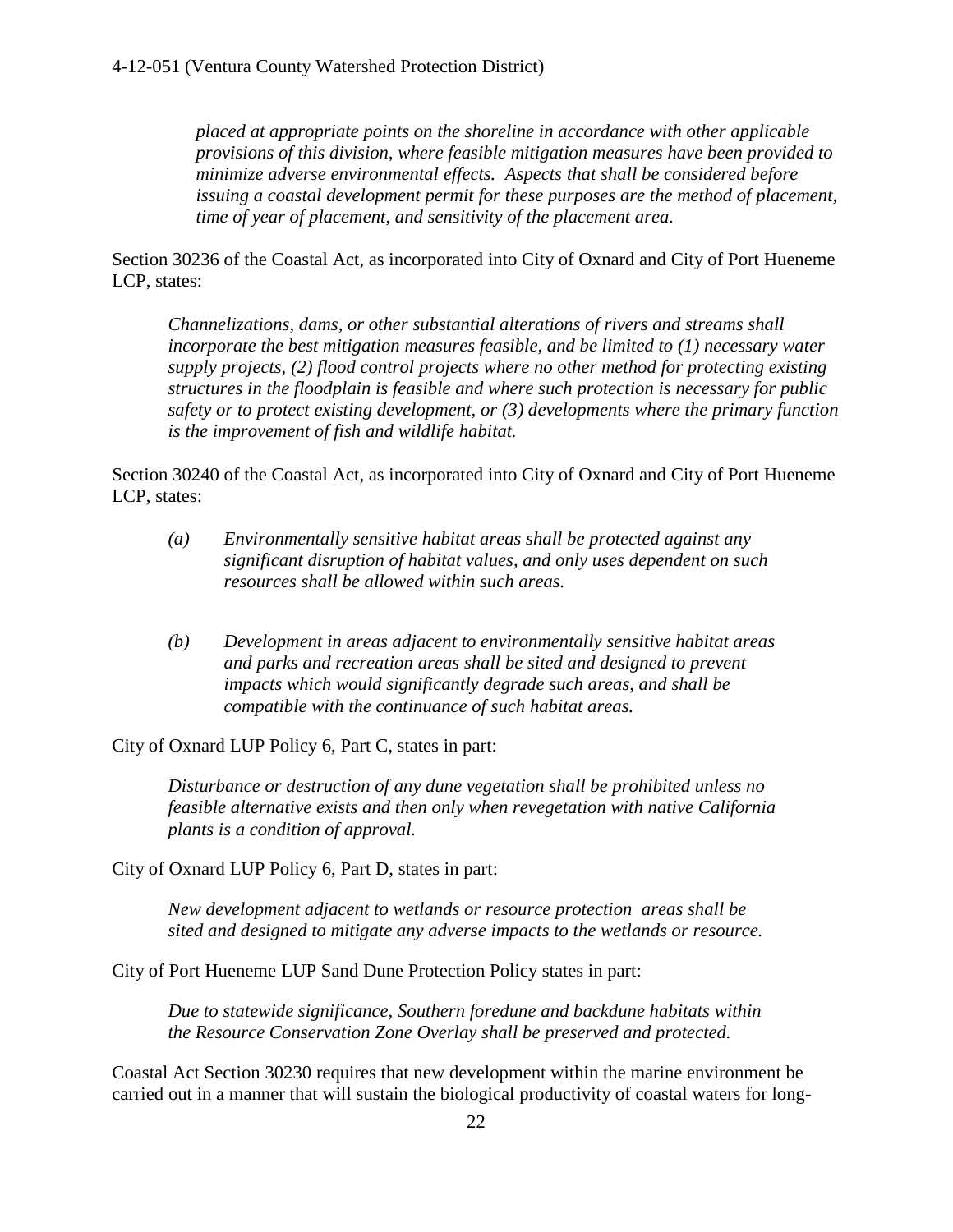term commercial, recreational, scientific, and educational purposes. Further, Coastal Act Section 30231 requires that the biological productivity and quality of coastal waters be maintained. Section 30233 of the Coastal Act limits the fill of open coastal waters to specific, enumerated uses and also requires that any project which results in fill of open coastal waters provide adequate mitigation, and that the project be the least environmentally damaging alternative. Coastal Act Section 30236 allows for alterations to streambeds when required for flood control projects where no other less damaging alternative is feasible and when necessary to protect public safety or existing development. Section 30240 of the Coastal Act requires that environmentally sensitive habitat areas (ESHA) must be protected against disruption of habitat values and that only resource dependent uses may be allowed within ESHA. Additionally, development adjacent to ESHA must be sited and designed to prevent impacts to ESHA. City of Oxnard City of Oxnard LUP Policy 6, Part C, limits the disturbance or destruction of dune habitats and requires revegetation if disturbance or destruction occurs. City of Oxnard LUP Policy 6, Part D, requires that new development be sited and designed to minimize impacts to sensitive resources. City of Port Hueneme LUP Sand Dune Protection Policy requires the preservation and protection of sand dunes.

The J Street Drainage Channel, where the project is located, and Ormond Lagoon are hydrologically connected to the Bubbling Springs Channel, Perkins Drain, and the Oxnard Industrial Drain. Water from Bubbling Springs, located west of the J Street drainage channel, enters the J Street drainage channel and Ormond Lagoon through the Hueneme Drain Pump House. The Oxnard Industrial Drain is located east of the J street drainage channel, and like the J Street drainage channel, terminates at Ormond Lagoon. Perkins drain extends parallel between the J Street drainage channel and the Oxnard Industrial drain, as seen on Exhibit 2.

The convergence of the above mentioned waterways has formed Ormond Lagoon. As described within both the City of Oxnard and City of Port Hueneme LCP, this area supports a variety of sensitive species, including the California brown pelican (*pelecanus occidentalis californicus*), a CDFG species of special concern, California least tern (*Sterna antillarum browni*), a federal and state endangered species, and western snowy plover (*Charadrius alexandrinus nivosus*), a federal threatened species, and the tidewater goby (*Eucyclobius newberryi*), a federally listed endangered species and a state species of special concern. Steelhead trout (*onchorhynchus mykiss irideus*), have not been documented within the project site. Sensitive habitats, which meet the definition of environmentally sensitive habitat areas pursuant to Coastal Act Section 30107.5, can also be found within the project area.

Both the expansion of the J Street Drainage Channel and implementation of the BEMP have been proposed by the applicant to prevent the flooding of development surrounding the project area. Therefore, although Coastal Act Section 30240 provides that new development may not be allowed within an environmentally sensitive habitat area unless the use is dependent on the sensitive resource, the proposed project will revegetate areas impacted by construction activities and enhance surrounding habitat onsite. Expansion of the J Street drainage channel and implementation of the BEMP are not "dependent" on the sensitive resource, however, Section 30236 of the Coastal Act specifically allows for stream alteration, such as the proposed drainage channel expansion and BEMP, for the purpose of necessary flood control project. Thus, the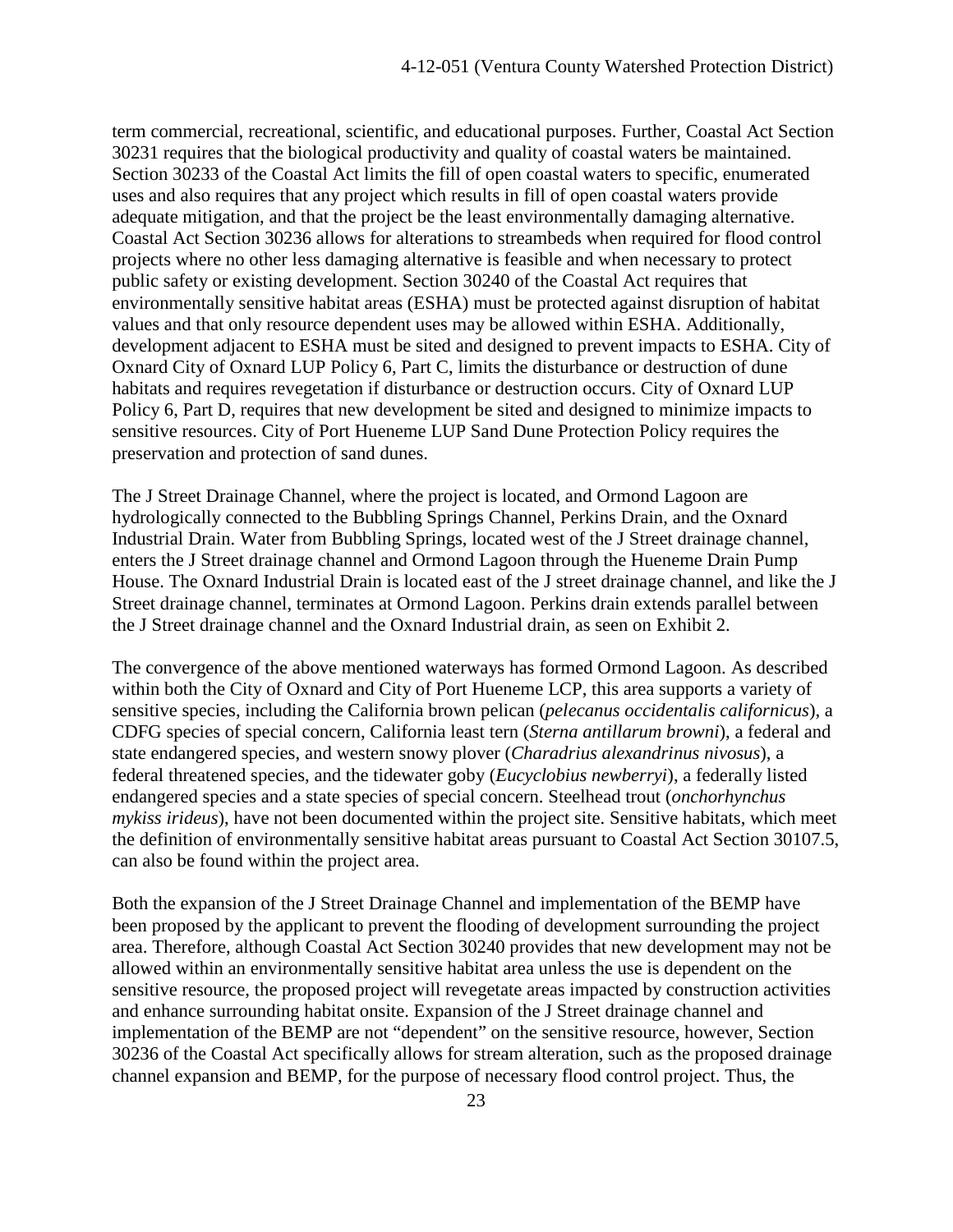proposed development is considered an allowable use within ESHA areas consistent with the provisions of both Sections 30236 and 30240.

#### **J Street Drainage Channel Expansion**

As originally proposed, the project included three separate construction staging areas. However, one of the proposed staging areas (located adjacent to a public access parking lot west of the J Street Drainage Channel, was located within an area of the site containing sensitive backdune habitat and vegetation, as shown on Exhibit 2. Although disturbed, the proposed staging area constitutes an environmentally sensitive habitat area (ESHA and is designated in the City of Port Hueneme LUP as a Resource Conservation Zone Area) and would have resulted in significant adverse impacts to dune habitat. Thus, in consultation with Commission staff, the applicant has since the revised the proposed project to eliminate the use of this sensitive dune area for staging and instead utilize an alternative staging area, located on a developed lot/construction equipment yard at the Intersection of Hueneme Road and Perkins Road, outside of the Coastal Commission's jurisdiction. However, although the applicant has revised the proposed project description, staff has not yet received revised project plans to implement this change. Therefore **Special Condition Two (2), Part A, requires that the applicant submit revised project plans** which delete the above referenced staging area from the final revised project plans.

The project includes the removal of 41 non-native and invasive trees and the substantial trimming of 33 non-native and invasive trees. The trees proposed to be removed for construction associated with expansion of the drainage channel are located within the applicant's right-ofway. Additionally, on both the east and west sides of the drainage channel, the proposed construction activities would temporarily impact approximately 0.68 acres. Approximately 0.26 acres would be permanently impacted for improvements and expansion of the existing drainage channel access road and turnaround. The proposed access road formalization would include resurfacing of the existing dirt roadway with a decomposed granite surface. Therefore, in order to ensure that disturbed habitat on site is successfully revegetated and enhanced, **Special Condition Six (6)** requires the applicant to submit a Habitat Revegetation and Enhancement Program to ensure the successful management, monitoring, and completion of the aforementioned enhancement. The condition also requires planting of native plant species of local genotype on all disturbed areas. Special Condition Six (6) also requires monitoring of all restoration areas for five years.

The trees that are proposed to be removed or trimmed consist of non-native/invasive species, however, the trees are located along the banks of the drainage and Ormond Lagoon and may be potentially used for nesting, roosting, and feeding by various species of migratory and coastal birds. Although bird use of the lagoon varies from month to month, a Biological Survey completed by Rincon Consultatns, completed on February 21, 2013, did not observe any active nests, or nesting behavior. California brown pelican (*pelecanus occidentalis californicus*), a CDFG species of special concern, California least tern (*Sterna antillarum browni*), a federal and state endangered species, the western snowy plover (*Charadrius alexandrinus nivosus*), a federal threatened species, and various raptor and heron species all frequent the California coastline.

However, in past permit actions, the Commission has found that even non-native/invasive trees in disturbed urban areas, such as the project site, have the potential to provide habitat for nesting,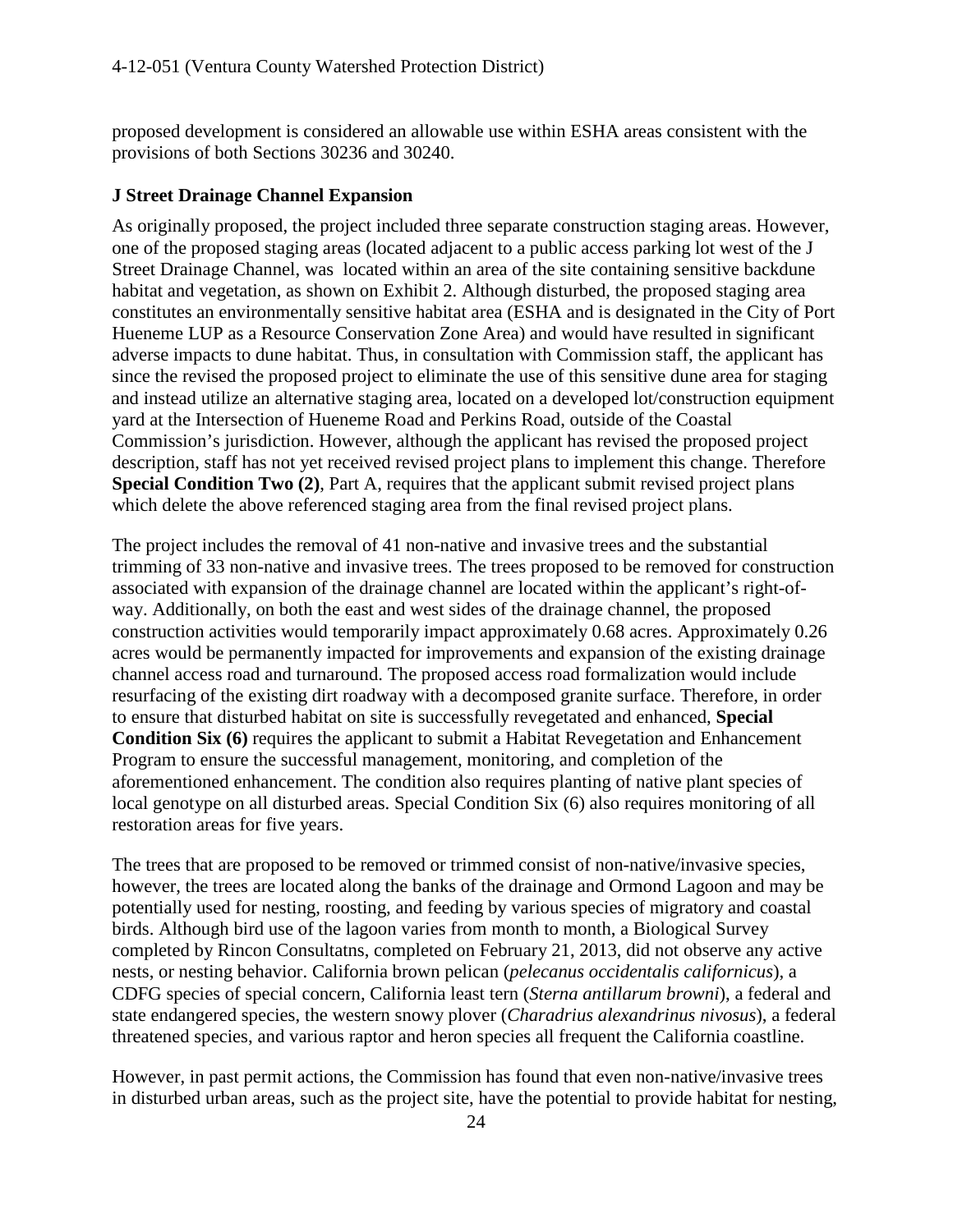roosting, and foraging for raptors and other sensitive bird species. Further, the 41 non-native and invasive trees to be removed and the 33 non-native and invasive trees that will be subject to substantial trimming have the potential to serve as nesting or roosting habitat for raptors, shorebirds, or migratory birds. Thus, the trees proposed for removal and trimming have the potential to provide habitat for sensitive bird species, it is necessary to ensure that nesting bird species are protected during construction activities. Further, the proposed project has the potential to disturb sensitive bird species in and around the project area due to the removal of trees adjacent to the lagoon and drainage channel, as well as noise, vibration, dust, and disturbance associated with construction. Therefore, to ensure that potential adverse impacts to sensitive bird species are avoided, **Special Condition Four (4)** requires that the applicant retain the services of a qualified biologist(s) or environmental resource specialist(s) to conduct surveys for sensitive wildlife species and to monitor project operations. At least thirty calendar days prior to commencement of any project operations, the applicant shall submit the name and qualifications of the biologist or specialist, for the review and approval of the Executive Director. The environmental resource specialist shall conduct a survey of all areas within and near the project site to determine presence and behavior of sensitive wildlife species 30 days prior to any project operations including construction, grading, excavation, vegetation eradication and removal, hauling, and maintenance activities. In the event that any sensitive wildlife species exhibit reproductive or nesting behavior, the environmental specialist shall immediately notify the Executive Director and local resource agencies in writing.

In addition, in order to minimize potential adverse impacts to sensitive bird species resulting from the removal of the 41 non-native and invasive trees and the trimming of 33 non-native and invasive trees, **Special Condition Six (6)** requires the applicant replace all 74 trees to be removed and/or significantly trimmed prior to the completion of improvements and modification of the drainage channel. Replacement trees shall include a range of container-size plantings consisting of an approximately equal ratio of 36" sized containers, 24" sized containers, and 1-5 gallon sized containers in order to more quickly reestablish nesting habitat on site.

The project includes installation of a temporary sheetpile cofferdam is anticipated to occur near the channel at the downstream terminus of the designated construction area. Block nets and silt fencing would be placed immediately up and down stream of the temporary cofferdam, and all species located within the work area, including tidewater goby, would be relocated by a qualified biologist to Ormond Lagoon. As proposed, installation of the sheetpile temporary cofferdam at this location would occur prior to tidewater goby breeding season and California least tern foraging season, both of which occur in late spring. However, this portion of the project site is located in an area in an area that has been identified as a potential least tern foraging area. Therefore, the applicant is proposing, as part of this project, that the cofferdam would be constructed in this location only if construction of the cofferdam commences after March  $1<sup>st</sup>$  is completed prior to May  $1<sup>st</sup>$ .

However, if construction of the cofferdam occurs between March  $1<sup>st</sup>$  and May  $1<sup>st</sup>$  then, as proposed, then the cofferdam would be constructed at the designated alternative location, approximately 600 ft. further upstream in order to avoid impacts to foraging least tern or tidewater goby. If the cofferdam is constrcted at the alternative location, the cofferdam would be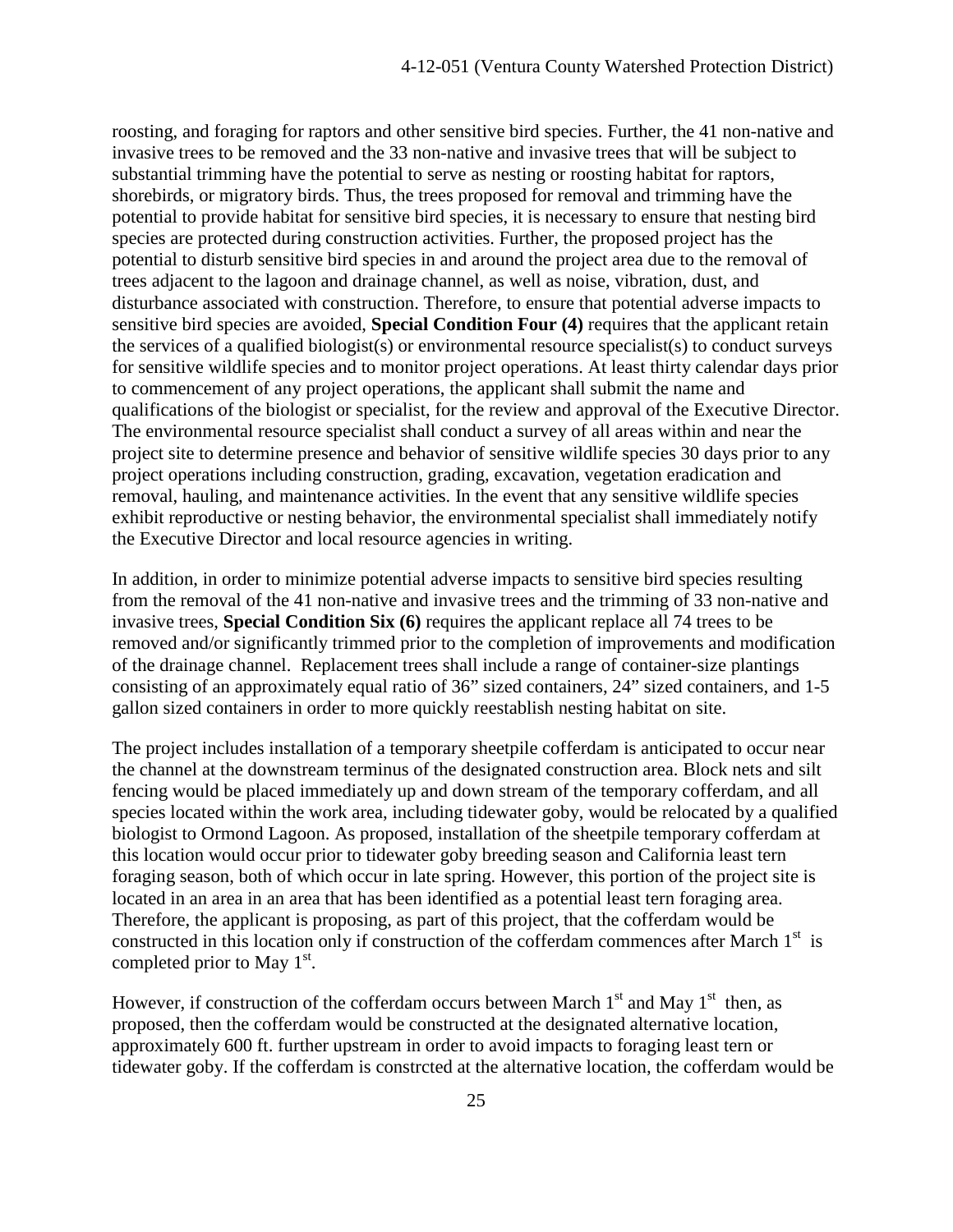constructed utilizing wood and cinder blocks or of concrete k-rails covered with visqueen and sandbags.

As noted above, the tidewater goby is a federally listed endangered species and a state species of special concern. Tidewater gobies are typically found in the upper ends of lagoons in brackish water, such as those within Ormond Lagoon. Although the J Street Drainage Channel is not suitable for spawning, gobies have been observed using the lower reaches of the drainage channel for foraging. Gobies have been found in waters with salinity that ranges from 0 to 40 parts per thousand. They are bottom dwellers and are typically found at depths of less than 3 ft. Ormond Lagoon has been identified by the USFWS as critical habitat for tidewater goby and the USFWS recovery plan for tidewater goy identifies that the species has occupied the project area as recently as 2004. Gobies typically exhibit an extreme seasonal variation in population size that reflects the variation in salinity, temperature, and hydrologic conditions in a coastal lagoon. Tidewater gobies spawn throughout the year, but spawning typically peaks from May to July.

Installation of the proposed temporary cofferdam and reconstruction of the J Street drainage channel have the potential to adversely impact tidewater goby populations. Safe relocation of the goby outside of the construction area requires a qualified biologist or environmental resource specialist with experience handling goby, therefore **Special Condition Five (5)** requires the applicant to submit the name of the qualified biologist or natural resource specialist 30 days prior to any onset of construction work. Special Condition Five (5) also requires monitoring throughout construction to ensure that protective measures are being implemented. The proposed expansion of the J Street drainage channel would alter the "fall" of the channel. As it currently exists, the drainage channel has a fall of 6 to 8 inches, meaning that the center of the drain is 6 to 8 inches lower in elevation than the elevation of the drain at the channel walls. The proposed drainage channel would have a fall of 3 inches. Although the fall of the proposed drainage channel would be slightly less than that which currently exists, the applicant, upon consultation with the USWFS, has determined that it will not adversely impact tidewater goby. However, to ensure that tidewater goby populations are not adversely impacted following the proposed construction, Special Condition Five (5) also requires that the qualified biologist or environmental resource specialist prepare a post-project monitoring report documenting the measures that were implemented to protect the goby, and the affects that those measures had on the goby population.

As described above, water from temporary dewatering activities during construction would be directed downstream to Ormond Lagoon, to the immediately adjacent Perkins Drainage Channel which also flows to Ormond Lagoon, and to the ocean. The applicant has received approval from the RWQCB to discharge at the above listed locations. Because Perkins Drain and Ormond Lagoon are hydrologically connected, in order to avoid an artificial breach of Ormond Lagoon outside of the rainy season (when naturally breaching events typically occur), and to therefore avoid adverse impacts to tidewater goby populations, the applicant has proposed to monitor the lagoon water levels, and if the elevation rises to high, they would divert more water into the ocean, and avoid diversion into the lagoon. Prior to the discharge of water to any of the above mentioned locations, the project, as proposed, includes implementation of testing of discharge water in accordance with the requirements of the Regional Water Quality Control Board. Therefore, **Special Condition Ten (10)** is required to ensure that the applicant complies with all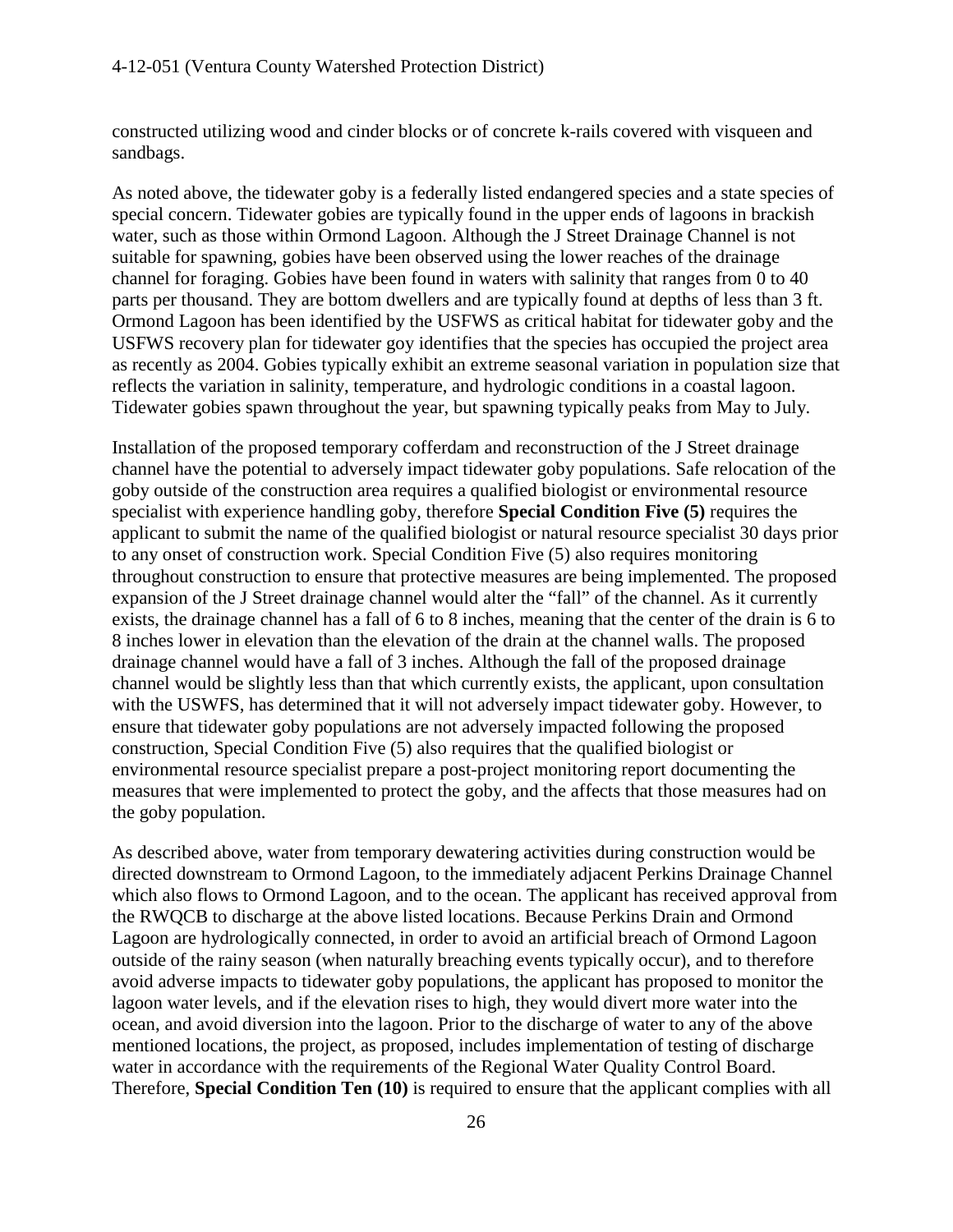permit requirements of the RWQCB. Additionally, to ensure that the applicant avoids adverse impacts to all sensitive species, including those to tidewater goby, Special Condition Ten (10) also requires that the applicant complies with all permit requirements and mitigation measures of the California Department of Fish and Wildlife, State Lands Commission, U.S. Army Corps of Engineers, and the U.S. Fish and Wildlife Service with respect to preservation and protection of water quality and marine environment. Any change in the approved project which may be required by the above-stated agencies shall be submitted to the Executive Director in order to determine if the proposed change shall require a permit amendment pursuant to the requirements of the Coastal Act and the California Code of Regulations.

#### **Alteration of Coastal Waters**

Pursuant to Section 30236 of the Coastal Act, certain types of channelization projects and other developments resulting in the alterations of rivers and streams may be allowed when necessary for a required flood control project, such as the proposed project, where no other method for protecting existing structures in the floodplain is feasible and where such protection is necessary for public safety or to protect existing development, and only if such development incorporates the best mitigation measures feasible. In this case, the proposed project for reconfiguration of the drainage channel constitutes a required flood control project and is necessary in order to prevent future flooding. Thus, the proposed project is considered an allowable type of development within a stream consistent with the provisions of Section 30236 of the Coastal Act.

In addition, although the majority of the proposed modifications to the drainage channel will occur entirely within the portion of the channel that has been previously channelized with concrete, the project also includes the reconstruction of an existing 4,000 sq. ft. rip rap streamflow velocity dissipation device located immediately downstream of the terminus of the concrete-lined portion of the drainage channel where the channel transitions into natural estuary of Ormond Lagoon. The existing dissipation device is necessary to ensure that stream flows from the concrete-lined portion of the channel do not result in increased erosion of downstream channel areas and the lagoon itself. The proposed project includes the addition of, approximately 378 cubic yards of new rip rap to the existing 4,000 sq. ft. rip rap streamflow velocity dissipation device in order to ensure that the reconfigured and enlarged drainage channel will not result in any increase or change in the erosion or accretion rates of downstream areas, including Ormond Lagoon. All rip rap will be installed completely within the footprint of the existing rip rap dissipation device and will not result in the filling of any wetland or riparian habitat areas.

Ormond Beach and Ormond Lagoon are sensitive habitat areas that support a variety of sensitive species. The proposed drainage channel expansion could have the potential to alter the velocity and erosion rates experienced in the drainage channel and cause downstream impacts to the lagoon. Altering downstream sensitive habitats through an increase in breaching events, or causing a breaching event in an alternate location, would alter the functionality of Ormond Beach and Ormond Lagoon. However, the applicant has submitted an Engineering Analysis by Kirk Norman, Project Engineer, dated March 7, 2013, which finds that the proposed reconfiguration/expansion of the drainage channel and the reconstruction of the rip rap streamflow velocity dissipation would only result in a relatively minor increase in streamflow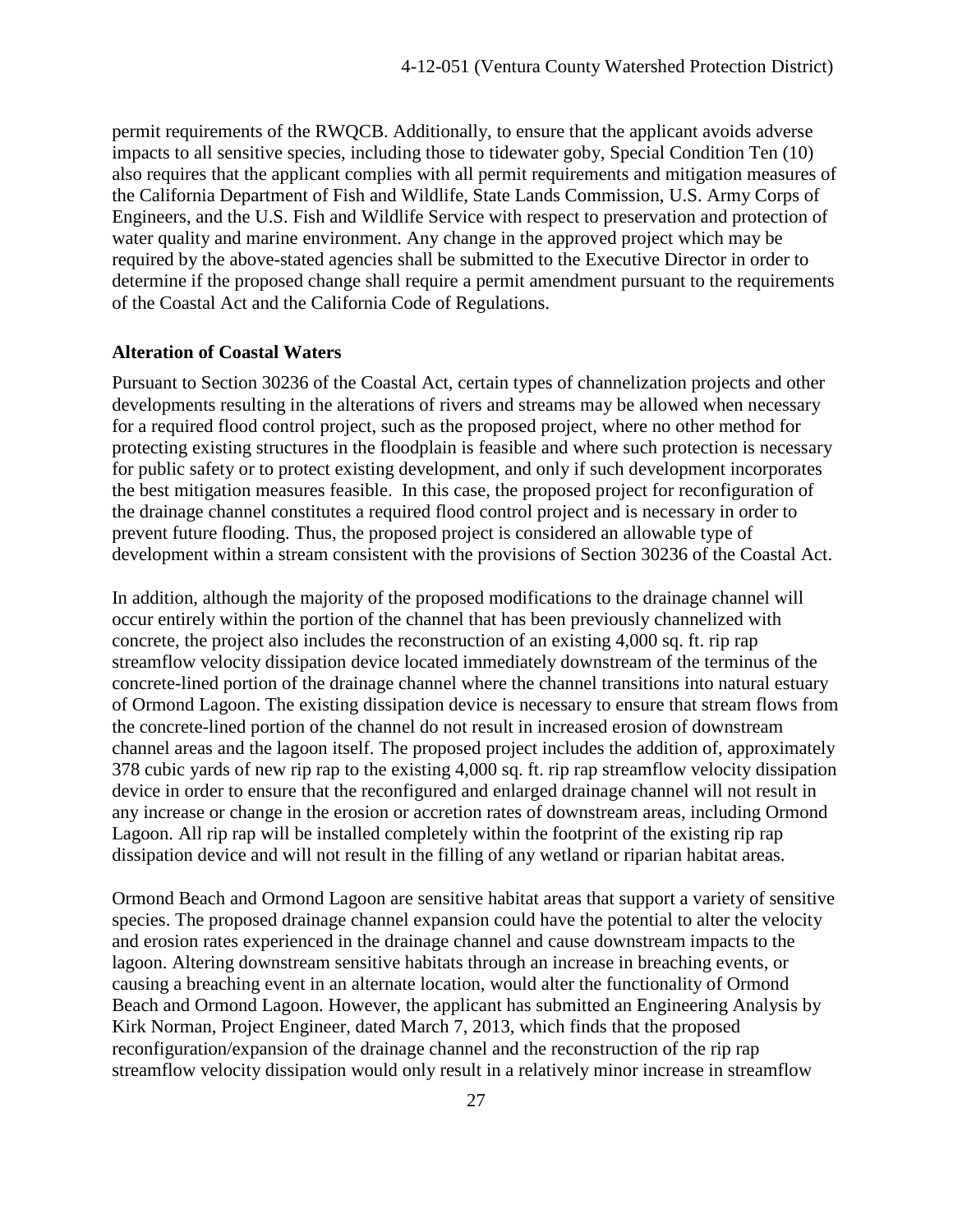velocity rates by approximately 1 ft. per second compared to existing conditions. The analysis further finds that this minor change in velocity is not expected to substantively increase the amount of sand, or duration or frequency of the presence of surrounding sand, during all storms up to a 100-year storm event, thereby maintaining the functional capacity of both Ormond Beach and Ormond Lagoon.

Further, the reconstruction/modfication of the existing drainage channel would include reconstruction of the existing rip rap streamflow velocity dissipation device that is located at the terminus of the drainage channel and would involve the addition of approximately 378 cubic yards of rip rap. As it was originally constructed, the existing dissipation device extended over a 4,000 sq. ft. area, approximately 50 ft. wide. However, as proposed to be reconstructed, the rip rap streamflow velocity dissipation device will be reduced in size and approximately 25 ft. wide. Thus, all new rip rap will be installed within the footprint of the existing rip rap streamflow velocity dissipation device. Section 30233 of the Coastal Act identifies seven allowable uses for the dredging diking and filling of coastal waters. Expansion of the proposed dissipation device outside of its original footprint, or the placement of the proposed dissipation device in a new location would have resulted in the fill of coastal waters in conflict with the policies of Section 30233. However, in this case, because the applicant has proposed to reconstruct the existing dissipation device with a new smaller device within the footprint of the existing dissipation device, the project will not result in any fill of coastal waters as defined by Section 30233.

In addition, the applicant has corrected a discrepancy to the project plans to utilize smaller  $\frac{1}{4}$  ton rock, instead of the originally proposed 4 ton rock. The applicant's engineer has determined that the smaller size rock is appropriate for the design of the dissipation device and that the smaller size rock will remain stable. However, although the applicant has revised the proposed project description, staff has not yet received revised project plans to implement this change. Thus, to ensure that the that the final project plans accurately reflect the approved project, **Special Condition Two (2), Part B requires that the applicant provide final revised project plans, for the** review and approval of the Executive Director, which correct and replace all references to the use of 4-ton rock with the use 1/4-ton rock.

#### **Beach Elevation Management Plan**

Throughout much of the year Ormond Lagoon remains in a close state due to sand accretion, and resultant high sand elevations, which occur between the lagoon and the ocean. Prior to a breaching event, continual freshwater inputs from the J Street Drainage Channel and adjacent waterways cause the Ormond Lagoon water level to remain at approximately 6 ft. above mean sea level (NGVD). During a storm event, the water within Ormond Lagoon can rise rapidly, as the J Street Drainage Channel receives large quantities of storm water runoff. If the lagoon has not breached naturally prior to a storm event, and the sand level between the lagoon and the ocean is at an elevation of 6.5 ft. NGVD or greater, the water within the lagoon will begin to backflow, and flood adjacent properties which are developed with residential and industrial uses. This occurs due to the topographic difference between Ormond Lagoon and surrounding development. As an example, past flooding has placed the Oxnard Wastewater Treatment at risk of releasing untreated sewage effluent into the surrounding waterways, roads, and residential properties due to the inundation of electrical equipment.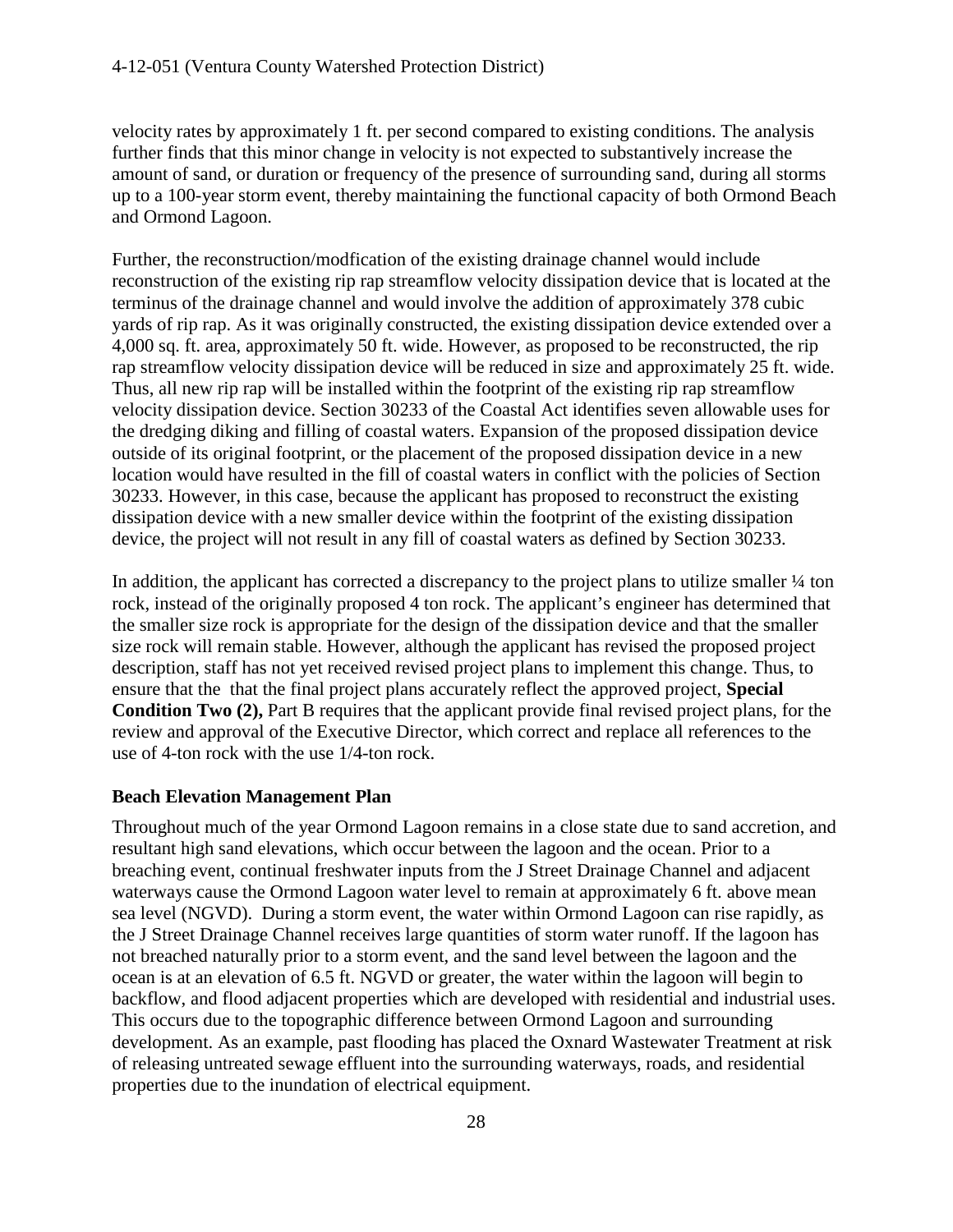The proposed BEMP is a programmatic response to prevent the flooding of development adjacent to Ormond Lagoon through the periodic lowering of the sand elevation located between an approximately 100 ft. segment of the beach between Ormond Lagoon and the Pacific Ocean, near the terminus of the J Street drainage channel. The program would involve lowering the level of the beach to approximately 6 ft. above sea level within a 100 ft. wide area between Ormond Lagoon and the Pacific Ocean to allow Ormond Lagoon to overflow to the ocean in the event that elevated water levels occur that would otherwise result in flooding of the adjacent upland areas. Implementation of the these BEMP activities would be limited to no more than three times during each winter storm season between October  $1<sup>st</sup>$  and March 1st each year. Moreover, the applicant's engineers have indicated that if water levels in the lagoon exceed 6.5 ft. NGVD, then imminent flooding of the surrounding developed properties is expected. Therefore, the applicant is proposing to implement BEMP activities only if the elevation of the beach seaward of the lagoon is higher than 6.5 ft. NGVD in elevation.

The applicant has proposed to lower the sand elevation adjacent to the lagoon to facilitate a breaching event rather than to create an overflow channel (which would cause an immediate breaching event) to minimize adverse impacts to sensitive species, such as the tidewater goby. Similar activities to lower the sand elevation adjacent to the lagoon have previously occurred on site pursuant to emergency coastal permits referenced in Part A of Section IV above. These previous actions have been successful in lowering the sand elevation is adequate to both abate flood hazards and prevent an unnecessary breaching event. As an example, the applicant lowered the sand elevation adjacent to the lagoon on October 18, 2010, however the lagoon did not breach until October 30, 2010. Additionally, on November 10, 2011 the sand elevation was lowered, and a breaching event occurred on November 12, 2012, and on November 28, 2012 the sand elevation was lowered, and a breaching event occurred on November 30, 2012.

The project also includes installation of two proposed BEMP marker poles, approximately 6 ft. in height above the average level of beach sand under normal conditions. The two markers are necessary to allow monitors to measure the levels of sand on the beach and also serve to designate the boundaries of the 100 ft. by 100 ft. activity area where the sand levels adjacent to Ormond lagoon would be reduced in elevation. The proposed poles would designate the activity area to ensure that impacts to adjacent sensitive areas are minimized during implementation of the BEMP activities. Additionally, as proposed by the applicant, on top of the poles "bird spiders" would be placed to deter raptors from roosting and potentially foraging where they could predate on sensitive species such as the snowy plover. Sand removed in the process of lowering the elevation would be placed on the beach adjacent to the activity area.

In order to ensure that implementation of the proposed BEMP activities avoid adverse impacts to both sensitive species and habitats, **Special Condition One (1)** outlines the criteria that will be utilized to determine when implementation of the BEMP activities is necessary and responsibilities of the applicant to ensure that they are carried in such a way as to avoid impacts to sensitive species and habitats. Pursuant to Special Condition One (1), lowering the sand elevation between Ormond Lagoon and the ocean would occur no more than three times per year between October  $1<sup>st</sup>$  and March  $1<sup>st</sup>$ , which would avoid the peak breeding seasons of tidewater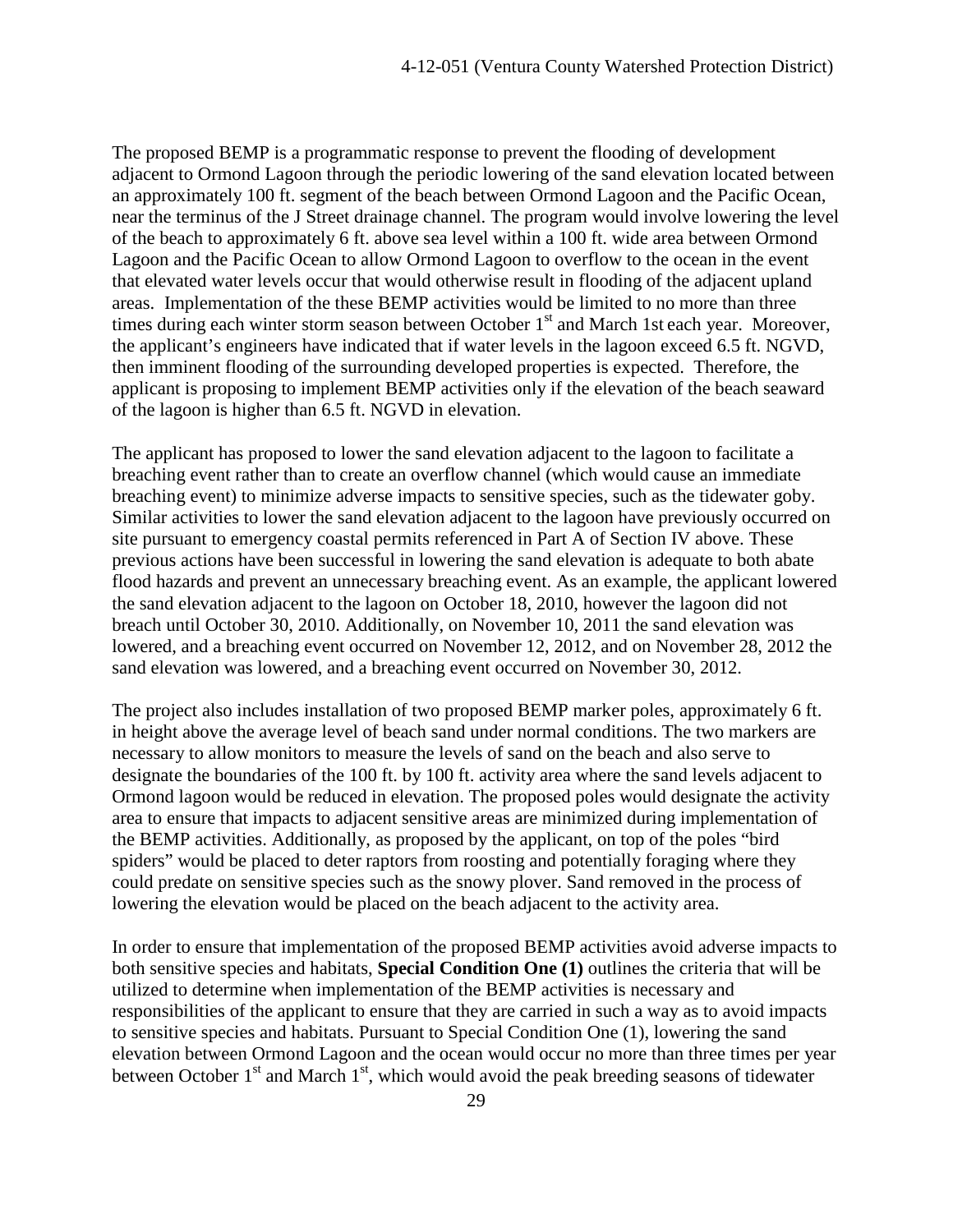goby, grunion, snowy plover, and least tern in order to minimize adverse impacts to these sensitive species. Additionally, in order to ensure that unnecessary breaching events do not occur, Special Condition One (1), provides that beach elevation management activities shall occur only if the lagoon mouth is in a closed condition and the elevation of the sandy beach is higher than 6.5 ft. above sea level (NGVD) within the100 ft. wide corridor between the lagoon and the ocean, as generally shown on Exhibit 5.The elevation of the sandy beach within the 100 ft. wide sand elevation management corridor may be lowered to no less than 6 ft. in elevation above sea level (NGVD).

In addition, although there is no dune habitat or native vegetation located within the proposed 100 ft. wide BEMP activity area, in order to ensure that adverse impacts to adjacent dune habitat areas are avoided, Special Condition One (1) also requires that all Beach Elevation Management Activities shall occur only within a 100 ft. wide corridor between the lagoon and the ocean, as generally shown on Exhibit 5.

As proposed, access to the designated 100 ft. by 100 ft. activity area would occur from Hueneme Beach Park parking lot A or B on designated paths, as depicted in Exhibit 5. Although the BEMP access routes have been specifically designed to avoid sensitive dune habitat located along the back portions of the beach and known nesting or foraging areas of sensitive species including snowy plover, brown pelican, California least tern, and grunion consistent with Section 30240 of the Coastal Act, City of Oxnard LUP Policy 6, Part C, and City of Port Hueneme LUP Sand Dune Protection Policy. However, it is still possible that a species may be located within the approved access route or the BEMP activity area. Therefore, to ensure that adverse impacts to adjacent sensitive habitats and species are avoided, **Special Condition One (1)** has been required to ensure that the applicant's proposal is adequately implement to restrict access for construction vehicles/tractors to the area of the beach where sand elevation management activities will occur shall be limited to only the designated routes shown on Exhibit 5. Further, to ensure that unintended adverse impacts to adjacent sensitive habitats and species are avoided, **Special Condition Four (4)** requires that an environmental resource specialist shall be present during all BEMP activities. The environmental resource specialist shall require the applicant to cease work should any breach in permit compliance occur, or if any unforeseen sensitive habitat issues arise. The environmental resource specialist(s) shall immediately notify the Executive Director if activities outside of the scope of notice of coastal development permit 4-12-051 occur. If significant impacts or damage occur to sensitive habitats or to wildlife species, the applicant shall be required to submit a revised or supplemental program to adequately mitigate such impacts. The revised, or supplemental, program shall be submitted to the Executive Director, for review and approval.

The proposed BEMP is intended to ensure that adverse impacts related to facilitating breaches of Ormond Lagoon will not result in adverse impacts to sensitive species. However, in order to ensure that any potential changed circumstances which may be discovered at some future point in time, such as new information regarding sensitive habitat and wildlife resources on site or new impacts from the dredging project, are considered, **Special Condition Eleven (11)** specifically limits the duration of all BEMP activities approved by this permit (to a period of no more than five (5) years from the date of Commission action, unless a new coastal development permit, or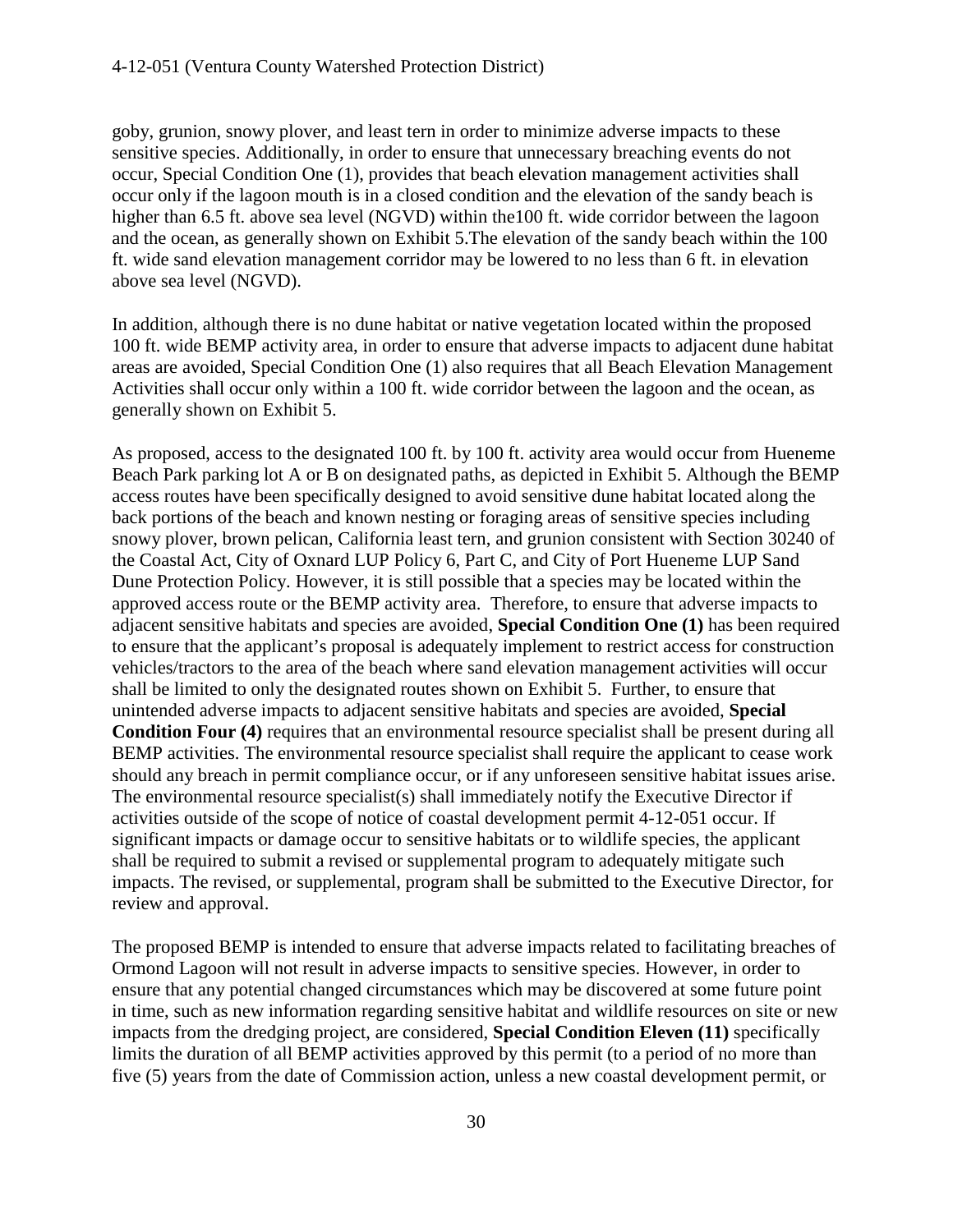amendment to this permit, authorizing future BEMP activities is approved by the California Coastal Commission.

Due to the reasons discussed above, the Commission finds that the proposed project, as conditioned, is consistent with Sections 30230, 30231, 30233, 30236 and 30240 of the Coastal Act, City of Oxnard LUP Policy 6, Part C and D, and City of Port Hueneme LUP Sand Dune Protection Policy.

#### <span id="page-34-0"></span>**C. WATER QUALITY**

Section 30230 of the Coastal Act, as incorporated into City of Oxnard and City of Port Hueneme LCP, states:

*Marine resources shall be maintained, enhanced, and where feasible, restored. Special protection shall be given to areas and species of special biological or economic significance. Uses of the marine environment shall be carried out in a manner that will sustain the biological productivity of coastal waters that will maintain healthy populations of all species of marine organisms adequate for long-term commercial, recreational, scientific, and educational purposes.*

Section 30231 of the Coastal Act, as incorporated into City of Oxnard and City of Port Hueneme LCP, states:

*The biological productivity and the quality of coastal waters, streams, wetlands, estuaries, and lakes appropriate to maintain optimum populations of marine organisms and for the protection of human health shall be maintained and, where feasible, restored through, among other means, minimizing adverse effects of waste water discharges and entrainment, controlling runoff, preventing depletion of ground water supplies and substantial interference with surface water flow, encouraging waste water reclamation, maintaining natural vegetation buffer areas that protect riparian habitats, and minimizing alteration of natural streams.*

City of Oxnard LUP Policy 10, Part A, states in part:

*The effects of wastewater discharges which release toxic substances into coastal waters, streams, wetlands, estuaries, and lakes shall be minimized, and where feasible toxic substances should be removed.* 

Coastal Act Section 30230 requires that uses of the marine environment be carried out in a manner that will sustain the biological productivity of coastal waters for long-term commercial, recreational, scientific, and educational purposes. Further, Section 30231 of the Coastal Act requires that the biological productivity and quality of coastal waters be maintained. City of Oxnard LUP Policy 10, Part A requires the minimization of toxic substances into coastal waters.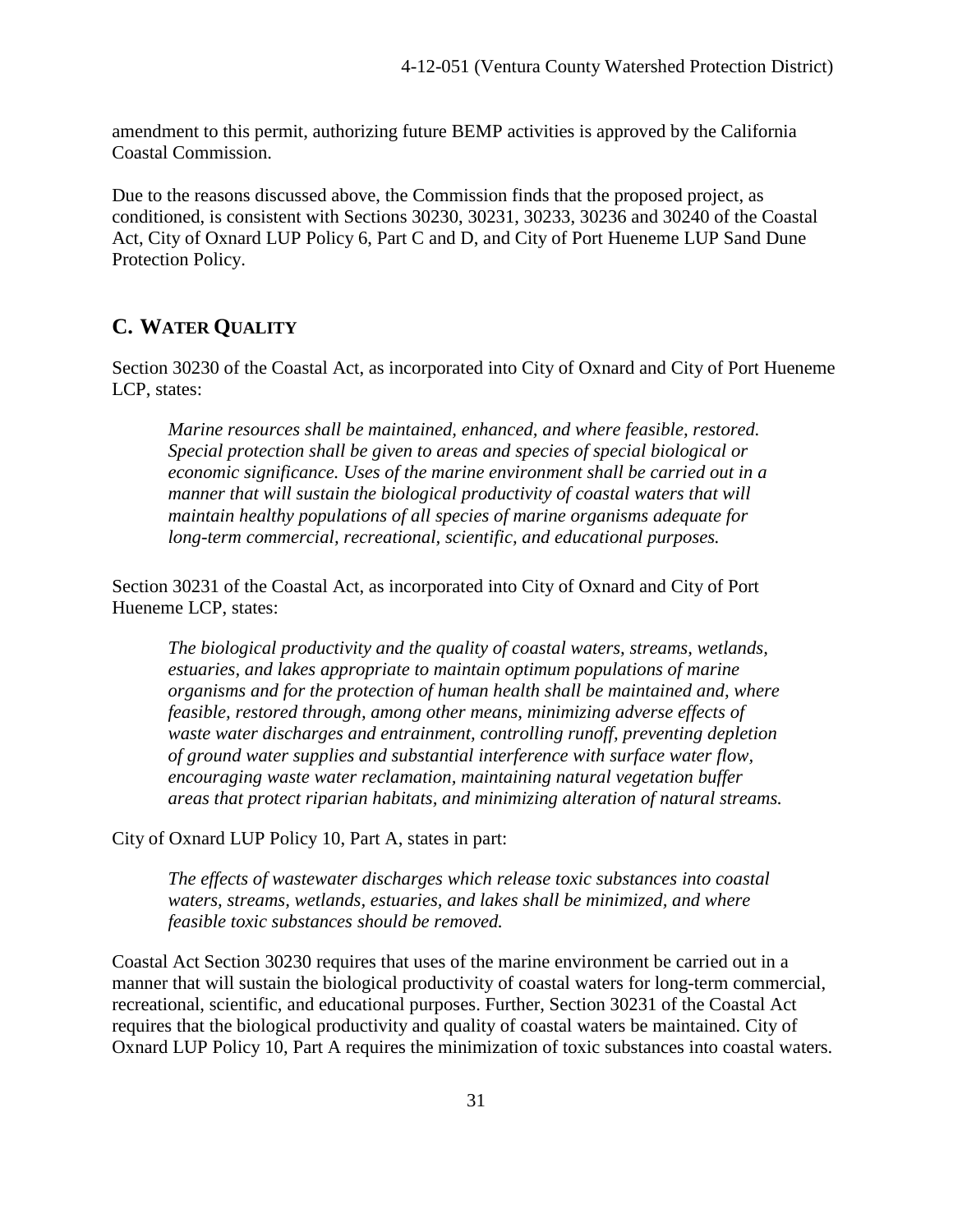The J Street drainage channel and Ormond Lagoon are hydrologically connected to Bubbling Springs, Perkins Drain, and the Oxnard Industrial Drain. Bubbling Springs, located west of the J Street drainage channel, is a perennial earthen channel that is supplied by natural springs. Water from Bubbling Springs enters the J Street drainage channel and Ormond Lagoon through the Hueneme Drain Pump House. Water from the J Street drainage channel, Bubbling Springs, and the Oxnard Industrial Drain enter Perkins drain, also an earthen channel, which extends parallel between the J Street drainage channel and the Oxnard Industrial Drain. The Oxnard Industrial Drain is both an earthen and concrete channel, which flows adjacent to the nearby polluted Halaco Facility Superfund Site, and ultimately terminates in Ormond Lagoon, as seen on Exhibit 2.

Expansion of the J Street drainage channel has been proposed by the applicant in order to increase its capacity to accommodate flows that would result from a 100-year storm event. Large volumes of water enter the J Street drainage channel as stormwater runoff during both large and small storm events, and often transport pollutants and debris. In order to reduce the amount of debris transport within the drainage channel, and therefore improve downstream water quality, the applicants have proposed the installation of a trash boom (a debris collection device within the channel consisting of two, approximately 9 ft. high metal in the channel with a debris collection net between them) as a component of the drainage channel expansion. Additionally, the proposed Operations and Maintenance Program (OMP) would consist of channel maintenance including the removal of sediments, brush, and debris. The proposed OMP would remove approximately 9 tons of sediment, brush, debris from the drainage channel annually. However, the removal of sediments, brush, and debris from the drainage channel has the potential to adversely impact sensitive species, such as the tidewater goby or least tern, which has been observed foraging within the lower reaches of the drainage channel. Therefore, **Special Condition Four (4)** requires that the applicant retain the services of a qualified biologist(s) or environmental resource specialist(s) to conduct surveys for sensitive wildlife species and to monitor project operations. Further, the environmental resource specialist shall require the applicant to cease work should any breach in permit compliance occur, or if any unforeseen sensitive habitat issues arise.

Construction of the proposed higher capacity drainage channel would also include the installation of press-in sheetpiles, dewatering wells, and a channel flow bypass. Prior to initiation of the proposed dewatering activities, the applicant originally proposed to place vertical shoring. However, upon further geotechnical investigation, it was realized that placing press-in sheet piles to a depth of approximately 30 ft. would significantly reduce the amount of groundwater that would have to be extracted from the construction area; therefore the applicant revised the project description to include installation of press-in sheetpiles.

Water from temporary dewatering activities during construction would be directed downstream to Ormond Lagoon, to the immediately adjacent Perkins Drainage Channel which also flows to Ormond Lagoon, and to the ocean consistent with all requirements of the Regional Water Quality Control Board. The discharge of contaminated water could result in negative impacts to water quality; therefore, in accordance with the applicant's proposal **Special Condition Ten (10)**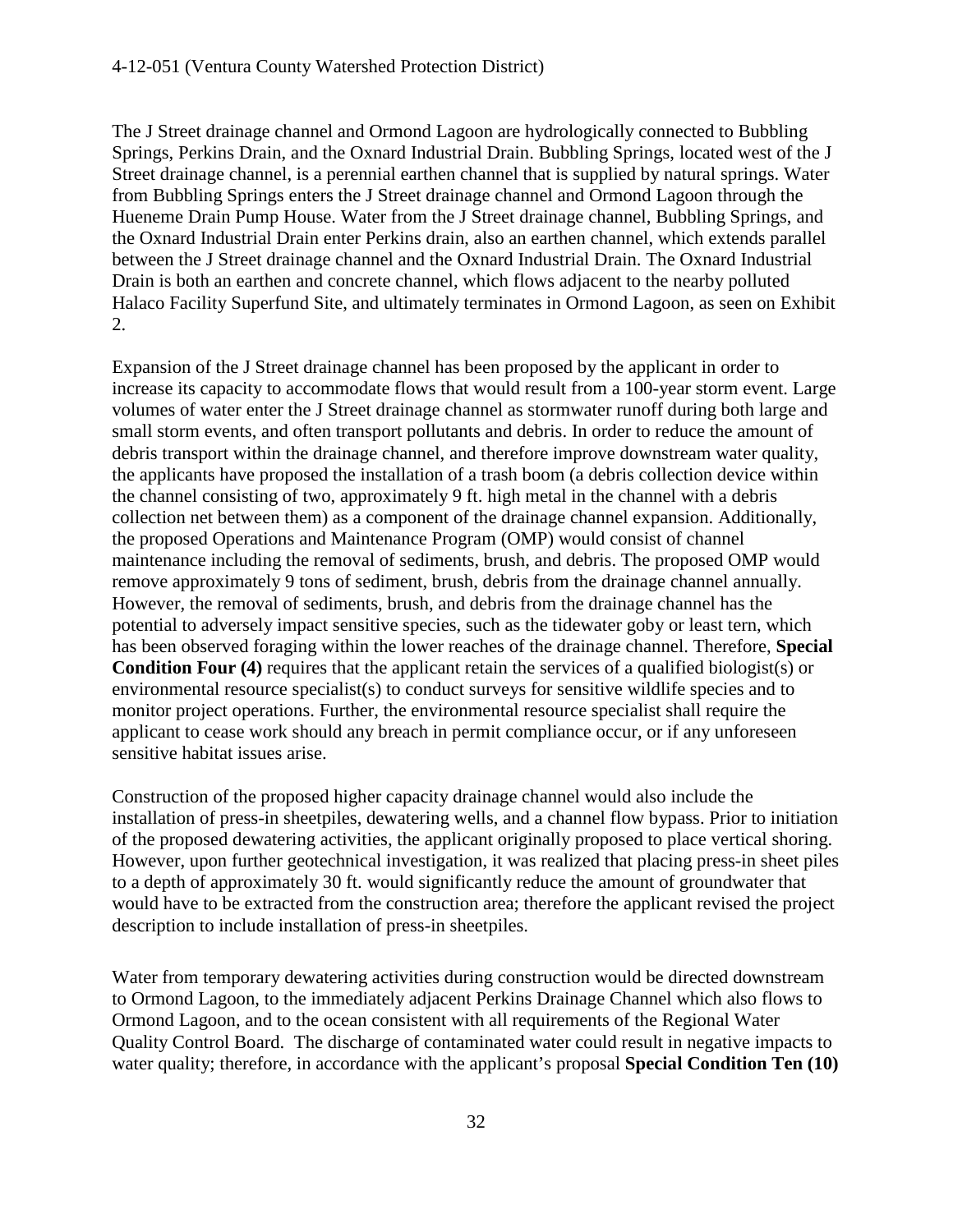requires that the applicant act in conformance with the requirements of other agencies, including those required by the RWQCB for the testing and treatment of water prior to discharge.

The Halaco Facility Superfund Site is located approximately 1,200 feet east of the J Street Drainage Channel. From 1965 to 2004, the Halaco site, which consisted of a smelter area and a waste management area, operated as a metal smelter that recovered aluminum and magnesium from scrap metal. From 1965 to 2002, Halaco discharged and managed wastewater from its smelter site onto its waste management area, as seen on Exhibit 2. After a remedial investigation by the EPA, it was determined that the wastewater discharged from Halaco contaminated the shallow groundwater in the underlying semi-perched aquifer. The applicant has proposed the installation of groundwater monitoring wells that will be utilized to track the movement of groundwater. Currently, the groundwater located beneath the Halaco site moves in a northward direction, and although the proposed construction activities are not anticipated to cause in a change in direction of the groundwater flow, dewatering activities on site could potentially result in the migration of contaminated groundwater from the Halaco site towards the J Street Drainage Channel and Ormond Lagoon. Therefore, **Special Condition Eight (8)** requires the applicant to follow the monitoring and mitigation requirements described within the Groundwater Monitoring Plan for the J Street Drain Project (completed by Fugro Consultants, Inc., dated January 2013), which would include reducing the construction area that was subject to dewatering to limit the amount of dewatering and volume pumped located on the east side of the drainage channel, and increase the volume of water pumped from the west side of the drain if groundwater migration began to occur.

In addition, the stream and estuarine environment surrounding the J Street drainage channel and Ormond Lagoon could be adversely impacted as a result of the implementation of project activities by unintentional introduction of sediment, debris, or chemicals with hazardous properties. To ensure that construction material, debris, or other waste associated with project activities does not enter the water, **Special Condition Seven (7)** outlines construction-related requirements to provide for the safe storage of construction materials. As provided under Special Condition Seven (7), it is the applicant's responsibility to ensure that no construction materials, debris or other waste is placed or stored where it could be introduced to coastal waters. Special Condition Seven (7) also requires that all construction debris, sediment, or trash shall be properly contained and removed from construction areas on a regular basis. Further, construction equipment shall not be cleaned on the beach or in the beach parking lots.

Further, stockpiling of excavated material and construction debris at the project site could result in transport of sediments into adjacent waterways. Therefore, in order to reduce the potential for sedimentation, **Special Condition Nine (9)** requires the applicant to provide evidence to the Executive Director of the location of the disposal site for all excess excavated material and debris. Should the disposal site be located in the Coastal Zone, a Coastal Development Permit shall be required.

Therefore, the Commission finds that the proposed project, as conditioned, is consistent with Coastal Act Sections 30230 and 30231, and City of Oxnard LUP Policy 10, Part A.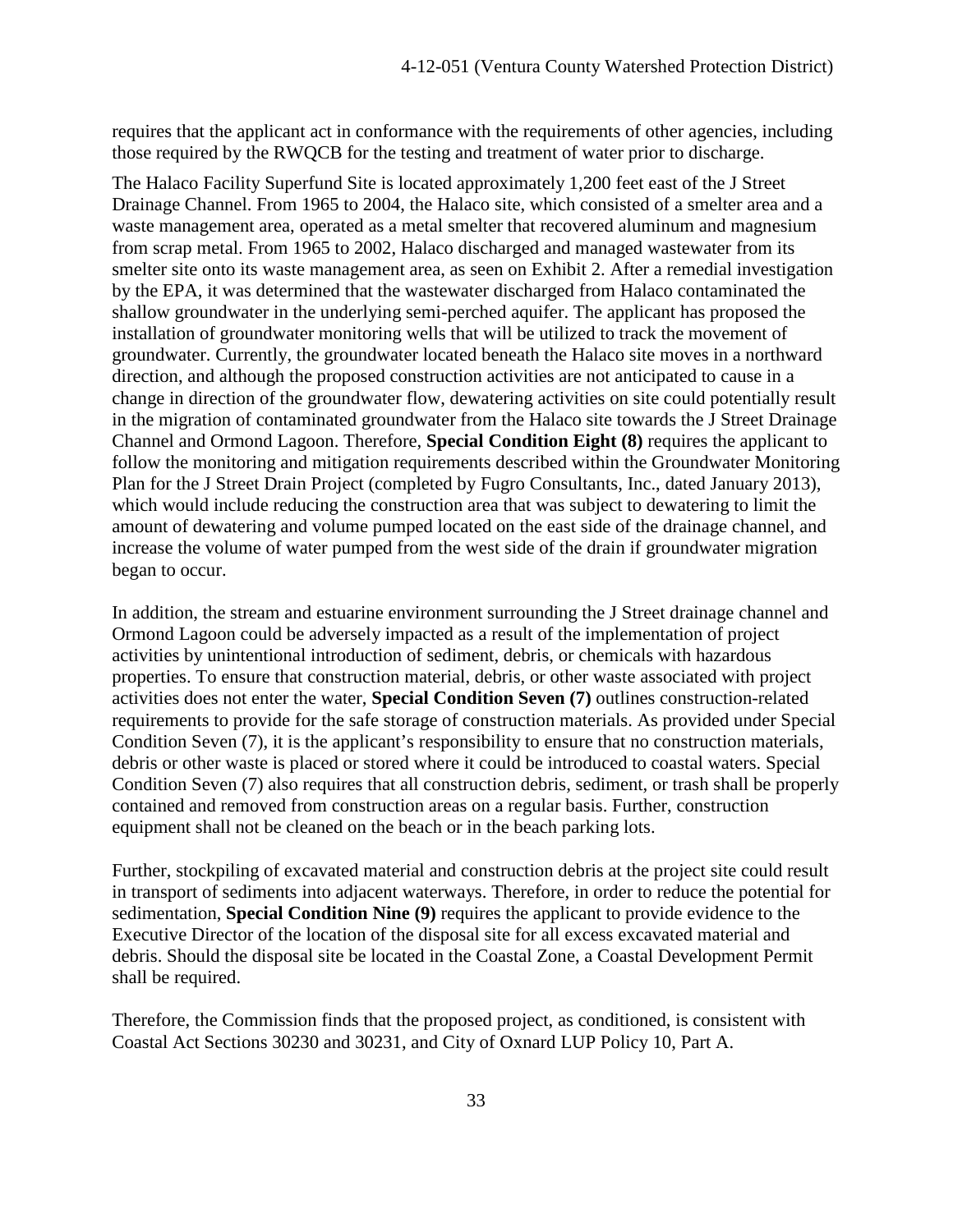#### <span id="page-37-0"></span>**D. PUBLIC ACCESS AND VISUAL RESOURCES**

Coastal Act Section 30210, as incorporated into City of Oxnard and City of Port Hueneme LCP, states:

*In carrying out the requirement of Section 4 of Article X of the California Constitution, maximum access, which shall be conspicuously posted, and recreational opportunities shall be provided for all the people consistent with public safety needs and the need to protect public rights, rights of private property owners, and natural resource areas from overuse.*

Coastal Act Section 30211, as incorporated into City of Oxnard and City of Port Hueneme LCP, states:

*Development shall not interfere with the public's right of access to the sea where acquired through use or legislative authorization, including, but not limited to, the use of dry sand and rocky coastal beaches to the first line of terrestrial vegetation.*

Coastal Act section 30251, as incorporated into City of Oxnard and City of Port Hueneme LCP, states that:

*The scenic and visual qualities of coastal areas shall be considered and protected as a resource of public importance. Permitted development shall be sited and designed to protect views to and along the ocean and scenic coastal areas, to minimize the alteration of natural land forms, to be visually compatible with the character of surrounding areas, and, where feasible, to restore and enhance visual quality in visually degraded areas. New development in highly scenic areas such as those designated in the California Coastline Preservation and Recreation Plan prepared by the Department of Parks and Recreation and by local government shall be subordinated to the character of its setting.*

City of Oxnard LUP Policy 37 states, in part, that:

*All new development in the Coastal Zone shall be designed to minimize impacts on the visual resources of the area.* 

City of Port Hueneme LUP Hueneme Beach Park Coastal Visual Resources Policy states:

*Because the viewshed at Hueneme Beach Park is an important public resource, improvements to the park shall not interfere with public enjoyment of views of the beach and ocean.*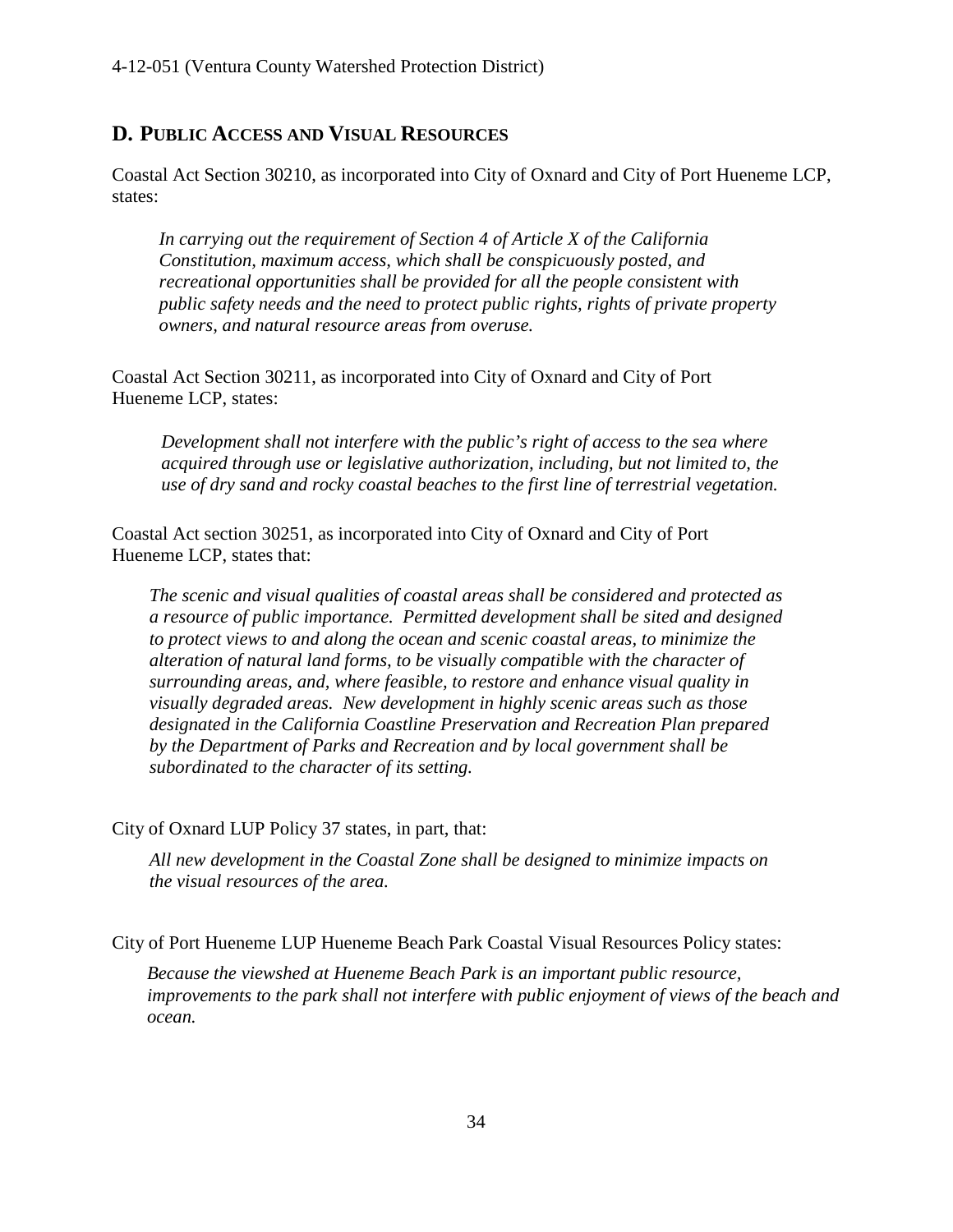Coastal Act Section 30210 and Coastal Act Section 30211 mandate that maximum public access and recreational opportunities be provided and that development not interfere with the public's right to access the coast. In addition, Coastal Act Section 30251 requires that visual qualities of coastal areas shall be considered and protected, landform alteration shall be minimized, and where feasible, degraded areas shall be enhanced and restored. City of Oxnard Policy 37 requires that new development minimize impacts to visual resources. City of Port Hueneme Beach Park Coastal Visual Resources Policy requires that improvements do not interfere with views of the beach and ocean.

The proposed project will be located adjacent to and within public recreational areas including Hueneme Beach Park and Ormond Beach, which includes a large public parking lot for beach users. This area supports a variety of recreational uses, including the Port Hueneme Fishing Pier, volleyball courts, a snack bar, picnic tables, as well as several trails for nature walks, bird watching and other coastal activities.

Public paths to the beach surrounding the project site would remain open during construction; however roads adjacent to the project site could be temporarily impacted. Access to the proposed BEMP access routes, as seen on Exhibit 5, would also result in temporary impacts to public parking areas within Hueneme Beach Park; however, only one parking lot out of three would be impacted.

Implementation of the proposed construction activities and BEMP would require the temporary use of some public access and recreational areas, including a small area of the parking lot, and a portion of the sandy beach. To ensure the safety of recreational users of the project site and to ensure that the interruption to public access of the project site is minimized, the Commission requires the applicant to submit a public access plan, pursuant to **Special Condition Three (3)**, to the Executive Director for review and approval. Special Condition Three (3) requires a description of the methods (including signs, fencing, posting or security guards, etc.) by which safe public access to and around the BEMP activity areas shall be maintained during all project operations. Where use of public parking spaces is unavoidable, the minimum number of public parking spaces that are occupied for the staging of equipment, machinery and employee parking shall be used.

As described above, the J Street drainage channel and Ormond Lagoon are visible from both surrounding development and beach areas. During construction and implementation of BEMP activities, impacts to visual resources associated with construction work and equipment would occur; however, these impacts would be temporary in nature and would not result in significant adverse impacts to visual resources. The project also includes installation of two proposed BEMP marker poles, approximately 6 ft. in height above the average level of beach sand under normal conditions. The markers are necessary to allow monitors to measure the levels of sand on the beach and also serve to designate the boundaries of the 100 ft. by 100 ft. activity area where the sand levels adjacent to Ormond lagoon would be reduced in elevation. Given the relatively small size of the maker poles, the poles will not result in any significant impact to public views.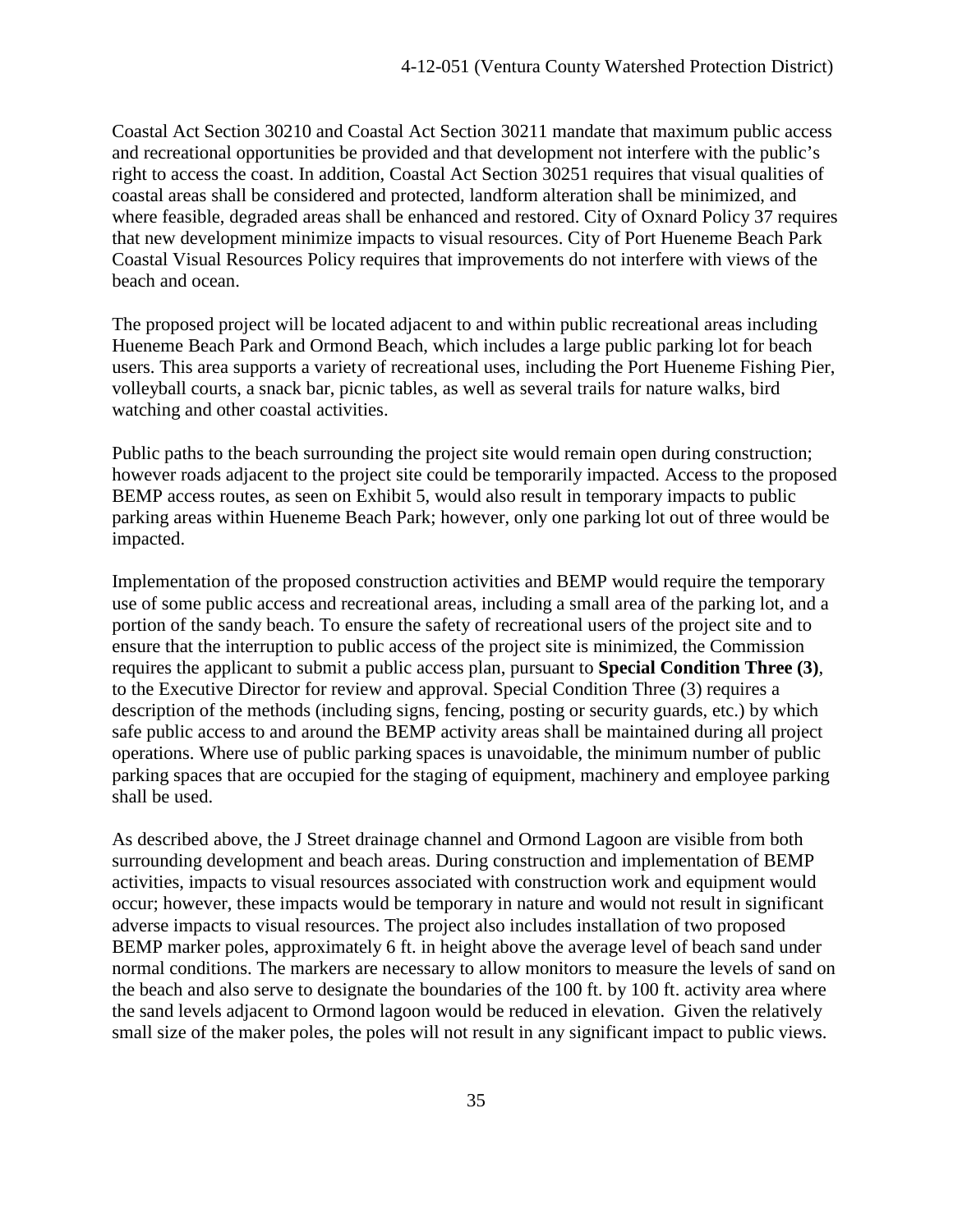For these reasons, the Commission finds that the proposed project is consistent with Coastal Act Sections 30211, 30212, and 30251, City of Oxnard Policy 37, and City of Port Hueneme Beach Park Coastal Visual Resources Policy.

#### <span id="page-39-0"></span>**E. HAZARDS AND GEOLOGIC STABILITY**

Section 30253 of the Coastal Act, as incorporated into City of Oxnard and City of Port Hueneme LCP, states, in pertinent part, that new development shall:

- *(1) Minimize risks to life and property in areas of high geologic, flood, and fire hazard*
- *(2) Assure stability and structural integrity, and neither create or contribute significantly to erosion, instability, or destruction of the site or surrounding area or in any way require the construction or protective devices that would substantially alter natural landforms along bluffs and cliffs.*

Section 30253 of the Coastal Act mandates that new development shall minimize risks to life and property in areas of high geologic, flood, and fire hazard.

The project site and surrounding area has been subject to periodic flooding. The purpose of the proposed project is to increase the capacity of the channel to accommodate 100-year flood flows. By increasing the capacity of the drain through construction of the proposed project, the potential for flooding of adjacent development during large storm events is reduced. Further, by lowering of the sand elevation and thereby facilitating a breach of the lagoon, the proposed BEMP is also necessary to minimize the potential flooding hazards.

The proposed drainage channel expansion could have the potential to alter the velocity and erosion rates experienced in the drainage channel and cause downstream impacts to the lagoon. Altering downstream sensitive habitats through an increase in breaching events, or causing a breaching event in an alternate location, would alter the functionality of Ormond Beach and Ormond Lagoon. However, the applicant has submitted an Engineering Analysis by Kirk Norman, Project Engineer, dated March 7, 2013, which finds that the proposed reconfiguration/expansion of the drainage channel and the reconstruction of the rip rap streamflow velocity dissipation would only result in a relatively minor increase in streamflow velocity rates by approximately 1 ft. per second compared to existing conditions. The analysis further finds that this minor change in velocity is not expected to substantively increase the amount of sand, or duration or frequency of the presence of surrounding sand, during all storms up to a 100-year storm event, thereby maintaining the functional capacity of both Ormond Beach and Ormond Lagoon.

As described above, the Commission notes that the proposed project is located in an area of the Coastal Zone that has been identified as subject to potential hazards from flooding, tidal action,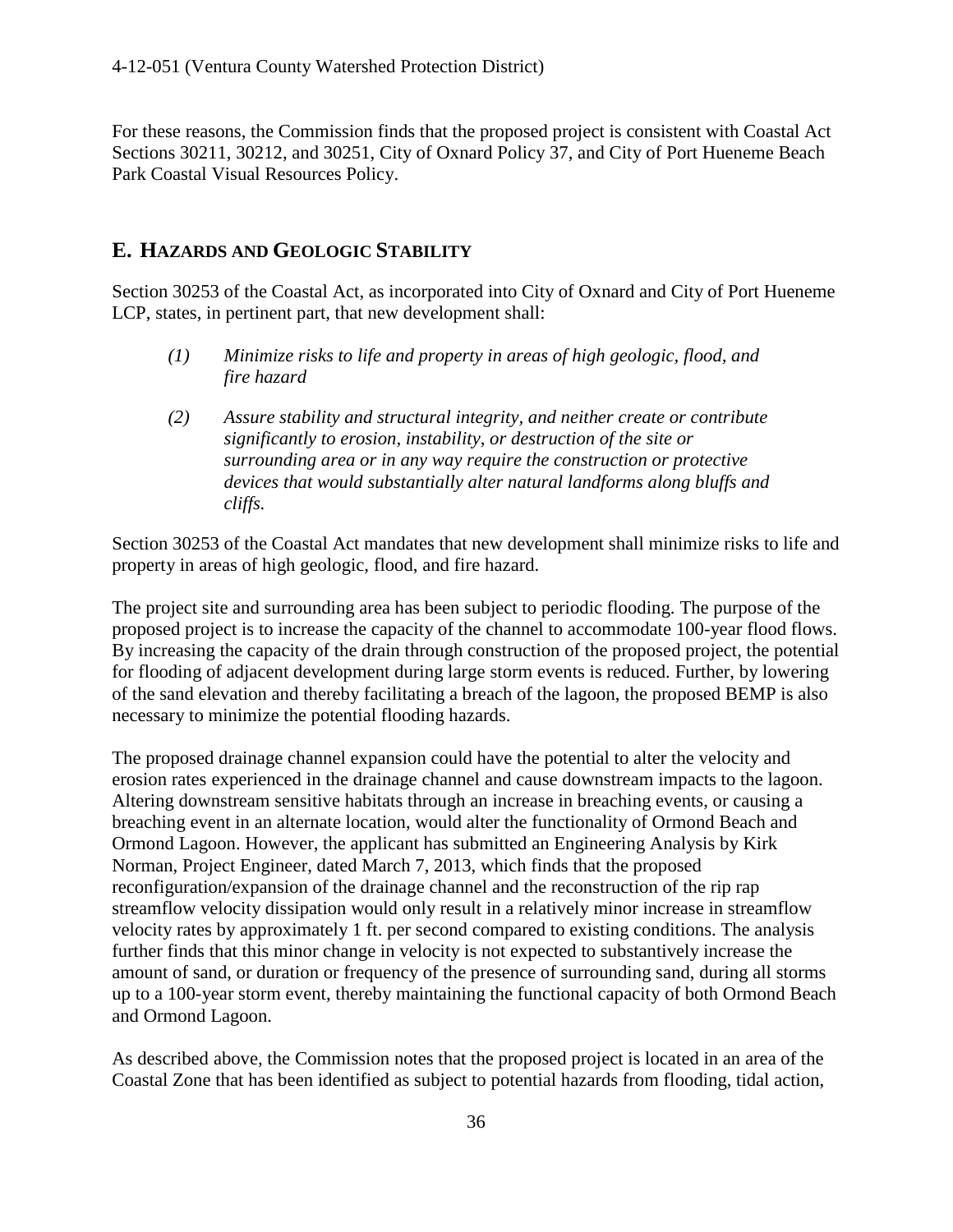high surf conditions, and storm surge. Although the proposed development is intended as a flood control project that will serve to reduce the potential for flooding of developed areas, there remains some inherent risk. The Coastal Act recognizes that certain types of development, such as the proposed project, may involve some risk. Coastal Act policies require the Commission to establish the appropriate degree of risk acceptable for the proposed development and to determine who should assume the risk. As such, the Commission finds that due to the unforeseen possibility of storm waves, surges, and flooding, the applicant shall assume these risks as a condition of approval. Therefore, **Special Condition Twelve (12)** requires the applicant to waive any claim of liability against the Commission for damage to life or property that may occur as a result of the permitted development.

Therefore, the Commission finds that the proposed project, as conditioned, is consistent with Coastal Act Section 30253.

# <span id="page-40-0"></span>**F. CALIFORNIA ENVIRONMENTAL QUALITY ACT**

Section 13096(a) of the Commission's administrative regulations requires Commission approval of a Coastal Development Permit application to be supported by a finding showing the application, as conditioned by any conditions of approval, to be consistent with any applicable requirements of the California Environmental Quality Act (CEQA). Section 21080.5(d)(2)(A) of CEQA prohibits a proposed development from being approved if there are feasible alternatives or feasible mitigation measures available which would substantially lessen any significant adverse effect that the activity may have on the environment.

The Commission incorporates its findings on Coastal Act consistency at this point as if set forth in full. These findings address and respond to all public comments regarding potential significant adverse environmental effects of the project that were received prior to preparation of the staff report. As discussed in detail above, the proposed project, as conditioned, is consistent with the policies of the Coastal Act. Feasible mitigation measures which will minimize all adverse environmental impacts have been required as special conditions. As conditioned, there are no feasible alternatives or feasible mitigation measures available, beyond those required, which would substantially lessen any significant adverse impact that the activity may have on the environment. Therefore, the Commission finds that the proposed project, as conditioned to mitigate the identified impacts, can be found to be consistent with the requirements of the Coastal Act to conform to CEQA.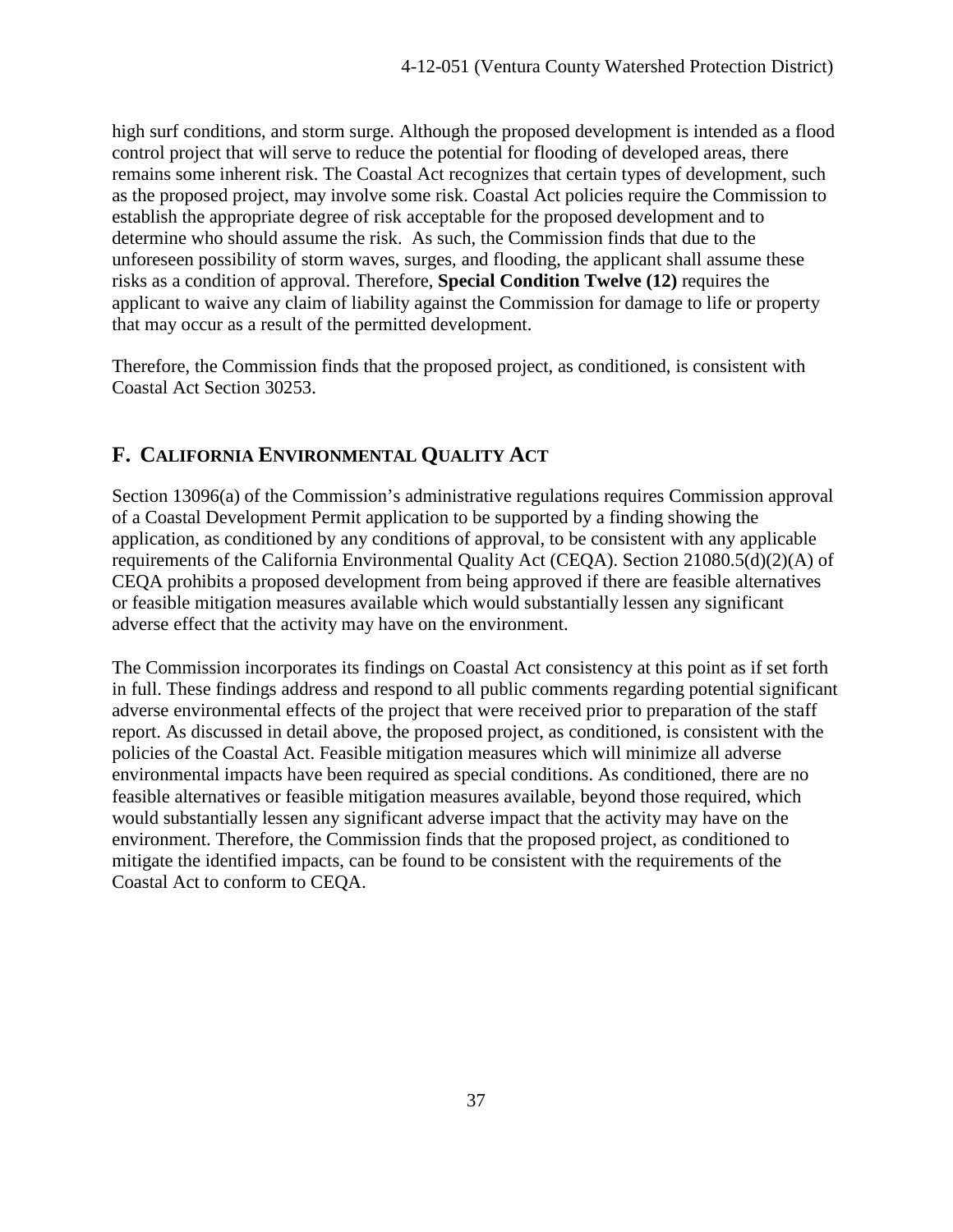#### **APPENDIX A**

#### **Substantive File Documents:**

Final Environmental Impact Report J Street Drain Project Ventura County, California SCH# 2008041057, dated January 2012; Tree Report, dated March 1, 2010; Ormond Lagoon Watershed J Street Drain Hydrology Summary, dated November 2011; Geotechnical Study J Street Drain Improvements, dated September 2012; J Street Drain Channel Improvement Study and Preliminary Design, dated November 17, 2005; Ormond Beach Lagoon Sand Berm Management Technical Memo, dated August 8, 2011; January 18, 2010 Ormond Beach Lagoon Emergency Breach Incident Report, dated February 17, 2010; Groundwater Monitoring Plan for the J Street Drain Project Ventura County, California, dated September 2012 ( $2<sup>nd</sup>$  revision January 2013); Addendum 1 to Tree Report, dated February 20, 2013; Biological Survey Report J Street Drain Improvement – Phase One, dated February 12, 2013; Supplemental Biological Survey Report, J Street Drain Improvement – Phase One, dated March 7, 2013, Engineering Analysis, dated March 7, 2013; Final Streambed Alteration Agreement Notification Number 1600-2012-0149-R5 Revision 3, dated March 7, 2013; Final Programmatic Biological and Conference Opinion for Ventura County Watershed Protection District's Routine Operation and Maintenance Program, Ventura County, California (8-8-11-F/C-12), dated December 12, 2012; Water Quality Certification for Proposed Project (Corps' Project No. 2012-598-AJS), J Street Drain, City of Oxnard and Port Hueneme, Ventura County (File No. 12-087), dated January 29, 2013; General Waste Discharge Requirements for Specified Discharges to Groundwater in Santa Clara and Los Angeles River Basins- J Street Drain Project, Ventura California (File No. 12-099, ORD No. 93-010, Series No. 044, CI-9869, Global ID WDR100007795), dated November 9, 2012; Coverage Under the National Pollutant Discharge Elimination System and Waste Discharge Requirements- Ventura county Watershed Protection District, J Street Storm Drain Expansion Project, Oxnard, California (NPDES NO. CAG994004, CI-9921, dated February 26, 2013; Coverage Under the National Pollutant Discharge Elimination System and Waste Discharge Requirements- Ventura county Watershed Protection District, J Street Storm Drain Expansion Project, Oxnard, California (NPDES NO. CAG994004, CI-9867; dated September 21, 2012.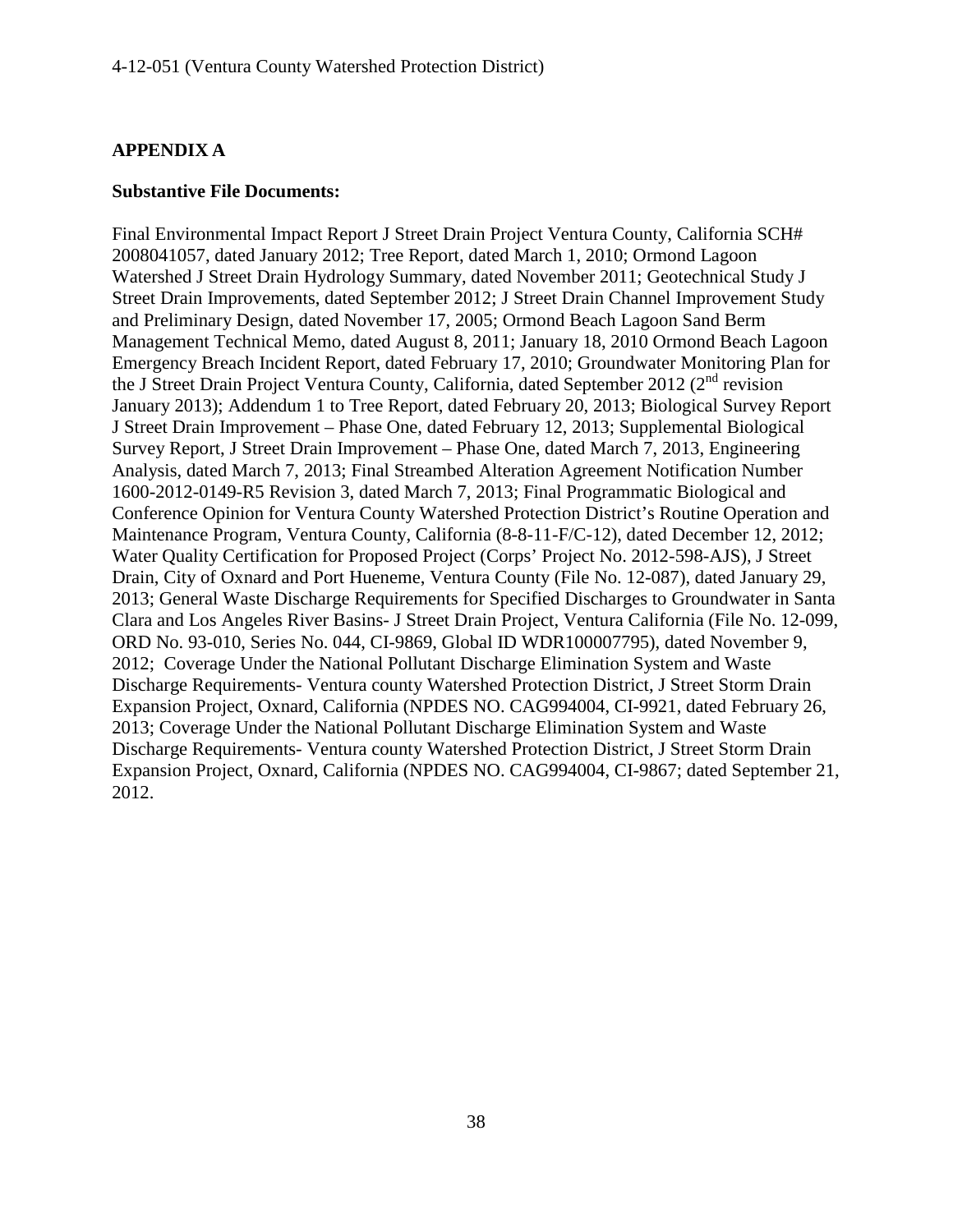

Exhibit 1 4-12-051 Vicinity Map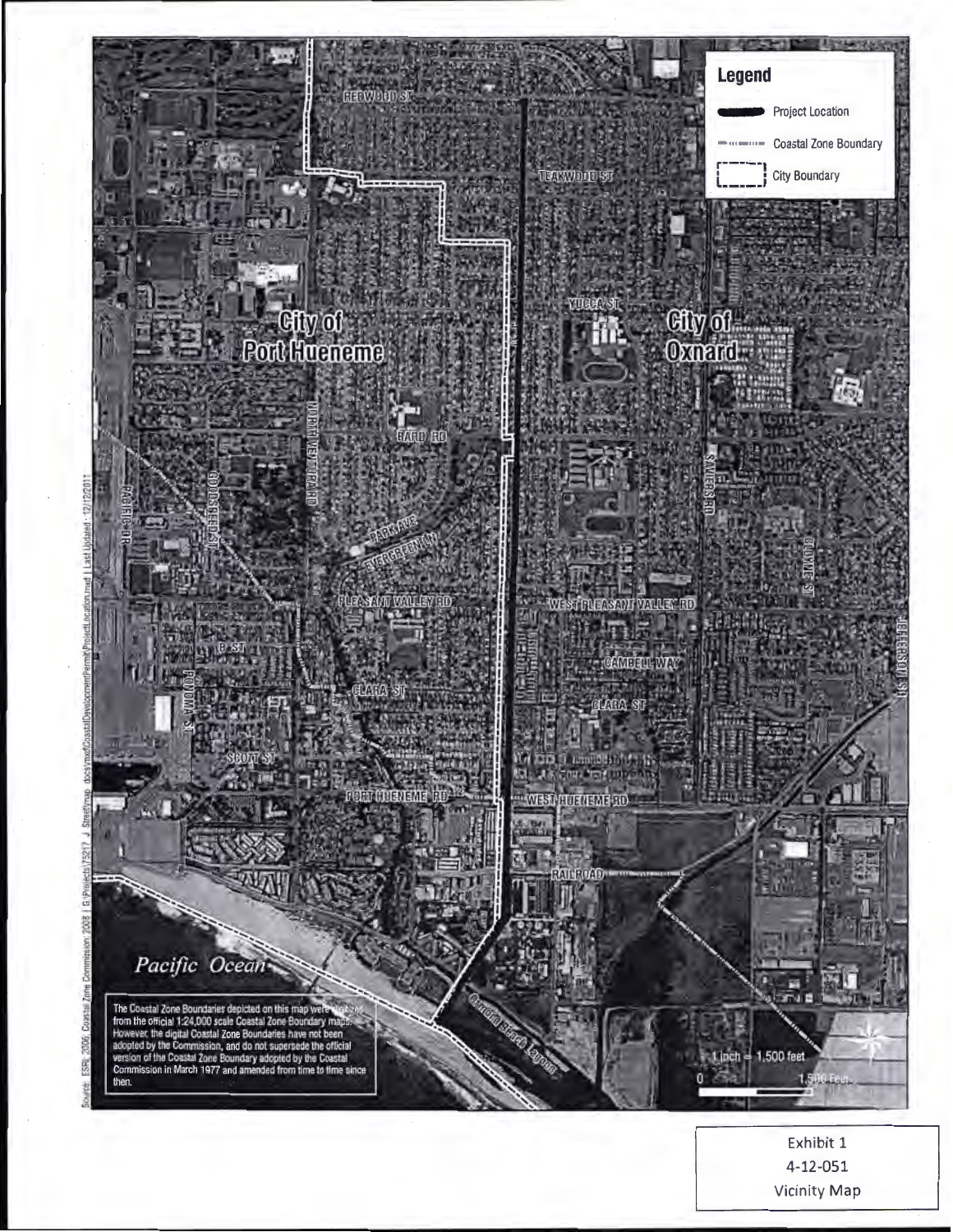

Exhibit 2 4-12-051 Aerial Photograph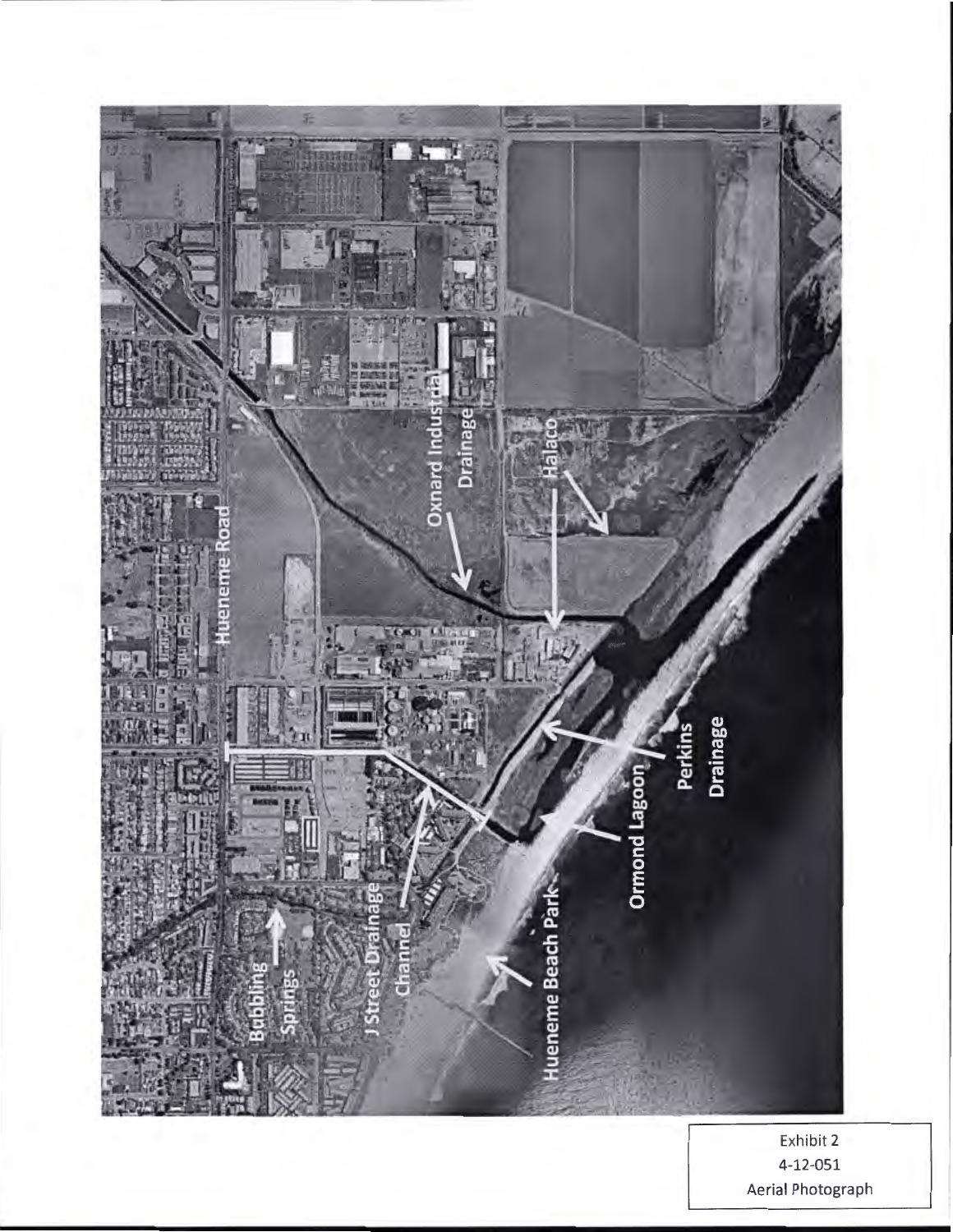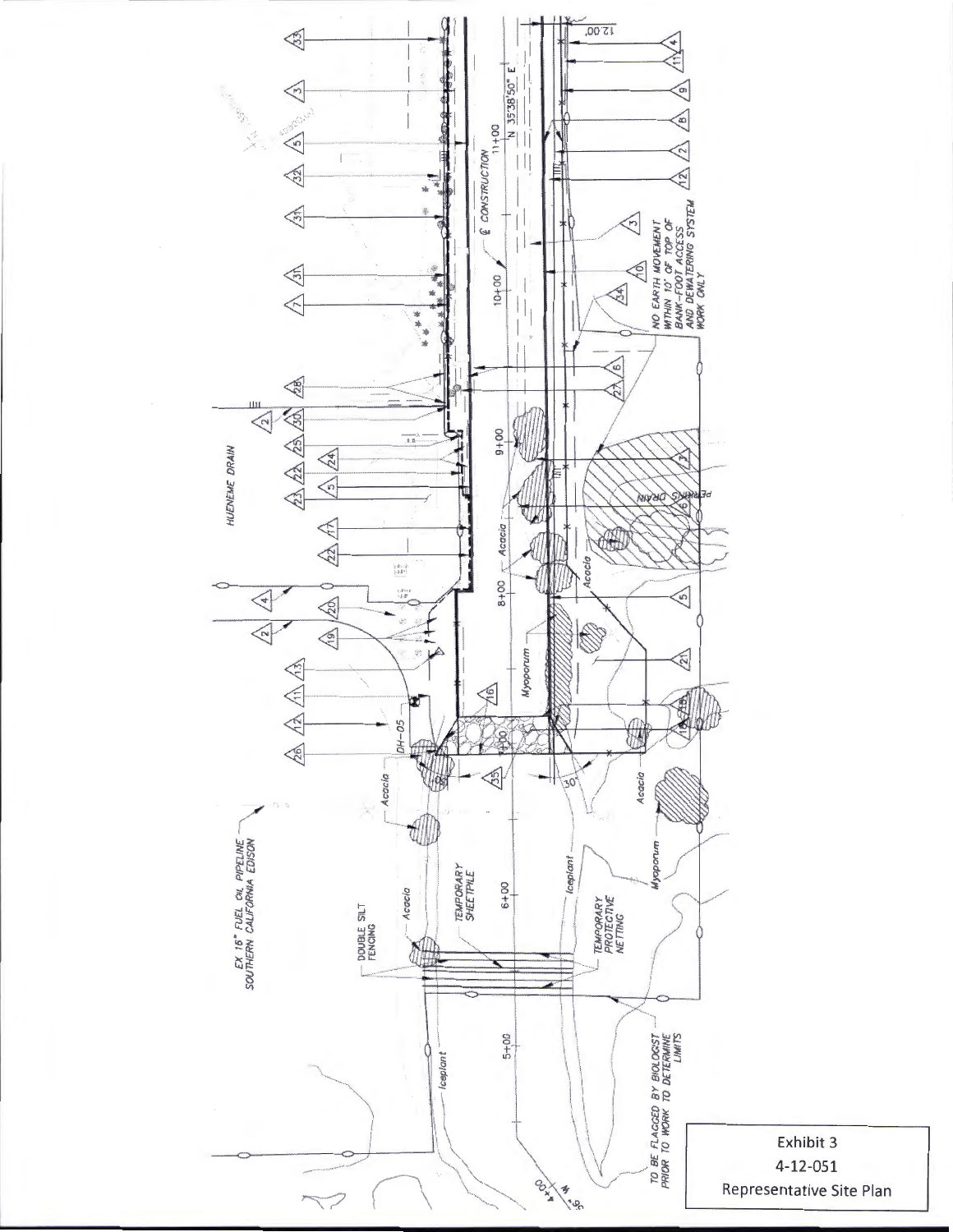

**Representative Cross Sectior** ....... Exh<br>4-1:<br>tativ ....... it<br>)! 4<br>1<br>rc